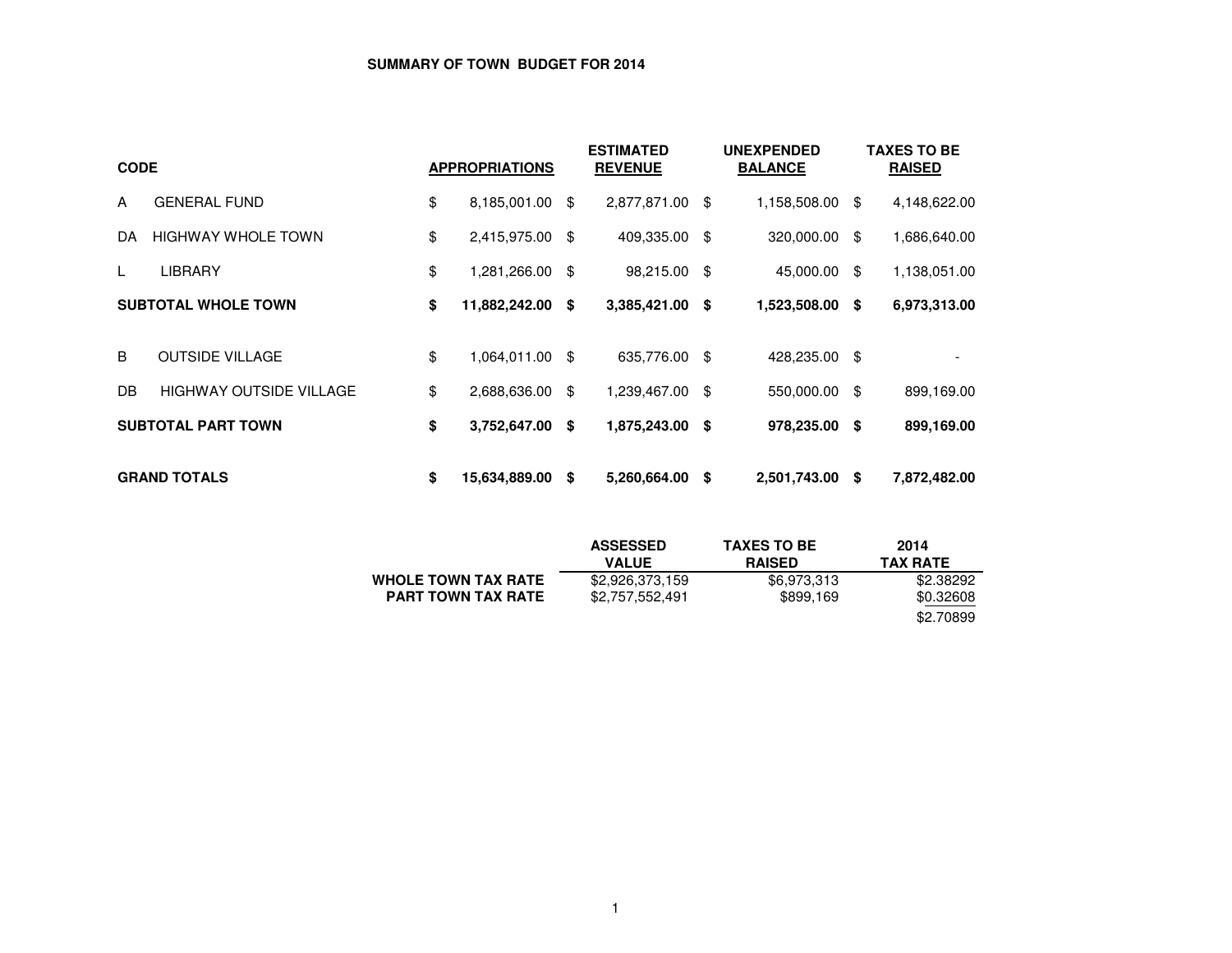## **2014 GENERAL FUND BUDGET - ESTIMATED REVENUES AND UNEXPENDED BALANCE**

|                                     | <b>ACTUAL 2011</b>    |      | <b>ACTUAL 2012</b> |     | <b>BUDGET 2013</b> |     | <b>DEPT 2014</b> |     | PROPOSED 2014   |      | ADOPTED 2014 |
|-------------------------------------|-----------------------|------|--------------------|-----|--------------------|-----|------------------|-----|-----------------|------|--------------|
|                                     |                       |      |                    |     |                    |     |                  |     |                 |      |              |
| 1001 REAL PROPERTY TAXES            | 3,910,640.00          | - \$ | 3,990,225.00 \$    |     | 4,017,024.00 \$    |     |                  | \$  |                 | S    |              |
| 1081 OTHER PYMT IN LIEU OF TAXES    | 52,720.03             | \$   | 6,488.44           | \$  | 7,123.00 \$        |     | 7,642.00         | \$  | 7,642.00        | \$   | 7,642.00     |
| 1090 INTEREST & PENALTY ON PROP TAX | 142,262.22            | \$   | 151,473.44         | \$  | 141,000.00         | \$  | 155,000.00       | \$  | 155,000.00      | -\$  | 155,000.00   |
| <b>1170 FRANCHISES</b>              | 432,964.92            | \$   | 452,570.76         | \$  | 448,400.00         | \$  | 449,800.00       | \$  | 449,800.00      | - \$ | 449,800.00   |
| 1232 TAX COLLECTOR FEES             | 2,839.44              | \$   | 2,767.88           | \$  | 2,400.00 \$        |     | 2,500.00         | \$  | 2,500.00 \$     |      | 2,500.00     |
| 1255 CLERK FEES                     | 4,278.79              | \$   | 4,637.48           | \$  | 3,500.00           | -\$ | 4,000.00         | \$  | 4,000.00        | -\$  | 4,000.00     |
| 1550 DOG WARDEN FEES                | 1,169.00              | \$   | 635.00             | \$  | 1,200.00 \$        |     | 1,000.00         | \$  | 1,000.00        | - \$ | 1,000.00     |
| 2001 CULTURE & RECREATION FEES      | 688,452.19            | \$   | 686,650.70         | \$  | 675,550.00 \$      |     | 689,025.00       | \$  | 696,525.00      | - \$ | 696,525.00   |
| 2300 SERVICE - OTHER GOV'T.         | 67,744.15             | \$   | 95,338.00          | \$  | 104,609.00         | \$  | 104,609.00       | \$  | 104,609.00      | -\$  | 104,609.00   |
| 2350 YOUTH SER/OTHER GOV'T.         | 8,867.00              | \$   | 7,440.00           | \$  | 7,440.00 \$        |     | 7,440.00         | -\$ | 7,440.00        | - \$ | 7,440.00     |
| 2401 INTEREST & EARNINGS            | 27,783.22             | \$   | 16,716.33          | \$  | 21,000.00          | \$  | 21,000.00        | \$  | 21,000.00       | -\$  | 21,000.00    |
| 2410 RENTAL OF LAND                 | 132,341.97            | \$   | 134,603.93         | -\$ | 137,079.00         |     | 139,705.00       | \$  | 139,705.00      | -\$  | 139,705.00   |
| 2450 COMMISSIONS                    | 472.38                | \$   | 444.89             | \$  | 500.00             | \$  | 500.00           | -\$ | 500.00          | -\$  | 500.00       |
| 2544 DOG LICENSES                   | 27,582.00             | \$   | 26,507.00          | \$  | 27,500.00          | \$  | 27,500.00        | \$  | 27,500.00       | -\$  | 27,500.00    |
| 2560 STREET OPENING PERMITS         | 2,715.00              | \$   | 2,034.40           | \$  | 2,500.00           | -\$ | 2,000.00         | \$  | 2,000.00        | -\$  | 2,000.00     |
| 2590 PERMITS                        | 3,220.00              | \$   | 5,070.00           | \$  | 3,060.00           | \$  | 2,850.00         | \$  | 2,850.00        | - \$ | 2,850.00     |
| 2610 FINES & FORFEITED BAIL         | 94,076.43             | \$   | 105,230.46         | \$  | 105,000.00         | \$  | 105,000.00       | \$  | 105,000.00      | \$   | 105,000.00   |
| 2650 SALE OF SCRAP                  |                       |      | 100.00             | \$  |                    |     |                  | \$  |                 |      |              |
| 2655 MINOR SALES                    | 305.88                |      | 1,203.42           | \$  | 500.00             |     | 500.00           |     | 500.00          | \$   | 500.00       |
| 2665 SALE OF EQUIPMENT              | 50.00                 | \$   | 516.00             | \$  |                    |     |                  |     |                 | \$   |              |
| 2680 INSURANCE RECOVERIES           | 3,392.32              | \$   | 2,595.02           | -\$ | 1,000.00           | \$  | 1,000.00         | \$  | 1,000.00        | \$   | 1,000.00     |
| 2701 REFUND OF PRIOR YEAR EXP.      | 19,132.06             | \$   | 19,474.23          | \$  | 1,500.00           | \$  | 1,500.00         | \$  | 1,500.00        | -\$  | 1,500.00     |
| 2705 GIFTS & DONATIONS              | 21,950.00             | \$   | 24,125.25          | \$  | 10,250.00          | \$  | 10,050.00        | \$  | 16,800.00       | - \$ | 16,800.00    |
| 2770 OTHER UNCLASSIFIED REVENUES    | 14,130.64             | \$   | 16,992.22          | \$  | 12,000.00          | \$  | 15,000.00        | \$  | 15,000.00       | \$   | 15,000.00    |
| 2771 SCRAPBOOK SALES                | 8.00                  | \$   | 84.00              | \$  |                    | \$  |                  | \$  |                 | \$   |              |
| 2801 INTERFUND REVENUES             | 17.211.70             | \$   | 21,640.96          | \$  | 16,000.00          | \$  | 16,000.00        | \$  | 16,000.00       | \$   | 16,000.00    |
| 3001 STATE AID PER CAPITA           | 108,081.00            | \$   | 108,081.00         | \$  | 100,000.00         | \$  | 100,000.00       | \$  | 100,000.00      | \$   | 100,000.00   |
| 3005 MORTGAGE TAX                   | 903,397.83            | \$   | 974,612.38         | \$  | 800,000.00         | \$  | 800,000.00       | \$  | 800,000.00      | \$   | 800,000.00   |
| 3040 TAX MAPS/ASSESSMENTS           | 41,935.51             | \$   |                    |     |                    |     |                  |     |                 |      |              |
| 3089 OTHER STATE AID                | 14,420.00             | \$   |                    |     |                    |     |                  |     |                 |      |              |
| 5031 INTERFUND TRANSFERS            | 296,923.98            |      | 200,000.00         | \$  | 200,000.00         |     | 200,000.00       | \$  | 200,000.00      | \$   | 200,000.00   |
| <b>TOTAL REVENUES</b>               | \$<br>7,041,067.66    | \$   | 7,058,258.19       | \$  | 6,846,135.00       | \$  | 2,863,621.00     | \$  | 2,877,871.00    | - \$ | 2,877,871.00 |
| 5999 APPROP FD BALANCE              | \$                    | \$   |                    | \$  | 1,164,754.00 \$    |     | 1,164,754.00 \$  |     | 1,158,508.00 \$ |      | 1,158,508.00 |
| <b>TOTAL GENERAL FUND REVENUE</b>   | \$<br>7,041,067.66 \$ |      | 7,058,258.19 \$    |     | 8,010,889.00 \$    |     | 4,028,375.00 \$  |     | 4,036,379.00 \$ |      | 4,036,379.00 |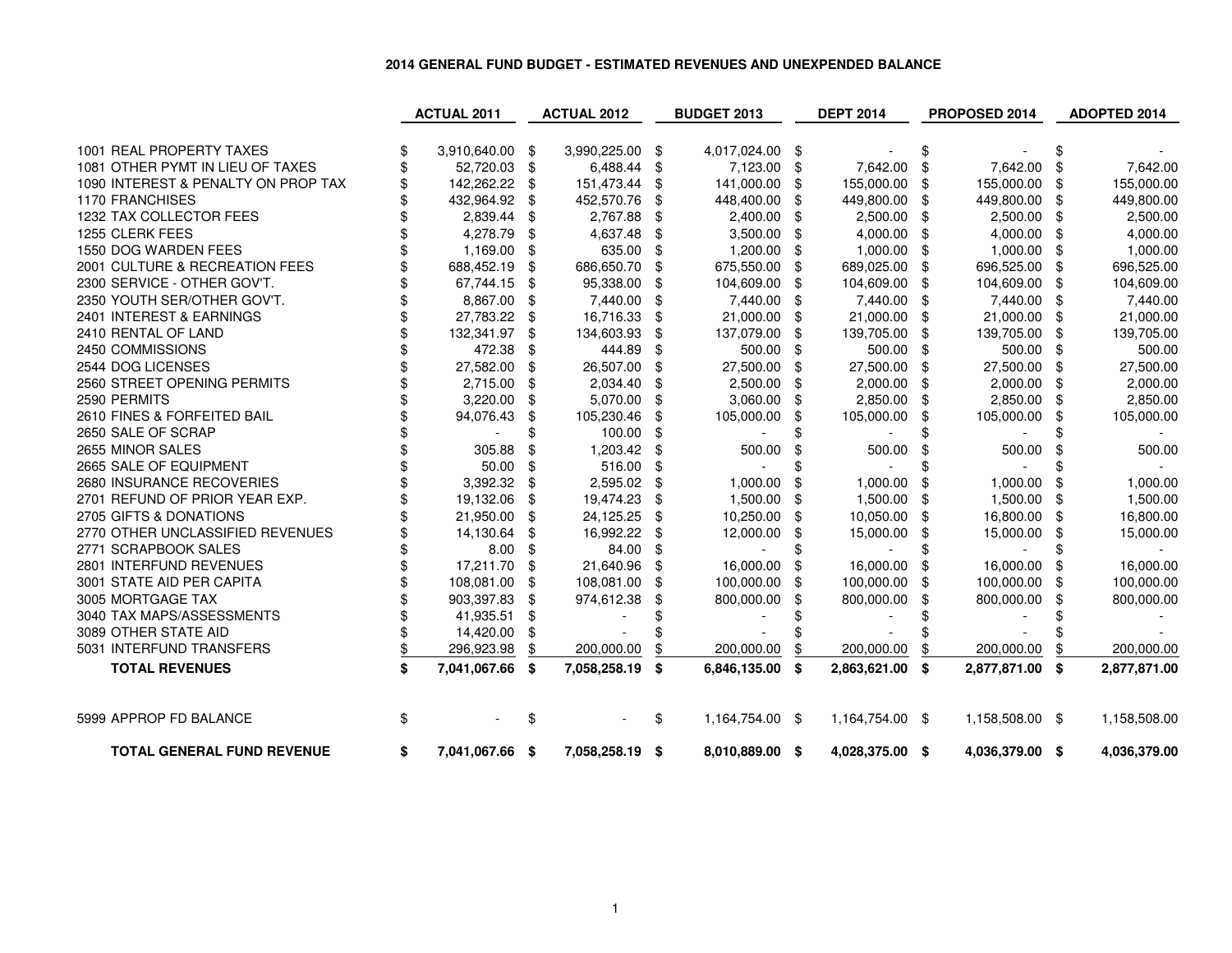|                            | <b>ACTUAL 2011</b>  |     | <b>ACTUAL 2012</b> |      | <b>BUDGET 2013</b> |      | <b>DEPT 2014</b>         |     | PROPOSED 2014            | ADOPTED 2014     |
|----------------------------|---------------------|-----|--------------------|------|--------------------|------|--------------------------|-----|--------------------------|------------------|
| A-1010 TOWN BOARDS         |                     |     |                    |      |                    |      |                          |     |                          |                  |
| 1000 SALARIES              | \$<br>85,864.00 \$  |     | 86,453.67 \$       |      | 93,896.00 \$       |      | 90,672.00 \$             |     | 90,672.00 \$             | 90,672.00        |
| 4000 EXPENSE               | \$<br>1,312.28      | \$  | 929.02             | \$   | 1,500.00           | \$   | 1,500.00                 | \$  | 1,500.00                 | \$<br>1,500.00   |
| <b>TOTAL TOWN BOARD</b>    | \$                  |     |                    |      | 95.396.00 \$       |      |                          |     |                          |                  |
|                            | 87,176.28 \$        |     | 87,382.69          | - \$ |                    |      | 92,172.00 \$             |     | 92,172.00 \$             | 92,172.00        |
| A-1110 JUSTICE COURT       |                     |     |                    |      |                    |      |                          |     |                          |                  |
| 1000 SALARY                | \$<br>172,022.63 \$ |     | 186,760.56 \$      |      | 195,773.00 \$      |      | 205,224.00 \$            |     | 205,224.00 \$            | 205,224.00       |
| 2002 OFFICE EQUIPMENT      | 736.23 \$           |     | 571.89 \$          |      | 800.00 \$          |      | 800.00 \$                |     | 800.00                   | \$<br>800.00     |
| 4101 OFFICE SUPPLIES       | \$<br>1,192.73 \$   |     | 1,051.57           | - \$ | $2,000.00$ \$      |      | 2,000.00                 | -\$ | 2,000.00                 | \$<br>2,000.00   |
| 4122 RENT                  | \$<br>96,966.36 \$  |     | 107,005.27         | - \$ | 115,030.00 \$      |      | 115,030.00               | -\$ | 115,030.00               | \$<br>115,030.00 |
| 4126 BOOKS                 | 1,560.54            | \$  | 1,220.83           | -\$  | 2,604.00 \$        |      | 2,604.00                 | -\$ | 2,604.00                 | \$<br>2,604.00   |
| 4201 TELEPHONE             | 638.90 \$           |     | 660.11             | \$   | 1,044.00 \$        |      | 1,044.00                 | \$  | 1,044.00                 | \$<br>1,044.00   |
| 4400 CONTRACTED SERVICES   | \$<br>8,733.75 \$   |     | 9,672.82           | -\$  | 10,000.00 \$       |      | 10,000.00                | -\$ | 10,000.00                | \$<br>10,000.00  |
| 4409 MAINTENANCE CONTRACT  | 194.39 \$           |     | 647.47 \$          |      | 900.00 \$          |      | 900.00                   | \$  | 900.00                   | \$<br>900.00     |
| 4601 POSTAGE               | 267.03 \$           |     | 241.55             | -\$  | 600.00 \$          |      | 600.00                   | -\$ | 600.00                   | \$<br>600.00     |
| 4602 EXPENSE REIMBURSEMENT | 48.55 \$            |     | 337.37             | -\$  | 300.00             | - \$ | 300.00                   | \$  | 300.00                   | \$<br>300.00     |
| 4603 ASSOCIATION DUES      | \$<br>455.00 \$     |     | 695.00             | \$   | 695.00             | \$   | 695.00                   | \$  | 695.00                   | \$<br>695.00     |
| 4604 EDUCATION             | \$<br>876.07        | \$  | 2,670.08           | \$   | 2,400.00           | \$   | 2,400.00                 | \$  | 2,400.00                 | \$<br>2,400.00   |
| <b>TOTAL JUSTICE COURT</b> | \$<br>283,692.18 \$ |     | 311,534.52 \$      |      | 332,146.00 \$      |      | 341,597.00               | -\$ | 341,597.00 \$            | 341,597.00       |
| A-1111 YOUTH COURT         |                     |     |                    |      |                    |      |                          |     |                          |                  |
| 4101 OFFICE SUPPLIES       | \$<br>121.19 \$     |     |                    | \$   | 1,000.00 \$        |      | 1,000.00                 | \$  | 1,000.00 \$              | 1,000.00         |
| 4400 CONTRACTED SERVICES   | \$<br>6,750.00      | \$  | 8,500.00           | \$   | 4,500.00           | \$   | 4,500.00                 | \$  | 4,500.00                 | \$<br>4,500.00   |
| <b>TOTAL TOWN BOARD</b>    | \$<br>6,871.19 \$   |     | 8,500.00 \$        |      | $5,500.00$ \$      |      | 5,500.00 \$              |     | $5,500.00$ \$            | 5,500.00         |
| A-1220 SUPERVISOR          |                     |     |                    |      |                    |      |                          |     |                          |                  |
| 1000 SALARIES              | \$<br>166,599.96 \$ |     | 168,577.60         | -\$  | 172,647.00 \$      |      | 163,060.00 \$            |     | 168,060.00 \$            | 168,060.00       |
| 2002 OFFICE EQUIPMENT      |                     | \$  |                    | \$   | 500.00 \$          |      | 500.00                   | -\$ | 500.00                   | \$<br>500.00     |
| 4000 EXPENSE               | \$<br>85.37         | \$  |                    | \$   | 250.00             | -\$  | 250.00                   | \$  | 250.00                   | \$<br>250.00     |
| 4101 OFFICE SUPPLIES       | 253.71              | \$  | 248.21             | \$   | 300.00             | \$   | 300.00                   | \$  | 300.00                   | \$<br>300.00     |
| 4201 TELEPHONE             | 1,031.41            | \$  | 1,144.10           | \$   | 1,464.00           | \$   | 1,464.00                 | \$  | 1,464.00                 | \$<br>1,464.00   |
| 4602 EXPENSE REIMBURSEMENT | 494.88              | -\$ | 681.56             | -\$  | 1,000.00           | -\$  | 1,000.00                 | \$  | 1,000.00                 | \$<br>1,000.00   |
| 4603 ASSOCIATION DUES      | \$<br>200.00        | \$  | 200.00             | \$   | 300.00             | \$   | 300.00                   | \$  | 300.00                   | \$<br>300.00     |
| 4604 EDUCATION             | \$<br>1,152.43      | \$  | 99.00              | \$   |                    | \$   | $\overline{\phantom{a}}$ | \$  | $\overline{\phantom{a}}$ | \$<br>$\sim$     |
| <b>TOTAL SUPERVISOR</b>    | \$<br>169,817.76 \$ |     | 170,950.47 \$      |      | 176,461.00 \$      |      | 166,874.00               | -\$ | 171,874.00 \$            | 171,874.00       |
| <b>PAGE TOTAL</b>          | \$<br>547,557.41 \$ |     | 578,367.68 \$      |      | 609,503.00 \$      |      | 606,143.00 \$            |     | 611,143.00 \$            | 611,143.00       |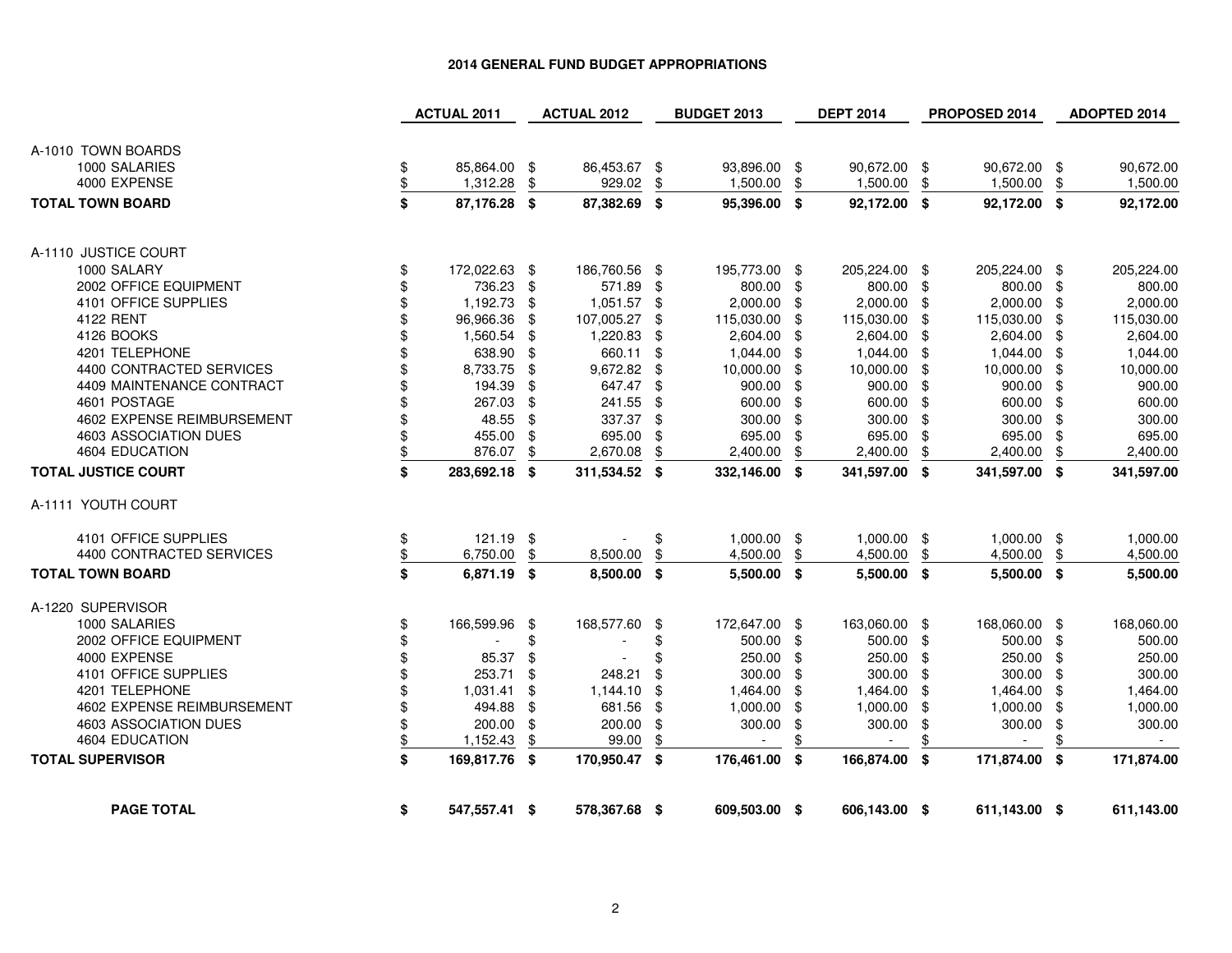|                                               |          | <b>ACTUAL 2011</b> | <b>ACTUAL 2012</b>    |      | <b>BUDGET 2013</b> |     | <b>DEPT 2014</b> |     | PROPOSED 2014 | ADOPTED 2014   |
|-----------------------------------------------|----------|--------------------|-----------------------|------|--------------------|-----|------------------|-----|---------------|----------------|
|                                               |          |                    |                       |      |                    |     |                  |     |               |                |
| A-1310 DIRECTOR OF FINANCE                    |          |                    |                       |      |                    |     |                  |     |               |                |
| 1000 SALARIES                                 | \$       | 87,258.36 \$       | 90,354.97 \$          |      | 92,715.00 \$       |     | 94,582.00 \$     |     | 94,582.00 \$  | 94,582.00      |
| 2002 OFFICE EQUIPMENT                         | \$       | 54.52              | \$                    | \$   | $1,000.00$ \$      |     | 1,000.00         | \$  | 1,000.00 \$   | 1,000.00       |
| 4101 OFFICE SUPPLIES                          | \$       | 1,200.29           | \$<br>405.27          | \$   | 1,185.00 \$        |     | 1,185.00         | -\$ | 1,185.00 \$   | 1,185.00       |
| 4201 TELEPHONE                                | \$       | 166.02             | \$<br>167.23          | \$   | $312.00$ \$        |     | 312.00           | \$  | 312.00 \$     | 312.00         |
| 4602 EXPENSE REIMBURSEMENT                    | \$       | 770.69             | \$<br>605.71          | \$   | 750.00             | \$  | 750.00           | \$  | 750.00 \$     | 750.00         |
| 4603 ASSOCIATION DUES                         | \$       | 160.00             | \$<br>160.00          | \$   | 250.00             | \$  | 250.00           | \$  | 250.00 \$     | 250.00         |
| 4604 EDUCATION                                | \$       | 882.86             | \$<br>577.24          | \$   | 750.00             | \$  | 750.00           | \$  | 750.00        | \$<br>750.00   |
| <b>TOTAL DIRECTOR OF FINANCE</b>              | \$       | 90,492.74 \$       | 92,270.42 \$          |      | 96,962.00 \$       |     | 98,829.00 \$     |     | 98,829.00 \$  | 98,829.00      |
|                                               |          |                    |                       |      |                    |     |                  |     |               |                |
| A-1320 INDEPENDENT AUDIT                      |          |                    |                       |      |                    |     |                  |     |               |                |
| 4403 ACCOUNTANTS                              | S        | 28,901.25          | \$<br>26,116.50       | \$   | 32,156.00          | \$  | 32,156.00        | \$  | 32,156.00 \$  | 32,156.00      |
| <b>TOTAL INDEPENDENT AUDIT</b>                | \$       | 28,901.25 \$       | 26.116.50 \$          |      | 32,156.00 \$       |     | 32,156.00 \$     |     | 32,156.00 \$  | 32,156.00      |
| A-1330 TAX COLLECTION                         |          |                    |                       |      |                    |     |                  |     |               |                |
| 1000 SALARIES                                 | \$       | 18,060.65 \$       | 18,086.60 \$          |      | 19,047.00 \$       |     | 18,727.00 \$     |     | 18,727.00 \$  | 18,727.00      |
| 4000 EXPENSE                                  | \$       |                    | \$                    | \$   | 720.00 \$          |     | 720.00           | \$  | 720.00 \$     | 720.00         |
| 4101 OFFICE SUPPLIES                          | \$       |                    | \$<br>257.32          | \$   | 500.00             | -\$ | 500.00           | \$  | 500.00 \$     | 500.00         |
| 4201 TELEPHONE                                | \$       | 189.80             | \$<br>194.13          | \$   | 230.00             | \$  | 230.00           | \$  | 230.00 \$     | 230.00         |
| 4602 EXPENSE REIMBURSEMENT                    | \$       |                    | \$                    | \$   | 150.00 \$          |     | 150.00           | \$  | 150.00 \$     | 150.00         |
| 4603 ASSOCIATIONS                             | \$       | 50.00              | \$<br>50.00           | \$   | 50.00              | \$  | 50.00            | \$  | $50.00$ \$    | 50.00          |
| 4604 EDUCATION                                | \$       | 931.90             | \$<br>$\sim$          | \$   | 1,300.00           | \$  | 1,300.00         | \$  | 1,300.00      | \$<br>1,300.00 |
| <b>TOTAL TAX COLLECTION</b>                   | \$       | 19,232.35 \$       | 18,588.05             | - \$ | 21,997.00 \$       |     | 21,677.00 \$     |     | 21,677.00 \$  | 21,677.00      |
| A-1355 ASSESSOR                               |          |                    |                       |      |                    |     |                  |     |               |                |
|                                               |          |                    |                       |      |                    |     |                  |     |               |                |
| 1000 SALARIES                                 | \$       | 172,950.90 \$      | 175,791.83 \$         |      | 178,857.00 \$      |     | 182,603.00 \$    |     | 182,603.00 \$ | 182,603.00     |
| 2002 OFFICE EQUIPMENT<br>4101 OFFICE SUPPLIES | \$       | 122.24             | \$<br>$\sim$<br>41.28 | \$   | 500.00 \$          |     | 500.00<br>500.00 | \$  | 500.00 \$     | 500.00         |
|                                               | \$       | 280.13             | \$                    | \$   | 500.00             | \$  |                  | \$  | 500.00 \$     | 500.00         |
| 4105 VEHICLE MAINTENANCE                      | \$<br>\$ | 36.92              | \$<br>515.62          | -\$  | 145.00 \$          |     | 145.00           | \$  | 145.00 \$     | 145.00         |
| 4107 UNLEADED GAS                             | \$       | 644.44             | \$<br>722.24          | \$   | 700.00             | \$  | 700.00           | \$  | 700.00 \$     | 700.00         |
| 4201 TELEPHONE                                |          | 354.65             | \$<br>364.45          | \$   | 550.00             | \$  | 550.00           | \$  | 550.00 \$     | 550.00         |
| 4400 CONTRACTED SERVICES                      | \$       | 211.00             | \$<br>463.00          | -\$  | 4,000.00 \$        |     | 4,000.00         | \$  | 4,000.00 \$   | 4,000.00       |
| 4602 EXPENSE REIMBURSEMENT                    | \$       | 10.00              | \$<br>85.45           | -\$  | 150.00             | \$  | 150.00           | \$  | 150.00 \$     | 150.00         |
| 4603 ASSOCIATION DUES                         | \$       | 205.00             | \$<br>205.00          | \$   | 285.00             | \$  | 285.00           | \$  | 285.00 \$     | 285.00         |
| 4604 EDUCATION                                | \$       | 955.00             | \$<br>925.00          | \$   | 1,300.00           | \$  | 1,300.00         | \$  | 1,300.00      | \$<br>1,300.00 |
| <b>TOTAL ASSESSOR</b>                         | \$       | 175,770.28 \$      | 179,113.87 \$         |      | 186,987.00 \$      |     | 190,733.00 \$    |     | 190,733.00 \$ | 190,733.00     |
|                                               |          |                    |                       |      |                    |     |                  |     |               |                |
| <b>PAGE TOTAL</b>                             | \$       | 314,396.62 \$      | 316,088.84 \$         |      | 338,102.00 \$      |     | 343,395.00 \$    |     | 343,395.00 \$ | 343,395.00     |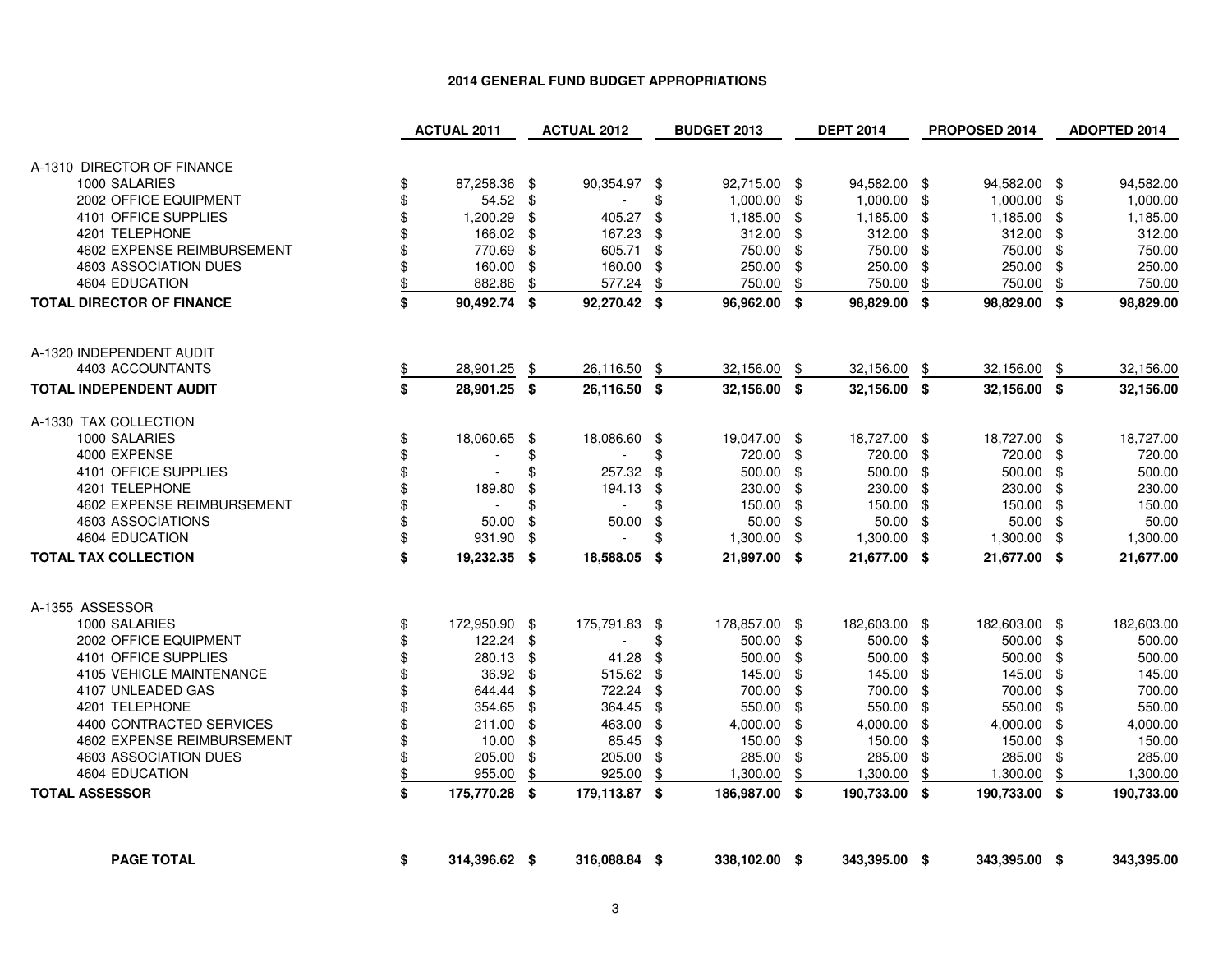|                            | <b>ACTUAL 2011</b>       |     | <b>ACTUAL 2012</b>       |      | <b>BUDGET 2013</b> |     | <b>DEPT 2014</b> |      | PROPOSED 2014 | ADOPTED 2014     |
|----------------------------|--------------------------|-----|--------------------------|------|--------------------|-----|------------------|------|---------------|------------------|
|                            |                          |     |                          |      |                    |     |                  |      |               |                  |
| A-1410 TOWN CLERK          |                          |     |                          |      |                    |     |                  |      |               |                  |
| 1000 SALARIES              | \$<br>129,145.02 \$      |     | 130,230.47               | -\$  | 136,576.00 \$      |     | 136,198.00 \$    |      | 136,198.00 \$ | 136,198.00       |
| 2002 OFFICE EQUIPMENT      | \$<br>30.94              | -\$ |                          | \$   | 300.00 \$          |     | 300.00 \$        |      | 300.00        | \$<br>300.00     |
| 4101 OFFICE SUPPLIES       | 74.06                    | -\$ | 174.50                   | \$   | 175.00             | -\$ | 175.00 \$        |      | 175.00        | \$<br>175.00     |
| 4201 TELEPHONE             | 708.41 \$                |     | 731.67                   | \$   | 1,050.00           | -\$ | 1,050.00         | - \$ | 1,050.00      | \$<br>1,050.00   |
| 4415 CODE MAINTENANCE      | 1,321.35                 | -\$ | 14,043.83                | \$   | 3,000.00           | \$  | $3,000.00$ \$    |      | 3,000.00      | \$<br>3,000.00   |
| 4602 EXPENSE REIMBURSEMENT | $111.17$ \$              |     | 82.01                    | \$   | 290.00             | \$  | 290.00 \$        |      | 290.00        | \$<br>290.00     |
| 4603 ASSOCIATIONS          | 105.00                   | \$  | 130.00                   | -\$  | 170.00             | -\$ | 170.00 \$        |      | 170.00        | \$<br>170.00     |
| 4604 EDUCATION             | 511.00                   | \$  | 600.30                   | \$   | 650.00             | \$  | 650.00           | \$   | 650.00        | \$<br>650.00     |
| 4606 LEGAL ADS & NOTICES   | 1,058.60                 | \$  | 1,242.53                 | \$   | 2,700.00           | \$  | 2,700.00         | \$   | 2,700.00      | \$<br>2,700.00   |
| <b>TOTAL TOWN CLERK</b>    | \$<br>133,065.55 \$      |     | 147,235.31               | \$   | 144,911.00 \$      |     | 144,533.00 \$    |      | 144,533.00 \$ | 144,533.00       |
| A-1420 ATTORNEY            |                          |     |                          |      |                    |     |                  |      |               |                  |
| 1000 SALARIES              | \$<br>38,245.10 \$       |     | 38,796.51                | \$   | 39,606.00 \$       |     | 40,398.00 \$     |      | 40,398.00 \$  | 40,398.00        |
| 2002 OFFICE EQUIPMENT      |                          | \$  |                          | \$   | 250.00             | \$  | 250.00           | \$   | 250.00        | \$<br>250.00     |
| 4000 EXPENSE               | 1,855.00                 | \$  | 1,655.00                 | \$   |                    | \$  |                  |      |               | \$               |
| 4013 TOWN ATTORNEY SUPPORT | 16,096.80                | \$  | 1,643.00                 | \$   | 2,300.00           | \$  | 2,300.00         | \$   | 2,300.00      | \$<br>2,300.00   |
| 4101 OFFICE SUPPLIES       |                          | \$  | $\sim$                   | \$   | 100.00             | \$  | 100.00           | \$   | 100.00        | \$<br>100.00     |
| 4126 BOOKS                 | 4,005.60                 | \$  | 4,317.33                 | \$   | 4,500.00           | \$  | 4,500.00         | \$   | 4,500.00      | \$<br>4,500.00   |
| 4201 TELEPHONE             | 97.86                    | \$  | 76.68                    | \$   | 150.00             | \$  | 150.00           | \$   | 150.00        | \$<br>150.00     |
| 4402 LEGAL COUNSEL         |                          | \$  | 3,231.50                 | \$   | $\mathbf{r}$       |     | $\blacksquare$   |      | $\sim$        | \$               |
| 4604 EDUCATION             | $\overline{\phantom{a}}$ | \$  | 223.00                   | \$   | 500.00             | \$  | 500.00           | \$   | 500.00        | \$<br>500.00     |
| <b>TOTAL ATTORNEY</b>      | \$<br>60,300.36          | \$  | 49,943.02                | \$   | 47,406.00          | \$  | 48,198.00        | \$   | 48,198.00     | \$<br>48,198.00  |
|                            |                          |     |                          |      |                    |     |                  |      |               |                  |
| A-1430 PERSONNEL           |                          |     |                          |      |                    |     |                  |      |               |                  |
| 1000 SALARIES              | \$<br>52,527.69 \$       |     | 53,777.05                | - \$ | 55,057.00 \$       |     | 62,757.00 \$     |      | 60,757.00 \$  | 60,757.00        |
| 2002 OFFICE EQUIPMENT      | 248.90 \$                |     |                          | \$   | 250.00 \$          |     | 250.00 \$        |      | 250.00 \$     | 250.00           |
| 4000 EXPENSE               | 4,659.26                 | \$  | 5,116.23                 | -\$  | $6,000.00$ \$      |     | $6,000.00$ \$    |      | 6,000.00      | \$<br>6,000.00   |
| 4012 SPECIAL PROJECT       | 16,182.49                | \$  | 21,093.90                | \$   | 20,200.00          | \$  | 22,700.00 \$     |      | 21,200.00     | \$<br>21,200.00  |
| 4101 OFFICE SUPPLIES       | 1,163.78                 | \$  | 152.87                   | \$   | 1,305.00           | -\$ | 1,305.00 \$      |      | 1,305.00      | \$<br>1,305.00   |
| 4137 SAFETY SUPPLIES       | $3,138.82$ \$            |     | 2,561.07                 | \$   | 4,020.00           | \$  | 4,000.00 \$      |      | 4,000.00      | \$<br>4,000.00   |
| 4404 CONSULTANT            | 23,894.25                | \$  | 14,720.00                | \$   | 8,350.00           | -\$ | 11,350.00        | -\$  | 8,350.00      | \$<br>8,350.00   |
| 4603 ASSOCIATION DUES      |                          | \$  |                          | \$   | 200.00             | \$  | 200.00           | \$   | 200.00        | \$<br>200.00     |
| 4604 EDUCATION             | \$<br>533.35             | \$  | 83.87                    | \$   | 500.00             | \$  | 500.00           | \$   | 500.00        | \$<br>500.00     |
| 4404 LEGAL ADS             | \$<br>71.40              | \$  | $\overline{\phantom{a}}$ | \$   | 500.00             | \$  | 500.00           | \$   | 500.00        | \$<br>500.00     |
| <b>TOTAL PERSONNEL</b>     | \$<br>102,419.94         | -\$ | 97,504.99                | \$   | 96,382.00 \$       |     | 109,562.00 \$    |      | 103,062.00    | \$<br>103,062.00 |
| <b>PAGE TOTAL</b>          | \$<br>295,785.85 \$      |     | 294,683.32 \$            |      | 288,699.00 \$      |     | 302,293.00 \$    |      | 295,793.00 \$ | 295,793.00       |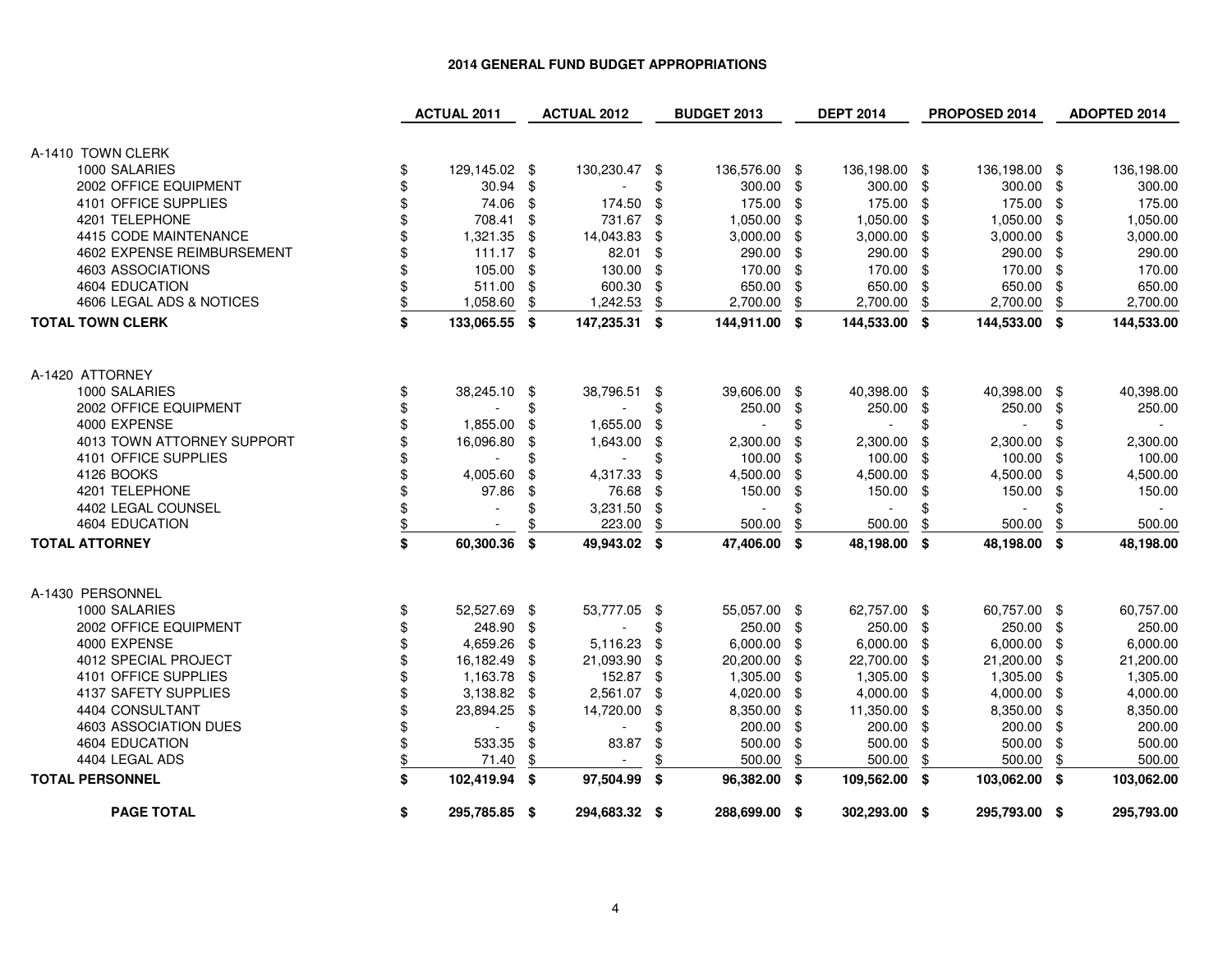|                                 | <b>ACTUAL 2011</b> |                          |      | <b>ACTUAL 2012</b>       | <b>BUDGET 2013</b><br><b>DEPT 2014</b> |                |     | PROPOSED 2014 |      |               | ADOPTED 2014 |            |
|---------------------------------|--------------------|--------------------------|------|--------------------------|----------------------------------------|----------------|-----|---------------|------|---------------|--------------|------------|
| A-1440 ENGINEERING              |                    |                          |      |                          |                                        |                |     |               |      |               |              |            |
| 4401 ENGINEERS                  | \$                 | 7,220.00                 | \$   | 29,670.42                | \$                                     | 25,000.00      | \$  | 25,000.00     | \$   | 25,000.00     | \$           | 25,000.00  |
| <b>TOTAL ENGINEERING</b>        | \$                 | 7,220.00 \$              |      | 29,670.42 \$             |                                        | 25,000.00 \$   |     | 25,000.00 \$  |      | 25,000.00 \$  |              | 25,000.00  |
|                                 |                    |                          |      |                          |                                        |                |     |               |      |               |              |            |
| A-1450 ELECTIONS                |                    |                          |      |                          |                                        |                |     |               |      |               |              |            |
| 4000 EXPENSE                    | \$                 | $14.87$ \$               |      | 116.28 \$                |                                        | 250.00 \$      |     | 250.00 \$     |      | 250.00 \$     |              | 250.00     |
| 4122 RENT                       | \$                 | 475.00                   | - \$ | 1,900.00                 | -\$                                    | 1,060.00 \$    |     | 1,060.00      | \$   | 1,060.00      | -\$          | 1,060.00   |
| 4414 ELECTION INSPECTORS        | \$                 | 24,230.00                | \$   | 45,035.00                | \$                                     | 42,820.00      | \$  | 42,820.00     | \$   | 42,820.00     | \$           | 42,820.00  |
| <b>TOTAL ELECTIONS</b>          | \$                 | 24,719.87 \$             |      | 47,051.28 \$             |                                        | 44,130.00 \$   |     | 44,130.00 \$  |      | 44,130.00 \$  |              | 44,130.00  |
| A-1460 RECORDS MANAGEMENT       |                    |                          |      |                          |                                        |                |     |               |      |               |              |            |
| 4400 CONTRACTUAL EXPENSE        | \$                 |                          | \$   | 1,500.00                 | \$                                     | 1,000.00       | -\$ | 1,000.00      | \$   | 1,000.00      | \$           | 1,000.00   |
| <b>TOTAL RECORDS MANAGEMENT</b> | \$                 |                          | \$   | $1,500.00$ \$            |                                        | $1,000.00$ \$  |     | $1,000.00$ \$ |      | $1,000.00$ \$ |              | 1,000.00   |
| A-1490 PUBLIC WORKS             |                    |                          |      |                          |                                        |                |     |               |      |               |              |            |
| 1000 SALARIES                   | \$                 | 235,295.29 \$            |      | 241,210.97 \$            |                                        | 203,944.00 \$  |     | 208,025.00 \$ |      | 208,025.00 \$ |              | 208,025.00 |
| 1009 SEASONAL LABOR             |                    | 4,476.88                 | \$   |                          |                                        |                | \$  |               | \$   |               | \$           |            |
| 2002 OFFICE EQUIPMENT           |                    | ÷,                       | \$   |                          |                                        | 1,000.00       | -\$ | 1,000.00      | \$   | 1,000.00      | \$           | 1,000.00   |
| 4101 OFFICE SUPPLIES            |                    | 1,309.64                 | \$   |                          |                                        | 1,700.00 \$    |     | 1,700.00      | \$   | 1,700.00      | - \$         | 1,700.00   |
| 4105 VEHICLE MAINTENANCE        |                    | 261.42 \$                |      | 824.99                   |                                        | 600.00 \$      |     | 600.00        | \$   | 600.00 \$     |              | 600.00     |
| 4107 UNLEADED GAS               |                    | 2,275.66                 | \$   | 303.90                   | \$                                     | 3,500.00       | \$  | 3,500.00      | \$   | 3,500.00      | - \$         | 3,500.00   |
| 4137 SAFETY SUPPLIES            |                    | $\overline{\phantom{a}}$ | \$   | 2,997.63                 | \$                                     | 100.00         | -\$ | 100.00        | \$   | 100.00        | -\$          | 100.00     |
| 4141 MATERIALS                  |                    |                          |      | 56.98                    | -\$                                    | $\overline{a}$ |     |               | \$   |               | \$           | $\sim$     |
| 4201 TELEPHONE                  |                    | 2,460.90                 | £.   | 2,528.28                 | \$                                     | 3,474.00       |     | 3,474.00      | \$   | 3,054.00      | \$           | 3,054.00   |
| 4404 CONSULTANTS                |                    | 5,415.90                 | \$   | $\overline{\phantom{a}}$ |                                        | 5,000.00       | \$  | 5,000.00      | \$   | 5,000.00      | -\$          | 5,000.00   |
| 4407 COMPUTER SERVICES          |                    | 218.35                   | \$   | 399.25                   | \$                                     | 500.00         | \$  | 500.00        | \$   | 500.00 \$     |              | 500.00     |
| 4409 MAINTENANCE CONTRACT       |                    | 5,261.65                 | \$   | 4,178.00                 | \$                                     | 5,350.00       | \$  | 5,650.00      | \$   | 5,650.00      | \$           | 5,650.00   |
| 4602 EXPENSE REIMBURSEMENT      |                    | 380.05                   | -\$  | 396.67 \$                |                                        | 500.00 \$      |     | 500.00        | \$   | 500.00        | -\$          | 500.00     |
| 4603 ASSOCIATION DUES           |                    | 570.00                   | \$   | 824.00                   | \$                                     | 650.00         | \$  | 650.00        | \$   | 650.00        | \$           | 650.00     |
| 4604 EDUCATION                  | \$                 | 564.00                   | \$   | 474.00                   | \$                                     | 1,000.00       | \$  | 1,000.00      | \$   | 1,000.00      | \$           | 1,000.00   |
| <b>TOTAL PUBLIC WORKS</b>       | \$                 | 258,489.74               | - \$ | 254,194.67 \$            |                                        | 227,318.00 \$  |     | 231,699.00    | - \$ | 231,279.00 \$ |              | 231,279.00 |
| <b>PAGE TOTAL</b>               | \$                 | 290,429.61 \$            |      | 332,416.37 \$            |                                        | 297,448.00 \$  |     | 301,829.00 \$ |      | 301,409.00 \$ |              | 301,409.00 |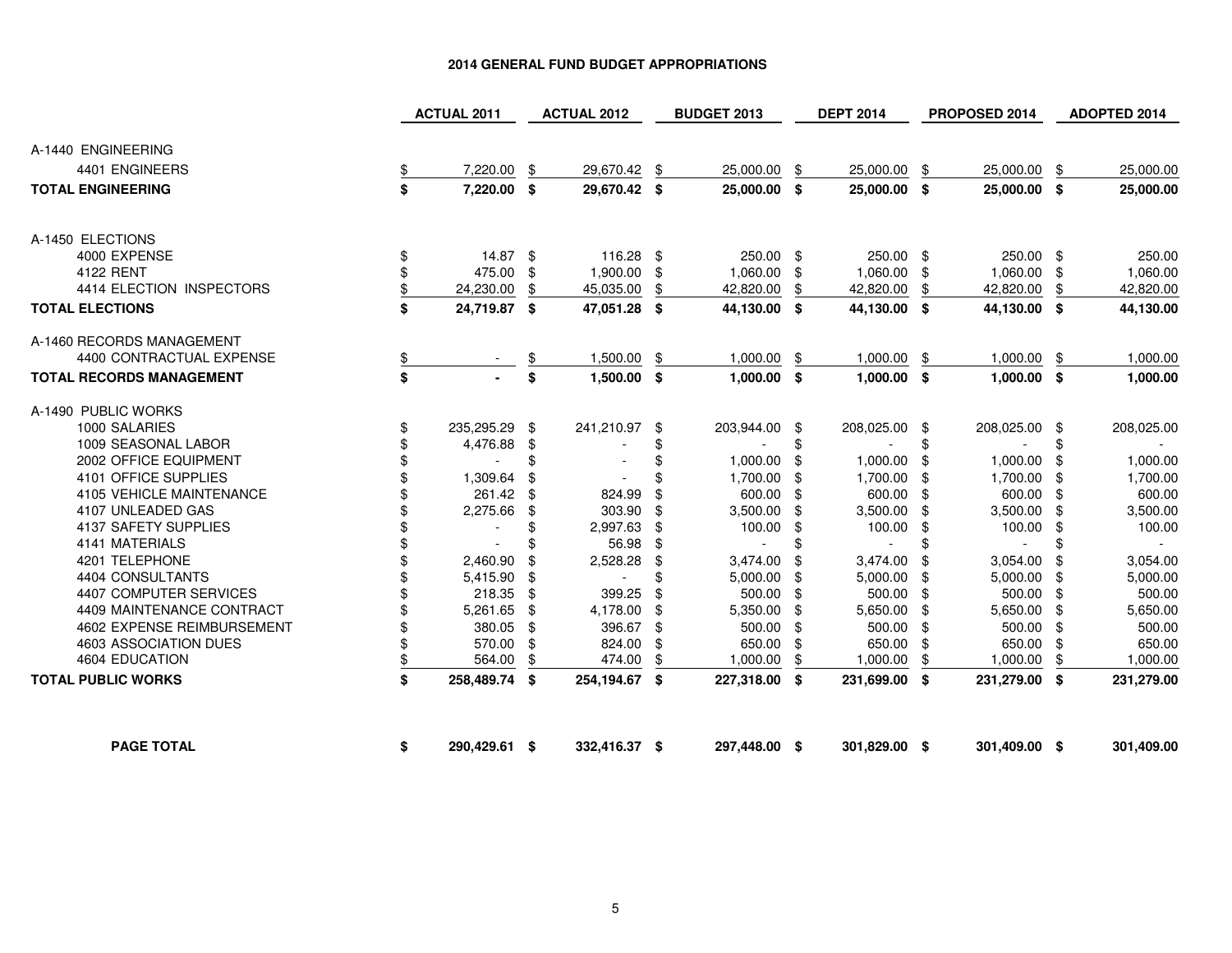|                                              | <b>ACTUAL 2011</b>  |               | <b>ACTUAL 2012</b>       |      | <b>BUDGET 2013</b> |      | <b>DEPT 2014</b> |      | PROPOSED 2014 |                            | <b>ADOPTED 2014</b> |
|----------------------------------------------|---------------------|---------------|--------------------------|------|--------------------|------|------------------|------|---------------|----------------------------|---------------------|
| A-1620 BUILDING                              |                     |               |                          |      |                    |      |                  |      |               |                            |                     |
| 1000 SALARIES                                | \$<br>2,544.08 \$   |               | 2,700.60                 | - \$ | 3,011.00           | - \$ | 3,076.00 \$      |      | 3,076.00 \$   |                            | 3,076.00            |
| 2007 CAPITAL IMPROVEMENTS - BLDG             | \$<br>14,420.00     | $\frac{1}{2}$ |                          | \$   |                    | \$   |                  | \$   |               | \$                         |                     |
| 4101 OFFICE SUPPLIES                         | \$<br>5,529.75      | \$            | 2,821.18                 | \$   | 7,000.00           | \$   | 7,000.00         | \$   | 7,000.00      | \$                         | 7,000.00            |
| 4124 LEASES                                  | \$<br>713.92        | \$            | 650.16                   | \$   | 2,648.00           | \$   | 2,648.00         | -\$  | 1,600.00      | \$                         | 1,600.00            |
| 4135 COPIER SUPPLIES                         | \$<br>2,529.66      | \$            | 1,793.82                 | \$   | 3,000.00           | \$   | 3,000.00         | - \$ | 3,000.00      | \$                         | 3,000.00            |
| 4136 COMPUTER SUPPLIES                       | \$<br>1,429.64      | \$            | 1,755.48                 | \$   | 1,600.00           | \$   | 1,600.00         | \$   | 1,600.00      | \$                         | 1,600.00            |
| 4201 TELEPHONE                               | \$<br>2,715.96      | \$            | 2,617.36                 | \$   | 5,280.00           | \$   | 5,904.00 \$      |      | 5,904.00      | \$                         | 5,904.00            |
| 4202 GAS & ELECTRIC                          | \$<br>152,605.85    | \$            | 131,233.99               | \$   | 181,390.00         | \$   | 182,075.00 \$    |      | 182,075.00    | \$                         | 182,075.00          |
| 4203 WATER & SEWER                           | \$<br>4,305.49      | \$            | 4,808.22                 | \$   | 6,840.00           | \$   | 6,840.00 \$      |      | 6,840.00      | \$                         | 6,840.00            |
| 4409 MAINTENANCE CONTRACT                    | \$<br>6,031.89      | \$            | 5,906.54                 | \$   | 12,090.00          | \$   | 12,090.00 \$     |      | 12,090.00     | \$                         | 12,090.00           |
| 4600 MISCELLANEOUS                           | \$<br>1,443.45      | \$            | 855.04                   | \$   | 3,000.00           | \$   | $3,000.00$ \$    |      | 3,000.00      | \$                         | 3,000.00            |
| 4602 EXPENSE REIMBURSEMENT                   | \$<br>238.23        | \$            | 247.81                   | \$   | 500.00             | \$   | 500.00           | \$   | 500.00        | \$                         | 500.00              |
| <b>TOTAL BUILDING</b>                        | \$<br>194,507.92 \$ |               | 155,390.20               | -\$  | 226,359.00 \$      |      | 227,733.00 \$    |      | 226,685.00 \$ |                            | 226,685.00          |
| A-1670 CENTRAL PRINT AND MAIL                |                     |               |                          |      |                    |      |                  |      |               |                            |                     |
| 4601 POSTAGE                                 | 34,209.54           | \$            | 30,306.26                | \$   | 37,635.00          | \$   | 37,635.00        | \$   | 37,635.00     | \$                         | 37,635.00           |
| <b>TOTAL CENTRAL PRINT AND MAIL</b>          | \$<br>34,209.54 \$  |               | 30,306.26                | - \$ | 37,635.00 \$       |      | 37.635.00 \$     |      | 37,635.00 \$  |                            | 37,635.00           |
| A-1680 TECHNOLOGY                            |                     |               |                          |      |                    |      |                  |      |               |                            |                     |
| 1000 SALARIES                                | \$<br>111,201.73 \$ |               | 123,403.52 \$            |      | 137,092.00 \$      |      | 138,844.00 \$    |      | 138,844.00 \$ |                            | 138,844.00          |
| 2001 COMPUTER/TECHNOLOGY EQUIP               | \$<br>11,809.54     | \$            | 738.00                   | \$   | 1,000.00           | \$   | 1,000.00 \$      |      | 1,000.00      | $\boldsymbol{\mathsf{\$}}$ | 1,000.00            |
| 2002 OFFICE EQUIPMENT                        | \$<br>151.74        | \$            | 1,478.21                 | \$   | 1,500.00           | \$   | 1,500.00         | - \$ | 1,500.00      | \$                         | 1,500.00            |
| 4101 OFFICE SUPPLIES                         | \$<br>1,535.82      | \$            | 1,271.31                 | -\$  | 1,100.00           | -\$  | 1,100.00 \$      |      | 1,100.00      | \$                         | 1,100.00            |
| 4111 MATERIALS                               | \$<br>777.68        | \$            | 777.59                   | \$   | 1,000.00           | \$   | 1,000.00 \$      |      | 1,000.00      | \$                         | 1,000.00            |
| 4141 SOFTWARE                                | \$<br>6,189.08      | \$            | 6,720.50                 | \$   | 4,575.00           | \$   | 4,575.00 \$      |      | 4,575.00      | \$                         | 4,575.00            |
| 4201 TELEPHONE                               | \$<br>1,572.69      | \$            | 1,531.63                 | \$   | 1,500.00           | \$   | 1,500.00 \$      |      | 1,500.00      | \$                         | 1,500.00            |
| 4404 CONSULTANTS                             | \$<br>42,166.52     | \$            | 22,630.55                | \$   | 19,500.00          | \$   | 16,929.00        | - \$ | 16,929.00     | \$                         | 16,929.00           |
| 4409 MAINTENANCE CONTRACTS                   | \$<br>47,671.06     | \$            | 46,325.37                | \$   | 54,332.00          | \$   | 56,903.00 \$     |      | 56,903.00     | \$                         | 56,903.00           |
| 4602 EXPENSE REIMBURSEMENT                   | \$<br>275.75        | \$            |                          | \$   | 250.00             | \$   | 250.00           | \$   | 250.00        | \$                         | 250.00              |
| 4604 EDUCATION                               | \$<br>2,705.60      | \$            | 2,714.32                 | \$   | 4,500.00           | \$   | 4,500.00         | \$   | 4,500.00      | \$                         | 4,500.00            |
| <b>TOTAL DATA PROCESSING</b>                 | \$<br>226,057.21    | \$            | 207,591.00               | \$   | 226,349.00 \$      |      | 228,101.00 \$    |      | 228,101.00 \$ |                            | 228,101.00          |
| A-1900 SPECIAL ITEMS                         |                     |               |                          |      |                    |      |                  |      |               |                            |                     |
| 1910.4300<br><b>INSURANCE</b>                | \$<br>109,149.65 \$ |               | 173,293.49               | -\$  | 175,000.00 \$      |      | 175,000.00 \$    |      | 175,000.00 \$ |                            | 175,000.00          |
| 1920.4603<br><b>ASSOCIATION DUES</b>         | \$<br>1,725.00      | \$            | 1,725.00                 | \$   | 1,750.00           | -\$  | 1,750.00 \$      |      | 1,750.00      | -\$                        | 1,750.00            |
| 1930.4000<br><b>JUDGMENTS &amp; CLAIMS</b>   | \$<br>700.07        | \$            | $\overline{\phantom{a}}$ | \$   | 3,500.00           | -\$  | 3,500.00 \$      |      | 3,500.00      | \$                         | 3,500.00            |
| 1950.4000<br><b>TAXES ON TOWN PROPERTY</b>   | \$<br>4,424.40      | \$            | 5,384.92                 | \$   | 6,000.00           | \$   | 6,000.00 \$      |      | 6,000.00      | \$                         | 6,000.00            |
| 1989.2001<br>COMPUTER/TECHNOLOGY REPLACEMENT | \$<br>92,135.17     | \$            | 32,770.71                | \$   | 67,931.00          | \$   | 67,931.00 \$     |      | 67,931.00     | \$                         | 67,931.00           |
| 1989.2002<br>OFFICE EQUIP REPLACEMENT        | \$<br>7,601.00      | \$            | 2,414.71                 | \$   | 11,580.00          | \$   | 11,580.00 \$     |      | 11,580.00     | \$                         | 11,580.00           |
| 1989.2025<br>FLEET REPLACEMENT - PARKS       | \$<br>104,146.63    | \$            | 66,669.21                | \$   | 58,384.00          | \$   | 58,968.00        | - \$ | 58,968.00     | \$                         | 58,968.00           |
| 1989.2029<br>FLEET REPLACEMENT - GEN ADMIN   | \$<br>22,850.07     | \$            |                          | \$   | 21,230.00          | \$   | 21,442.00        | \$   | 21,442.00     | \$                         | 21,442.00           |
| 1990.4000<br><b>CONTINGENCY</b>              | \$<br>$\sim$        | \$            |                          | \$   | 150,000.00         | \$   | 150,000.00       | \$   | 150,000.00    | \$                         | 150,000.00          |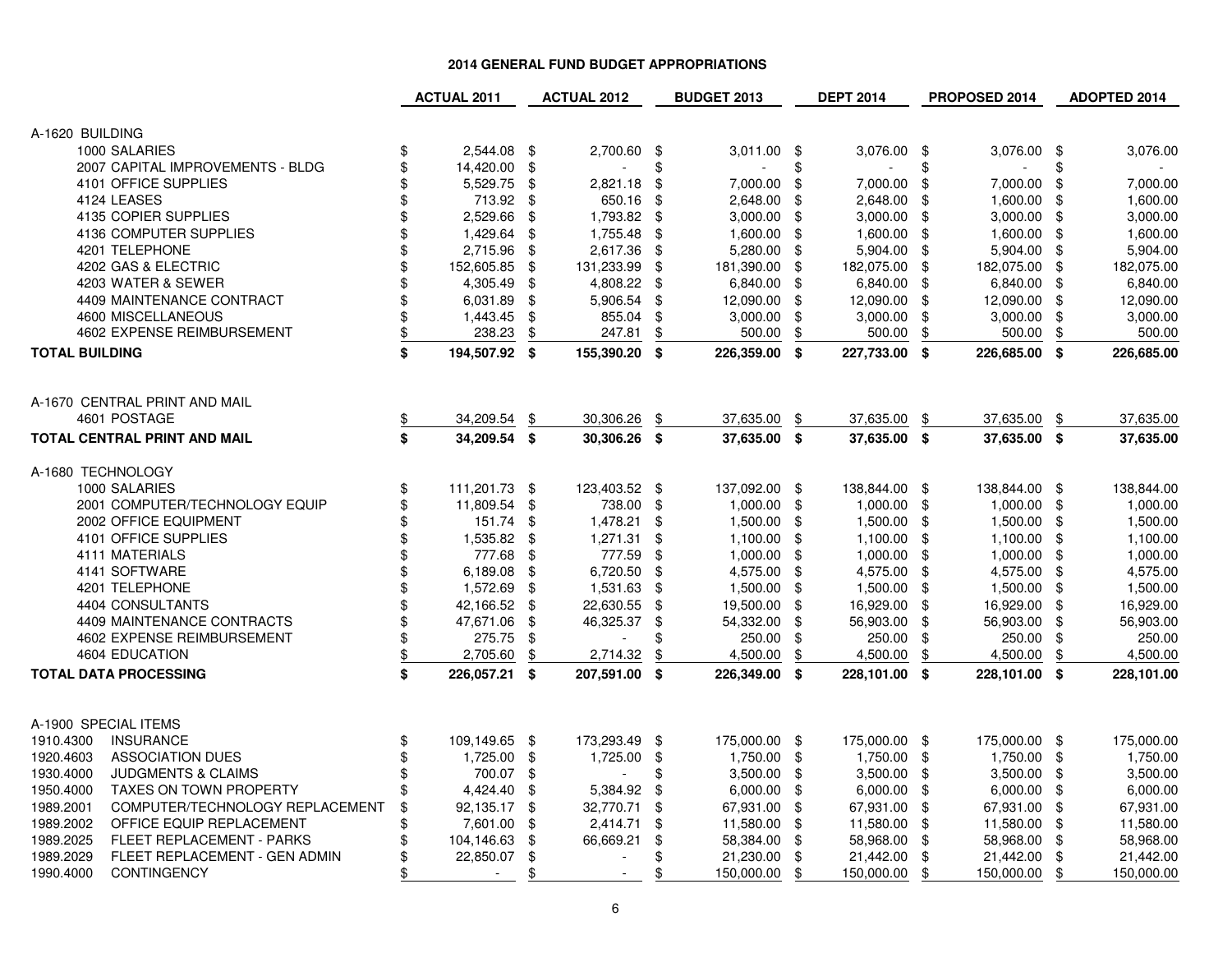| <b>TOTAL SPECIAL ITEMS</b> | 342.731.99 | 282,258.04    | 495.375.00 | 496.171.00 | 496,171.00 \$ | 496.171.00 |
|----------------------------|------------|---------------|------------|------------|---------------|------------|
| <b>PAGE TOTAL</b>          | 797.506.66 | 675.545.50 \$ | 985.718.00 | 989.640.00 | 988.592.00 \$ | 988,592.00 |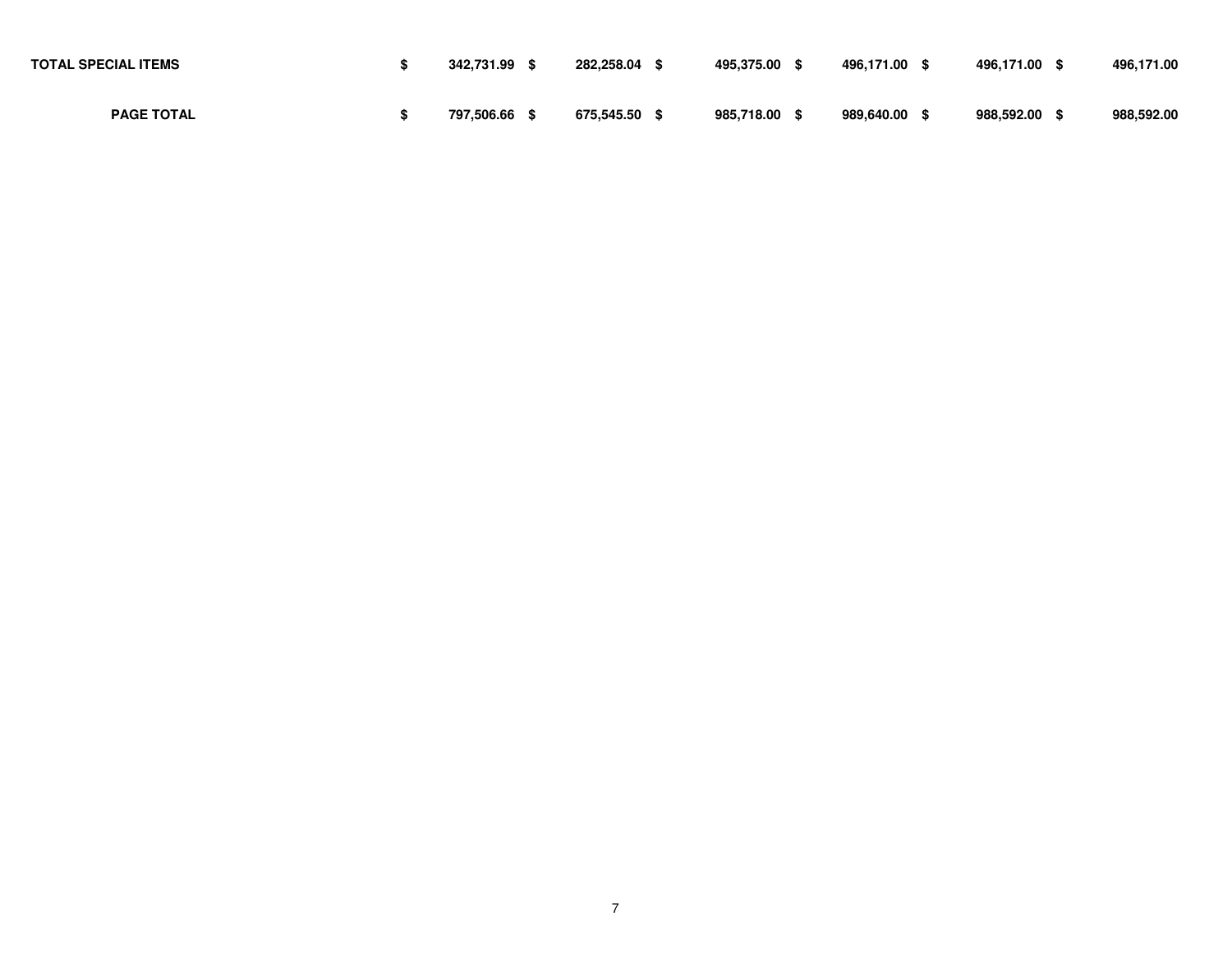|                                             | <b>ACTUAL 2011</b>                       | <b>ACTUAL 2012</b>                         |      | <b>BUDGET 2013</b>            |           | <b>DEPT 2014</b>              |      | PROPOSED 2014                 |          | ADOPTED 2014            |
|---------------------------------------------|------------------------------------------|--------------------------------------------|------|-------------------------------|-----------|-------------------------------|------|-------------------------------|----------|-------------------------|
| A-2620 CUSTODIAL                            |                                          |                                            |      |                               |           |                               |      |                               |          |                         |
| 1000 SALARIES                               |                                          |                                            |      |                               |           |                               |      |                               |          |                         |
| 1009 SEASONAL LABORERS                      | \$<br>233,672.03 \$<br>32,210.86 \$      | 193,687.05 \$<br>29,276.96 \$              |      | 183,411.00 \$<br>36,234.00 \$ |           | 192,111.00 \$<br>37,217.00 \$ |      | 188,015.00 \$<br>37,217.00 \$ |          | 188,015.00<br>37,217.00 |
| 2000 CAPITAL OUTLAY                         |                                          | 597.00 \$                                  |      | 3,745.00 \$                   |           | 2,950.00 \$                   |      | 2,950.00                      |          |                         |
| 2007 CAP. IMPROV. - BLDG.                   | 5,399.00 \$                              |                                            |      |                               | \$        | 200,400.00 \$                 |      |                               | \$       | 2,950.00                |
| 4104 CUSTODIAL SUPPLIES                     | 4,439.81 \$                              | 11,168.76 \$<br>15,063.88                  |      | 15,374.00                     |           | 15,374.00 \$                  |      | 15,374.00                     | \$       | 15,374.00               |
| 4105 VEHICLE MAINTENANCE                    | 12,581.11 \$                             | 1,011.67 \$                                | -\$  | 1,800.00                      | \$        | 1,400.00 \$                   |      | 1,400.00                      |          | 1,400.00                |
| 4107 UNLEADED GAS                           | 1,450.00 \$<br>3,627.32 \$               | 3,032.16                                   |      | 3,500.00                      | \$        | $3,500.00$ \$                 |      | 3,500.00                      | \$       | 3,500.00                |
| 4110 UNIFORMS                               | 751.28 \$                                | 498.75 \$                                  | \$   |                               | - \$      | 500.00 \$                     |      |                               | \$       | 500.00                  |
| 4117 PAPER GOODS                            | 10,096.42 \$                             |                                            |      | 500.00                        | -\$       |                               |      | 500.00                        | -\$      | 11,220.00               |
| 4118 BUILDING REPAIRS                       |                                          | 10,999.92 \$                               |      | 11,220.00                     | \$<br>-\$ | 11,220.00                     | -\$  | 11,220.00<br>35,600.00        | \$       |                         |
| 4137 SAFETY SUPPLIES                        | 29,028.58 \$<br>$\overline{\phantom{a}}$ | \$<br>27,918.50 \$                         |      | 35,200.00<br>800.00           | \$        | 35,600.00 \$<br>1,200.00 \$   |      | 1,200.00                      | \$<br>\$ | 35,600.00               |
| 4201 TELEPHONE                              | 1,610.44                                 | \$<br>$\overline{\phantom{a}}$<br>1,401.24 | \$   | 935.00                        | -\$       | 935.00 \$                     |      | 935.00                        | \$       | 1,200.00<br>935.00      |
| 4400 CONTRACTED SERVICES                    | 51,481.25                                | \$<br>53,187.48                            | \$   | 68,584.00                     | \$        | 66,484.00                     | - \$ | 66,484.00                     | \$       | 66,484.00               |
| 4600 MISCELLANEOUS                          |                                          |                                            |      | 500.00                        | \$        | 500.00                        | - \$ | 500.00                        | \$       | 500.00                  |
| 4602 EXPENSE REIMBURSEMENT                  | 160.94                                   | \$<br>95.63                                |      | 500.00                        | \$        | 500.00                        |      | 500.00                        | \$       | 500.00                  |
| TOTAL CUSTODIAL                             | \$<br>386,509.04 \$                      | 347,939.00                                 | \$   | 362,303.00 \$                 |           |                               | \$   | 365,395.00 \$                 |          |                         |
|                                             |                                          |                                            |      |                               |           | 569,891.00 \$                 |      |                               |          | 365,395.00              |
| A-3120 POLICE & CONSTABLE (CROSSING GUARDS) |                                          |                                            |      |                               |           |                               |      |                               |          |                         |
| 1000 SALARIES                               | \$<br>113,889.11 \$                      | 115,477.22 \$                              |      | 123,657.00 \$                 |           | 126,136.00 \$                 |      | 126,136.00 \$                 |          | 126,136.00              |
| 4101 OFFICE SUPPLIES                        | \$<br>672.81                             | \$<br>1,025.40                             | \$   | 1,450.00                      | \$        | 1,450.00                      | \$   | 1,450.00                      | \$       | 1,450.00                |
| <b>TOTAL POLICE &amp; CONSTABLE</b>         | \$<br>114,561.92 \$                      | 116,502.62 \$                              |      | 125,107.00 \$                 |           | 127,586.00 \$                 |      | 127,586.00 \$                 |          | 127,586.00              |
| A-3310 TRAFFIC                              |                                          |                                            |      |                               |           |                               |      |                               |          |                         |
| 2026 SMALL EQUIPMENT                        | \$<br>1,705.23 \$                        |                                            | \$   |                               | \$        | $3,300.00$ \$                 |      | $3,300.00$ \$                 |          | 3,300.00                |
| 4000 EXPENSE                                | \$<br>8,200.00 \$                        | 8,019.48 \$                                |      | 11,200.00                     | \$        | 7,800.00 \$                   |      | 7,800.00                      | -\$      | 7,800.00                |
| 4202 GAS & ELECTRIC                         | \$<br>396.19                             | \$<br>371.15                               |      | 425.00                        |           | 425.00                        |      | 425.00                        | \$       | 425.00                  |
| <b>TOTAL TRAFFIC</b>                        | \$<br>10,301.42 \$                       | 8,390.63                                   | - \$ | 11,625.00                     | - \$      | 11,525.00                     | -\$  | 11,525.00 \$                  |          | 11,525.00               |
| <b>PAGE TOTAL</b>                           | \$<br>511,372.38 \$                      | 472,832.25 \$                              |      | 499,035.00 \$                 |           | 709,002.00 \$                 |      | 504,506.00 \$                 |          | 504,506.00              |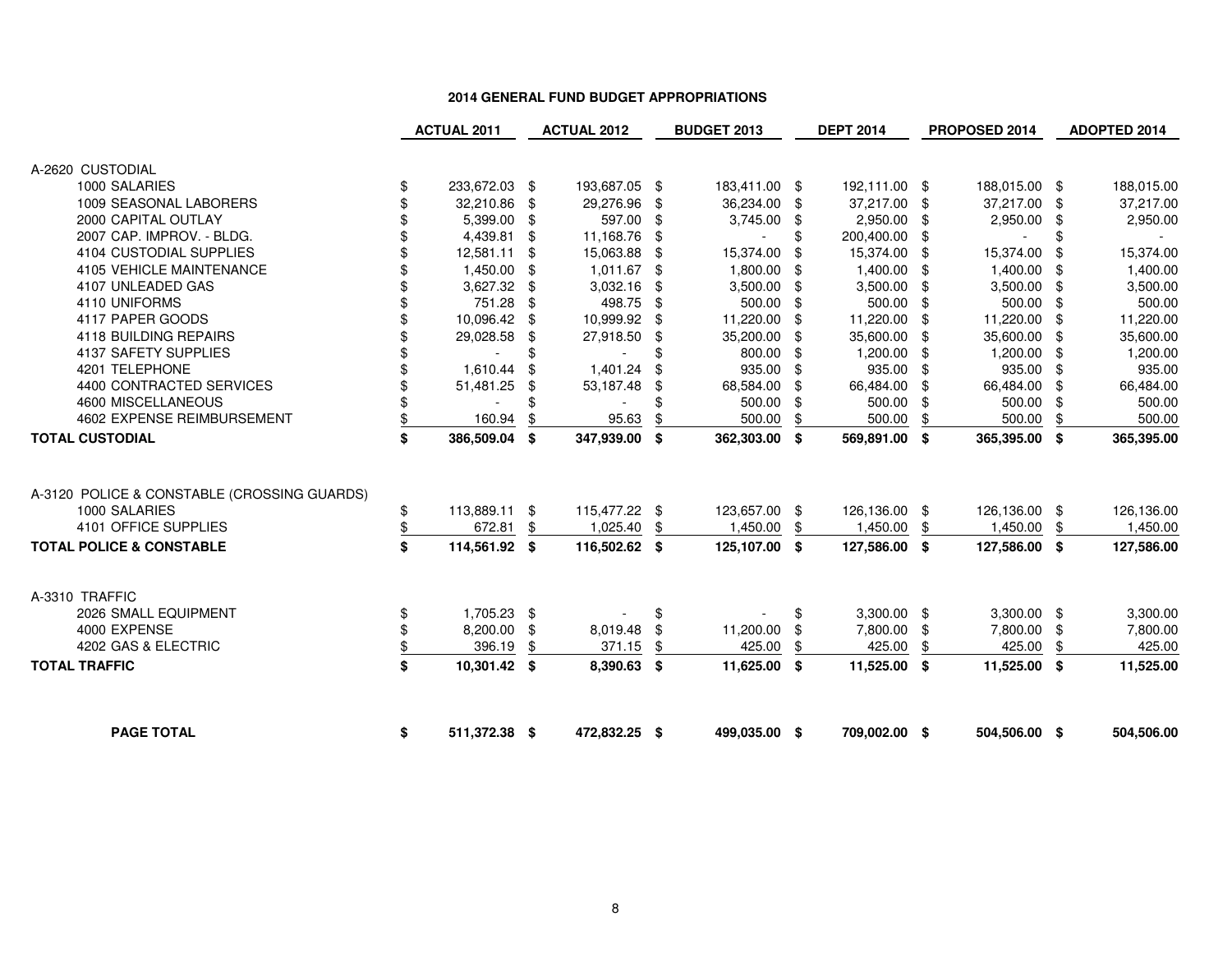|                               | <b>ACTUAL 2011</b>             |     | <b>ACTUAL 2012</b>       |     | <b>BUDGET 2013</b> |     | <b>DEPT 2014</b> |     | PROPOSED 2014 |     | ADOPTED 2014 |
|-------------------------------|--------------------------------|-----|--------------------------|-----|--------------------|-----|------------------|-----|---------------|-----|--------------|
| A-3510 ANIMAL CONTROL         |                                |     |                          |     |                    |     |                  |     |               |     |              |
| 1000 SALARIES                 | \$<br>49,475.53 \$             |     | 50,113.26                | \$  | 52,553.00 \$       |     | 53,364.00 \$     |     | 53,364.00 \$  |     | 53,364.00    |
| 2002 OFFICE EQUIPMENT         | \$                             | \$  |                          | \$  | 300.00             | \$  | 300.00 \$        |     | 300.00        | \$  | 300.00       |
| 4009 PRINTING                 | \$<br>60.00                    | \$  | 370.00                   | \$  | 700.00             | \$  | 700.00 \$        |     | 700.00        | \$  | 700.00       |
| 4101 OFFICE SUPPLIES          | \$<br>134.32                   | \$  | 52.90                    | \$  | 1,050.00           | \$  | 1,050.00         | -\$ | 1,050.00      | \$  | 1,050.00     |
| 4105 VEHICLE MAINTENANCE      | \$<br>73.93                    | -\$ | 2,128.34                 | \$  | 1,000.00           | \$  | 1,000.00 \$      |     | 1,000.00      | \$  | 1,000.00     |
| 4107 UNLEADED GAS             | \$<br>2,092.67                 | -\$ | 2,095.63                 | \$  | 2,250.00           | \$  | 2,250.00         | -\$ | 2,250.00      | \$  | 2,250.00     |
| 4110 UNIFORMS                 | 195.92                         | \$  | 119.95                   | \$  | 250.00             | \$  | 250.00           | \$  | 250.00        | \$  | 250.00       |
| 4201 TELEPHONE                | \$<br>888.56                   | -\$ | 1,144.25                 | \$  | 1,564.00           | \$  | 1,564.00         | \$  | 1,564.00      | \$  | 1,564.00     |
| 4400 CONTRACTED SERVICES      | \$<br>1,165.78                 | \$  | 1,097.75                 | \$  | 1,800.00           | \$  | 1,800.00         | -\$ | 1,800.00      | \$  | 1,800.00     |
| 4600 MISCELLANEOUS            | \$<br>102.34                   | \$  | 43.23                    | \$  | 200.00             | \$  | 200.00           | -\$ | 200.00        | \$  | 200.00       |
| 4602 EXPENSE REIMBURSEMENT    | \$<br>100.00                   | \$  | 49.16                    | \$  | 200.00             | \$  | 200.00           | \$  | 200.00        | \$  | 200.00       |
| 4603 ASSOCIATION DUES         | \$                             | \$  | $\mathbf{r}$             | \$  | 100.00             | \$  | 100.00           | \$  | 100.00        | \$  | 100.00       |
| 4604 EDUCATION                | 165.00                         | \$  | $\overline{\phantom{a}}$ | \$  | 300.00             | \$  | 300.00           | \$  | 300.00        | \$  | 300.00       |
|                               |                                |     |                          |     |                    |     |                  |     |               |     |              |
| <b>TOTAL ANIMAL CONTROL</b>   | \$<br>54,454.05 \$             |     | 57,214.47                | \$  | 62,267.00 \$       |     | 63,078.00 \$     |     | 63,078.00 \$  |     | 63,078.00    |
| A-4210 YOUTH SERVICES         |                                |     |                          |     |                    |     |                  |     |               |     |              |
| 4400 CONTRACTED SERVICES- PYS | 33,920.00                      | \$  | 33,920.00                | \$  | 34,598.00          | \$  | 35,290.00        | \$  | 34,598.00     | \$  | 34,598.00    |
|                               |                                |     | 33,920.00                |     | 34,598.00 \$       |     | 35,290.00 \$     |     | 34,598.00 \$  |     |              |
| <b>TOTAL YOUTH SERVICES</b>   | \$<br>33,920.00 \$             |     |                          | \$  |                    |     |                  |     |               |     | 34,598.00    |
| A-4560 PHYSICIAN              |                                |     |                          |     |                    |     |                  |     |               |     |              |
| 4000 EXPENSE                  | 1,179.00                       | \$  | 474.50                   | \$  | 1,500.00           | \$  | 1,500.00         | \$  | 1,500.00      | \$  | 1,500.00     |
| <b>TOTAL PHYSICAL</b>         | \$<br>1,179.00 \$              |     | 474.50 \$                |     | 1,500.00 \$        |     | $1,500.00$ \$    |     | 1,500.00 \$   |     | 1,500.00     |
|                               |                                |     |                          |     |                    |     |                  |     |               |     |              |
| A-5010 SUPT OF HIGHWAYS       |                                |     |                          |     |                    |     |                  |     |               |     |              |
| 1000 SALARIES                 | \$<br>39,050.83 \$             |     | 39,293.63                | -\$ | 42,191.00 \$       |     | 43,032.00 \$     |     | 43,032.00 \$  |     | 43,032.00    |
| 2002 OFFICE EQUIPMENT         | \$<br>159.97 \$                |     | 469.06                   | \$  | $1,000.00$ \$      |     | 500.00 \$        |     | 500.00 \$     |     | 500.00       |
| 4101 OFFICE SUPPLIES          | \$<br>1,013.06                 | \$  | 939.71                   | \$  | 1,000.00           | \$  | 1,700.00         | \$  | 1,700.00      | \$  | 1,700.00     |
| 4603 ASSOCIATION DUES         | \$<br>$\overline{\phantom{a}}$ | \$  | $\sim$                   | \$  | 200.00             | \$  | 200.00           | \$  | 200.00        | \$  | 200.00       |
| <b>4604 EDUCATION</b>         | \$                             | \$  | $\overline{\phantom{a}}$ | £   | 1,000.00           | \$  | 400.00           | \$  | 400.00        | \$  | 400.00       |
| <b>TOTAL SUPT OF HIGHWAYS</b> | \$<br>40,223.86 \$             |     | 40,702.40                | \$  | 45,391.00 \$       |     | 45,832.00 \$     |     | 45,832.00 \$  |     | 45,832.00    |
| A-5132 HIGHWAY GARAGE         |                                |     |                          |     |                    |     |                  |     |               |     |              |
| 2007 CAP. IMPROV. - BLDG.     | \$                             | \$  | 15,179.65 \$             |     | 6,400.00 \$        |     | 298,000.00 \$    |     | 6,400.00 \$   |     | 6,400.00     |
| 4118 BUILDING REPAIRS         | \$<br>9,327.47                 | \$  | 7,490.92 \$              |     | 8,000.00 \$        |     | 8,000.00         | \$  | 8,000.00      | -\$ | 8,000.00     |
| 4201 TELEPHONE                | \$<br>3,661.69                 | -\$ | 2,965.91                 | \$  | 3,618.00           | \$  | 3,618.00 \$      |     | 3,618.00      | \$  | 3,618.00     |
| 4202 GAS & ELECTRIC           | \$<br>32,427.63                | \$  | 23,881.17                | \$  | 39,000.00          | -\$ | 39,000.00 \$     |     | 39,000.00     | \$  | 39,000.00    |
| 4203 WATER & SEWER            | \$<br>$1,177.12$ \$            |     | 1,195.19                 | \$  | 1,440.00           | \$  | 1,440.00         | \$  | 1,440.00      | \$  | 1,440.00     |
| 4400 CONTRACTED SERVICES      | 5,118.46                       | \$  | 5,293.06                 | \$  | 7,500.00           | \$  | 7,500.00         | \$  | 7,500.00      | \$  | 7,500.00     |
| <b>TOTAL HIGHWAY GARAGE</b>   | \$<br>51,712.37 \$             |     | 56,005.90 \$             |     | 65,958.00 \$       |     | 357,558.00 \$    |     | 65,958.00 \$  |     | 65,958.00    |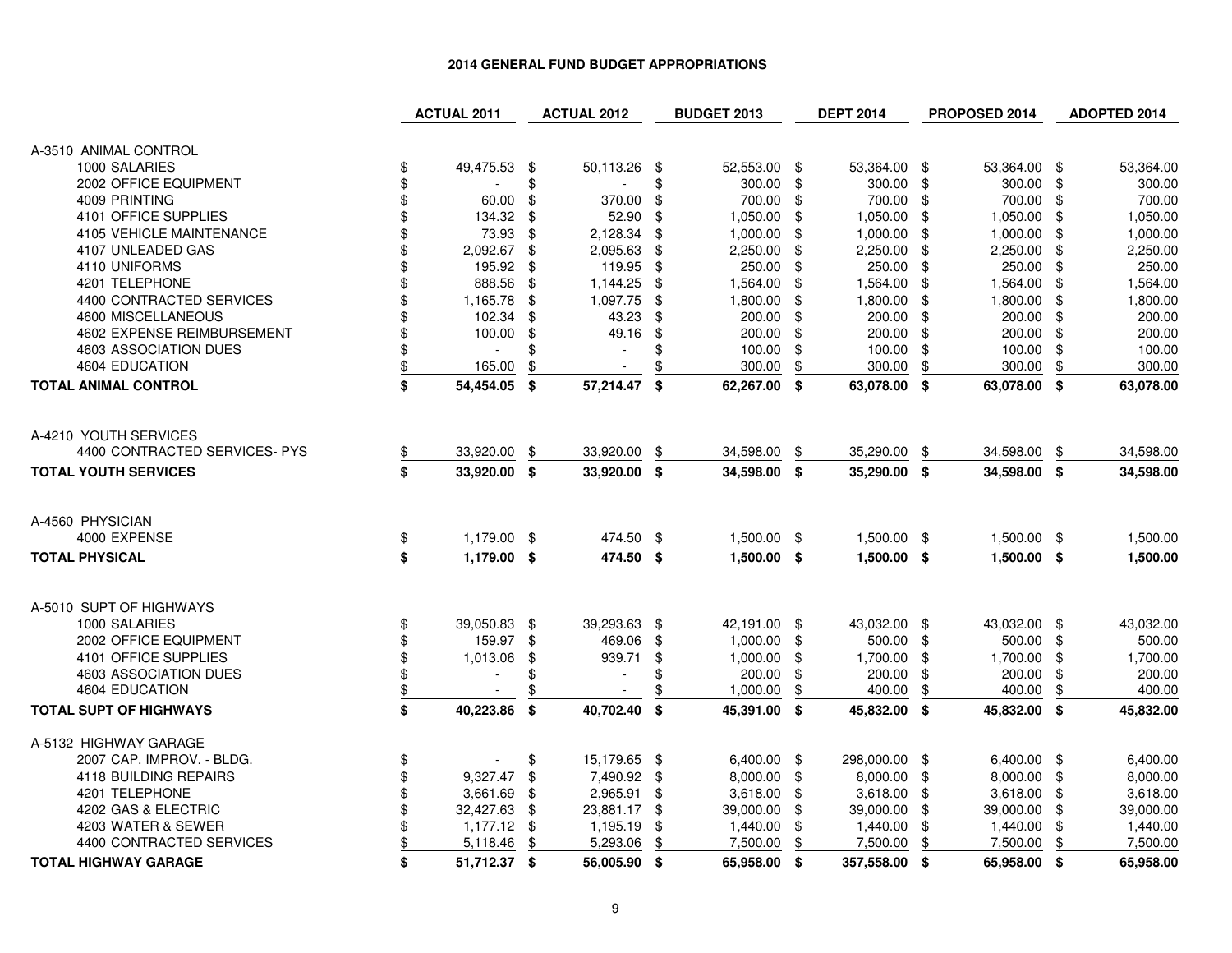10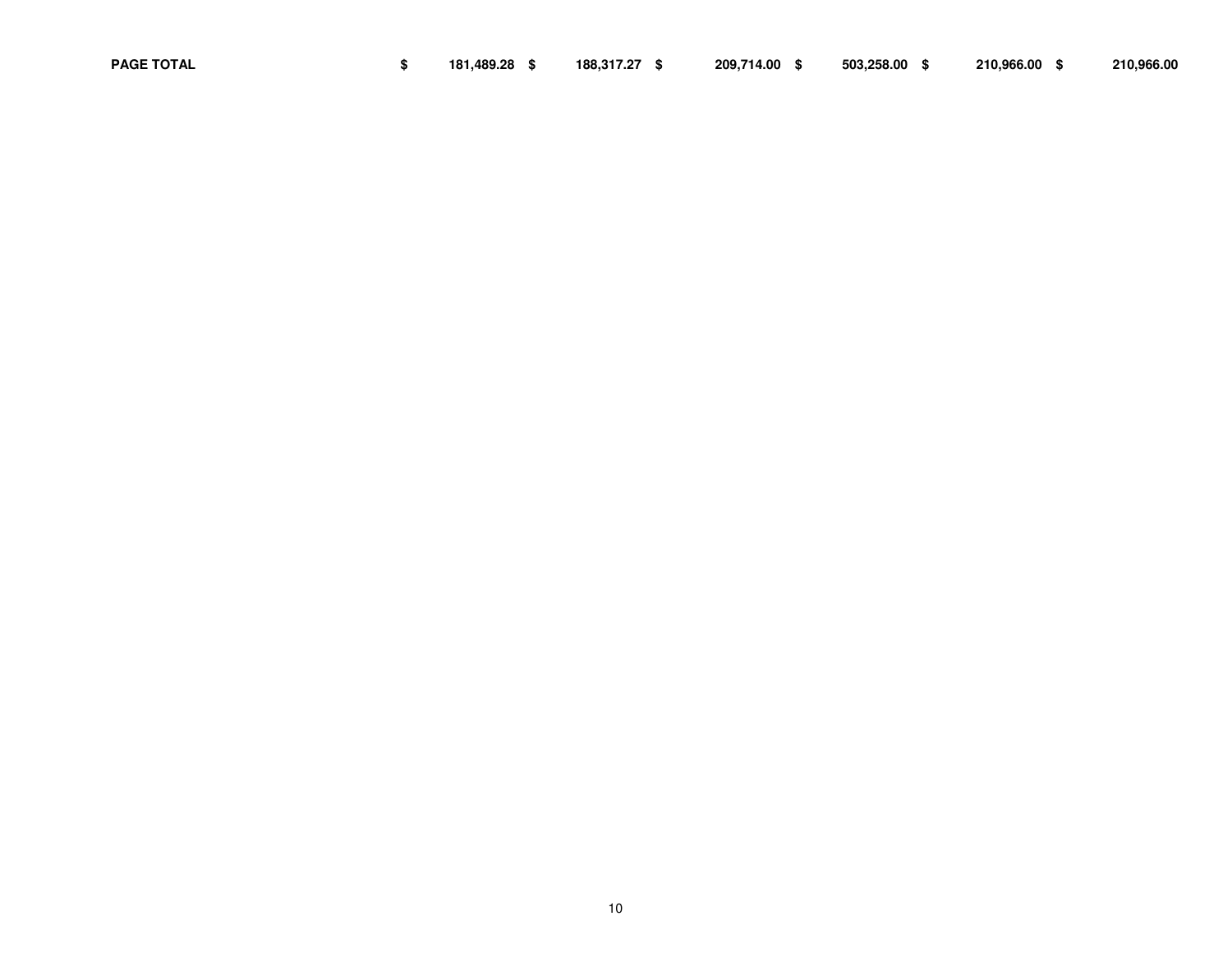|                                     |           | <b>ACTUAL 2011</b> |     | <b>ACTUAL 2012</b>       |     | <b>BUDGET 2013</b> |      | <b>DEPT 2014</b> |      | PROPOSED 2014 |     | ADOPTED 2014 |
|-------------------------------------|-----------|--------------------|-----|--------------------------|-----|--------------------|------|------------------|------|---------------|-----|--------------|
|                                     |           |                    |     |                          |     |                    |      |                  |      |               |     |              |
| A-5182 STREET LIGHTING              |           |                    |     |                          |     |                    |      |                  |      |               |     |              |
| 4000 EXPENSE                        | <u>\$</u> | 28,915.60          | \$  | 27,313.86                | \$  | 35,000.00          | \$   | 35,000.00        | \$   | 35,000.00     | \$  | 35,000.00    |
| <b>TOTAL STREET LIGHTING</b>        | \$        | 28,915.60 \$       |     | 27,313.86 \$             |     | 35,000.00 \$       |      | 35,000.00 \$     |      | 35,000.00 \$  |     | 35,000.00    |
|                                     |           |                    |     |                          |     |                    |      |                  |      |               |     |              |
| A-6410 PUBLICITY                    |           |                    |     |                          |     |                    |      |                  |      |               |     |              |
| 1000 SALARIES                       | \$        | 45,654.09 \$       |     | 56,200.72 \$             |     | 58,422.00 \$       |      | 59,591.00 \$     |      | 59,591.00 \$  |     | 59,591.00    |
| 2002 OFFICE EQUIPMENT               | \$        |                    | \$  |                          | \$  | 500.00 \$          |      | 500.00           | -\$  | 500.00 \$     |     | 500.00       |
| 4009 PRINTING                       | \$        | 9,590.98           | \$  | 10,031.64                | \$  | 15,280.00          | -\$  | 15,280.00        | -\$  | 15,280.00     | \$  | 15,280.00    |
| 4101 OFFICE EXPENSE                 | \$        | 124.05             | \$  | 148.01                   | \$  | 500.00             | -\$  | 500.00           | -\$  | 500.00        | \$  | 500.00       |
| 4201 TELEPHONE                      | \$        | 60.60              | -\$ | 59.94                    | \$  | 192.00 \$          |      | 864.00           | -\$  | 864.00        | \$  | 864.00       |
| 4400 CONTRACTED SERVICES            | \$        | 9,880.00           | \$  | 8,087.50                 | \$  | 10,750.00          | \$   | 10,750.00        | -\$  | 10,750.00     | \$  | 10,750.00    |
| 4602 EXPENSE REIMBURSEMENT          | \$        |                    |     |                          | \$  | 300.00             | - \$ | 300.00           | -\$  | 300.00        | \$  | 300.00       |
| 4603 ASSOCIATION DUES               | \$        |                    |     |                          | \$  | 300.00             | -\$  | 300.00           | \$   | 300.00        | -\$ | 300.00       |
| 4603 EDUCATION                      | \$        | 155.00             |     |                          | \$  | 500.00             | \$   | 500.00           | \$   | 500.00        | \$  | 500.00       |
| <b>TOTAL PUBLICITY</b>              | \$        | 65,464.72 \$       |     | 74,527.81 \$             |     | 86,744.00 \$       |      | 88,585.00 \$     |      | 88,585.00 \$  |     | 88,585.00    |
|                                     |           |                    |     |                          |     |                    |      |                  |      |               |     |              |
| A-6510 VETERANS SERVICES            |           |                    |     |                          |     |                    |      |                  |      |               |     |              |
| 4000 EXPENSE                        | <u>\$</u> | 300.00             | \$  | 300.00                   | \$  | 300.00             | \$   | 300.00           | \$   | 300.00        | \$  | 300.00       |
| <b>TOTAL VETERANS SERVICES</b>      | \$        | 300.00 \$          |     | 300.00 \$                |     | 300.00 \$          |      | 300.00           | \$   | 300.00 \$     |     | 300.00       |
|                                     |           |                    |     |                          |     |                    |      |                  |      |               |     |              |
| A-6772 PROGRAMS FOR THE AGING       |           |                    |     |                          |     |                    |      |                  |      |               |     |              |
| 1000 SALARIES                       | \$        | 98,340.02 \$       |     | 98,313.21 \$             |     | 123,260.00 \$      |      | 122,678.00 \$    |      | 122,678.00 \$ |     | 122,678.00   |
| 2002 OFFICE EQUIPMENT               | \$        | 4,563.12 \$        |     | 1,523.73 \$              |     | $1,110.00$ \$      |      | $1,110.00$ \$    |      | $1,110.00$ \$ |     | 1,110.00     |
| 4009 PRINTING                       | \$        | $3,221.15$ \$      |     | 3,662.32                 | \$  | $3,300.00$ \$      |      | 3,300.00         | -\$  | 3,300.00      | -\$ | 3,300.00     |
| 4101 OFFICE SUPPLIES                | \$        | 1,693.64           | \$  | 2,032.31                 | \$  | 2,385.00 \$        |      | 2,385.00         | -\$  | 2,385.00      | \$  | 2,385.00     |
| <b>4105 VEHICLE MAINTENANCE</b>     | \$        |                    | \$  | $\overline{\phantom{a}}$ | \$  | 1,000.00           | -\$  | 1,000.00         | -\$  | 1,000.00      | \$  | 1,000.00     |
| 4107 UNLEADED GAS                   | \$        | 2,377.90           | \$  | 3,141.12                 | \$  | 2,800.00           | -\$  | 3,200.00         | -\$  | 3,200.00      | \$  | 3,200.00     |
| 4111 MATERIALS                      | \$        | 2,856.97 \$        |     | 3,498.87                 | -\$ | 3,329.00 \$        |      | 3,329.00         | \$   | 3,329.00      | \$  | 3,329.00     |
| 4122 RENT                           | \$        | 90,312.01          | \$  | 92,156.41                | \$  | 98,306.00          | -\$  | 98,306.00        | \$   | 98,306.00     | \$  | 98,306.00    |
| 4201 TELEPHONE                      | \$        | 472.26 \$          |     | 491.01                   | -\$ | 756.00             | -\$  | 756.00           | - \$ | 756.00        | \$  | 756.00       |
| 4400 CONTRACTED SERVICES            | \$        | 23,023.83          | \$  | 20,017.42                | -\$ | 54,100.00          | - \$ | 66,200.00        | \$   | 59,400.00     | \$  | 59,400.00    |
| 4409 MAINTENANCE CONTRACTS          | \$        | 634.74 \$          |     | 597.90                   | \$  | 1,120.00           | -\$  | 1,120.00         | \$   | 1,120.00      | \$  | 1,120.00     |
| 4410 ELDERBERRY EXPRESS             | \$        | 7,500.00 \$        |     | 7,500.00                 | \$  | 7,500.00           | -\$  | 7,500.00         | -\$  | 7,500.00      | \$  | 7,500.00     |
| 4601 POSTAGE                        | \$        | 1,091.00 \$        |     | 1,443.25                 | -\$ | $1,300.00$ \$      |      | 1,500.00         | -\$  | 1,500.00      | \$  | 1,500.00     |
| 4602 EXPENSE REIMBURSEMENT          | \$        | 404.29             | \$  | 696.53                   | \$  | 711.00             | -\$  | 1,000.00         | \$   | 1,000.00      | \$  | 1,000.00     |
| 4604 EDUCATION                      | \$        | 100.00             | \$  | 260.00                   | \$  | 500.00             | \$   | 500.00           | \$   | 500.00        | \$  | 500.00       |
| <b>TOTAL PROGRAMS FOR THE AGING</b> | \$        | 236,590.93 \$      |     | 235,334.08 \$            |     | 301,477.00 \$      |      | 313,884.00 \$    |      | 307,084.00 \$ |     | 307,084.00   |
| <b>PAGE TOTAL</b>                   | \$        | 331,271.25 \$      |     | 337,475.75 \$            |     | 423,521.00 \$      |      | 437,769.00 \$    |      | 430,969.00 \$ |     | 430,969.00   |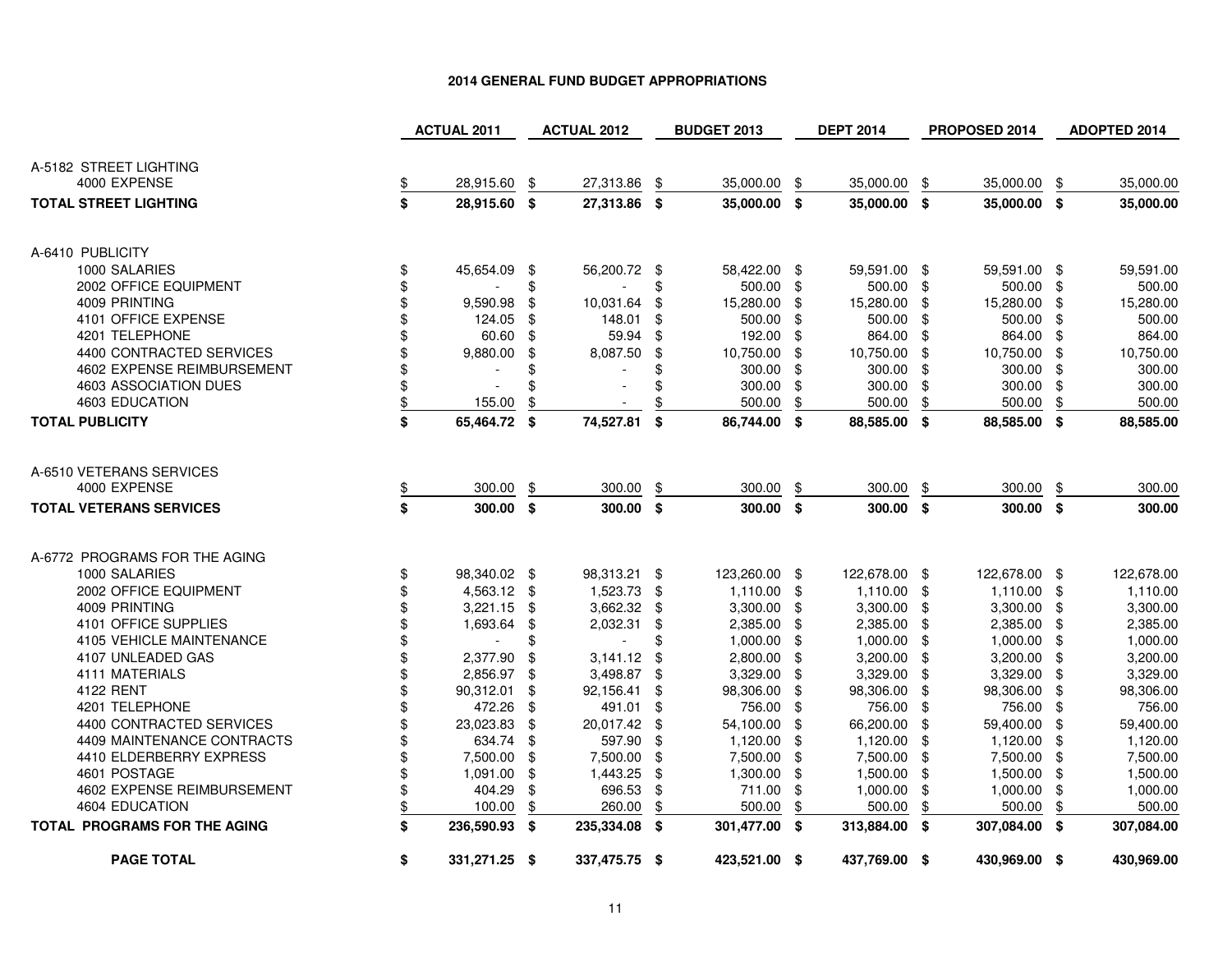|                                | <b>ACTUAL 2011</b>  |      | <b>ACTUAL 2012</b> |      | <b>BUDGET 2013</b> |     | <b>DEPT 2014</b> |      | PROPOSED 2014 |      | ADOPTED 2014 |
|--------------------------------|---------------------|------|--------------------|------|--------------------|-----|------------------|------|---------------|------|--------------|
| A-7020 RECREATION ADMIN        |                     |      |                    |      |                    |     |                  |      |               |      |              |
| 1000 SALARIES                  | 223,045.21 \$<br>\$ |      | 226,680.23 \$      |      | 238,577.00 \$      |     | 243,346.00 \$    |      | 243,346.00 \$ |      | 243,346.00   |
| 1008 USER FEE PROGRAM SALARIES | \$<br>184,987.05 \$ |      | 177,317.52         | \$   | 179,850.00         | \$  | 194,850.00       | \$   | 194,850.00    | \$   | 194,850.00   |
| 2002 OFFICE EQUIPMENT          | \$<br>4,326.55 \$   |      | 4,124.52           | -\$  | 5,000.00           | \$  | $5,000.00$ \$    |      | 5,000.00      | -\$  | 5,000.00     |
| 4002 USER FEE PROGRAM EXPENSE  | \$<br>641.18 \$     |      | 655.73             | \$   |                    | \$  | $\blacksquare$   | \$   |               | \$   |              |
| 4009 PRINTING                  | \$<br>10,339.77 \$  |      | 11,083.42          | \$   | 12,150.00          | \$  | 12,150.00        | \$   | 12,150.00     | \$   | 12,150.00    |
| 4010 ADVERTISING               | \$<br>187.44        | \$   | 245.00             | -\$  | 500.00             | -\$ | 500.00 \$        |      | 500.00        | - \$ | 500.00       |
| 4101 OFFICE SUPPLIES           | \$<br>1,885.28      | -\$  | 3,581.83           | -\$  | 3,000.00           | \$  | 3,000.00         | \$   | 3,000.00      | \$   | 3,000.00     |
| 4105 VEHICLE MAINTENANCE       | 159.49              | \$   | 1,076.25           | \$   | 500.00             | \$  | 500.00           | \$   | 500.00        | \$   | 500.00       |
| 4107 UNLEADED GAS              | \$<br>835.47        | \$   | 739.46             | \$   | 1,400.00           | \$  | 1,400.00         | \$   | 1,400.00      | \$   | 1,400.00     |
| 4128 MAGAZINES                 | \$                  | \$   |                    | \$   | 200.00             | \$  | 200.00           | -\$  | 200.00        | - \$ | 200.00       |
| 4135 COPIER SUPPLIES           | \$<br>1,240.97      | \$   | 1,045.79           | \$   | 1,500.00           | \$  | 1,500.00 \$      |      | 1,500.00      | \$   | 1,500.00     |
| 4136 COMPUTER SUPPLIES         | \$<br>754.35        | \$   | 932.21             | \$   | 1,000.00           | \$  | $1,000.00$ \$    |      | 1,000.00      | \$   | 1,000.00     |
| 4137 SAFETY SUPPLIES           | \$<br>25.68 \$      |      | 173.54             | -\$  | 500.00             | -\$ | 500.00 \$        |      | 500.00        | - \$ | 500.00       |
| 4201 TELEPHONE                 | \$<br>2,216.49 \$   |      | 2,174.20           | -\$  | 2,256.00           | \$  | 2,256.00         | - \$ | 2,256.00      | \$   | 2,256.00     |
| 4400 CONTRACTED SERVICES       | \$<br>280,468.52 \$ |      | 269,423.10         | \$   | 283,570.00         | \$  | 284,100.00 \$    |      | 284,100.00 \$ |      | 284,100.00   |
| 4409 MAINTENANCE CONTRACTS     | \$<br>1,164.92 \$   |      | 1,165.87           | \$   | 2,620.00           | \$  | 2,620.00         | - \$ | 2,620.00      | \$   | 2,620.00     |
| 4600 MISCELLANEOUS             | \$<br>516.42 \$     |      |                    | \$   | 700.00             | \$  | 200.00 \$        |      | 200.00        | -\$  | 200.00       |
| 4601 POSTAGE                   | \$<br>12,389.30     | \$   | 11,856.76          | \$   | 12,760.00          | -\$ | 12,760.00 \$     |      | 12,760.00     | -\$  | 12,760.00    |
| 4602 EXPENSE REIMBURSEMENT     | \$<br>38.00 \$      |      | 329.61             | \$   | 500.00             | \$  | 500.00 \$        |      | 500.00        | -\$  | 500.00       |
| 4603 ASSOCIATION DUES          | \$<br>842.00        | \$   | 859.00             | - \$ | 950.00             | \$  | 950.00 \$        |      | 950.00 \$     |      | 950.00       |
| 4604 EDUCATION                 | \$<br>339.00        | \$   | 785.00             | \$   | 1,300.00           | \$  | 1,800.00         | \$   | 1,800.00      | \$   | 1,800.00     |
| 4606 LEGAL ADS & NOTICES       | \$<br>$\sim$        |      |                    | \$   | 300.00             | \$  | 300.00           | \$   | 300.00        | \$   | 300.00       |
| <b>TOTAL RECREATION ADMIN</b>  | \$<br>726,403.09    | \$   | 714,249.04         | \$   | 749,133.00 \$      |     | 769,432.00 \$    |      | 769,432.00 \$ |      | 769,432.00   |
|                                |                     |      |                    |      |                    |     |                  |      |               |      |              |
|                                |                     |      |                    |      |                    |     |                  |      |               |      |              |
| A-7110 PARKS                   |                     |      |                    |      |                    |     |                  |      |               |      |              |
| 1000 SALARIES                  | \$<br>320,188.75 \$ |      | 318,261.45 \$      |      | 339,895.00 \$      |     | 345,658.00 \$    |      | 345,658.00 \$ |      | 345,658.00   |
| 1009 SEASONAL LABORERS         | \$<br>71,099.95 \$  |      | 82,191.57 \$       |      | 87,273.00 \$       |     | 89,299.00 \$     |      | 89,299.00     | - \$ | 89,299.00    |
| 2025 PARK EQUIPMENT            | \$<br>4,336.90 \$   |      | 1,574.00           | -\$  | 1,800.00           | \$  | 1,800.00 \$      |      | 1,800.00      | - \$ | 1,800.00     |
| 4001 EQUIPMENT RENTAL          | \$<br>89.35 \$      |      | 225.00 \$          |      | 470.00             | \$  | 470.00 \$        |      | 470.00 \$     |      | 470.00       |
| <b>4003 PARK MAINTENANCE</b>   | \$<br>91,164.32     | \$   | 28,628.59          | \$   | 43,790.00          | \$  | 41,994.00        | \$   | 41,994.00     | \$   | 41,994.00    |
| 4101 OFFICE SUPPLIES           | \$<br>242.00        | \$   | 246.80             | -\$  | 390.00             | \$  | 390.00           | \$   | 390.00        | - \$ | 390.00       |
| 4103 TOOLS                     | \$<br>430.83 \$     |      | 632.55             | -\$  | 800.00             | -\$ | 800.00 \$        |      | 800.00        | -\$  | 800.00       |
| 4105 VEHICLE MAINTENANCE       | \$<br>$3,112.38$ \$ |      | 4,375.50           | \$   | 4,330.00           | \$  | 4,330.00 \$      |      | 4,330.00      | \$   | 4,330.00     |
| 4107 UNLEADED GAS              | \$<br>26,426.02 \$  |      | 28,822.05          | \$   | 24,000.00          | \$  | 24,000.00 \$     |      | 24,000.00     | \$   | 24,000.00    |
| 4108 DIESEL FUEL               | \$<br>5,177.90 \$   |      | 5,812.51           | \$   | 5,500.00           | \$  | 5,500.00 \$      |      | 5,500.00      | \$   | 5,500.00     |
| 4109 OIL                       | \$<br>920.76        | - \$ | 836.02             | - \$ | 1,441.00           | \$  | 1,441.00         | - \$ | 1,441.00 \$   |      | 1,441.00     |
| 4110 UNIFORMS                  | 690.00              | \$   | 368.40             | \$   | 690.00             | \$  | 690.00           | \$   | 690.00        | \$   | 690.00       |
| 4133 EQUIPMENT MAINTENANCE     | \$<br>3,588.04      | \$   | 5,331.30           | \$   | 5,209.00           | \$  | 5,209.00         | \$   | 5,209.00      | \$   | 5,209.00     |
| 4137 SAFETY SUPPLIES           | \$<br>885.00        | \$   | 865.78             | \$   | 990.00             | \$  | 990.00 \$        |      | 990.00        | -\$  | 990.00       |
| 4140 FERTILIZER                | \$<br>5,774.74      | \$   | 5,387.73           | \$   | 9,523.00           | \$  | $9,041.00$ \$    |      | 9,041.00      | \$   | 9,041.00     |
| 4201 TELEPHONE                 | \$<br>1,533.89      | \$   | 1,656.77           | - \$ | 2,267.00           | -\$ | 2,267.00 \$      |      | 2,267.00      | -\$  | 2,267.00     |
| 4203 WATER & SEWER             | \$<br>605.26 \$     |      | 891.94             | \$   | 1,100.00           | \$  | 1,100.00 \$      |      | 1,100.00      | - \$ | 1,100.00     |
| 4409 MAINTENANCE CONTRACT      | \$<br>37,819.50     | \$   | 22,092.00          | - \$ | 23,503.00 \$       |     | 24,543.00 \$     |      | 24,543.00 \$  |      | 24,543.00    |
| 4602 EXPENSE REIMBURSEMENT     | \$<br>906.77 \$     |      | $1,219.13$ \$      |      | $1,250.00$ \$      |     | $1,250.00$ \$    |      | $1,250.00$ \$ |      | 1,250.00     |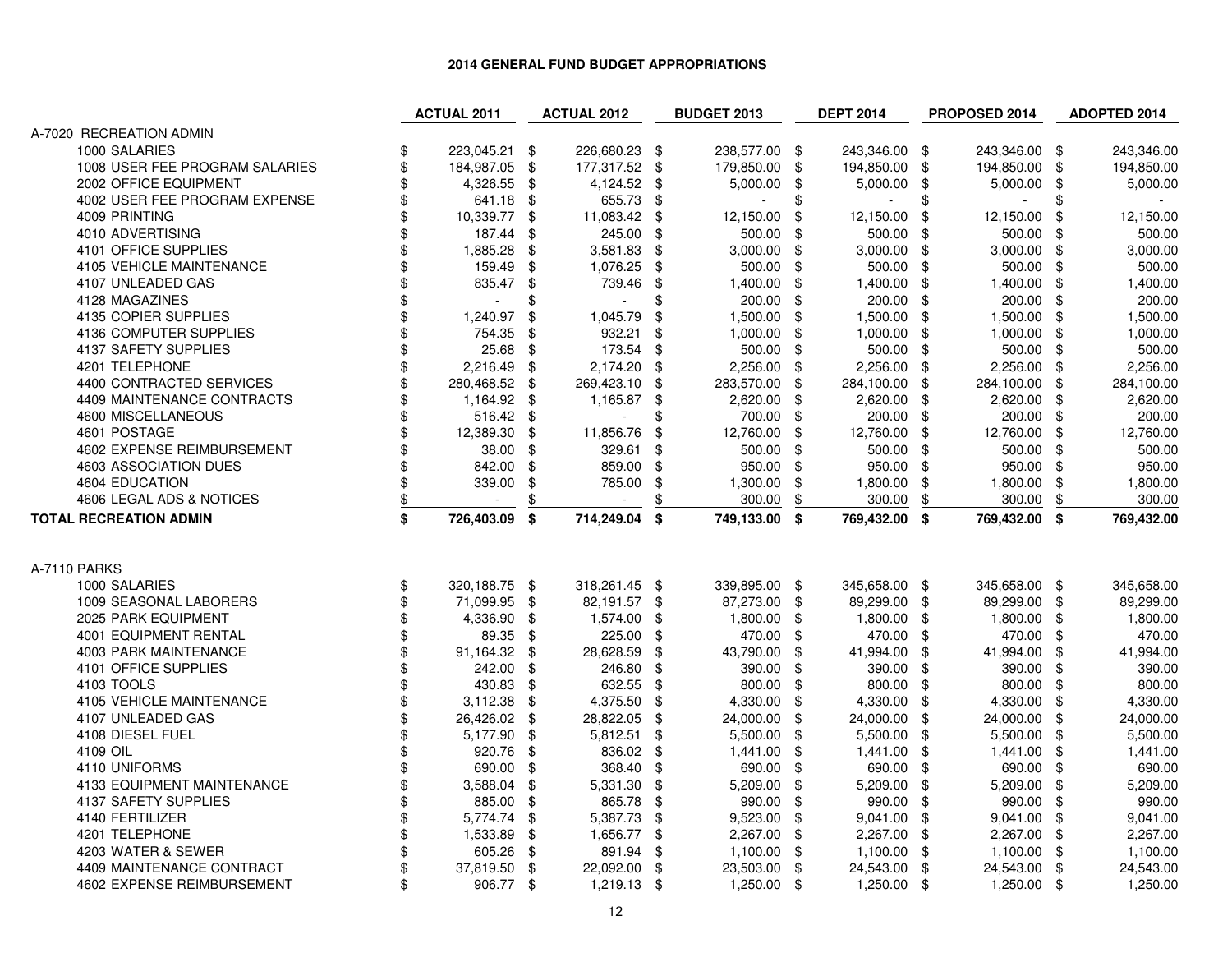| 4603 ASSOCIATION DUES<br>4604 EDUCATION | 115.00<br>591.25 | '15.00<br>788.00 | 125.00<br>800.00 | 15.00<br>800.00 | 115.00<br>800.00 | 115.00<br>800.00 |
|-----------------------------------------|------------------|------------------|------------------|-----------------|------------------|------------------|
| <b>TOTAL PARKS</b>                      | 575.698.61       | 510.322.09       | 555.146.00       | 561.687.00      | 561.687.00       | 561,687.00       |
| <b>PAGE TOTAL</b>                       | 1.302.101.70     | 1.224.571.13     | 1.304.279.00     | 1.331.119.00    | 1,331,119.00     | 1,331,119.00     |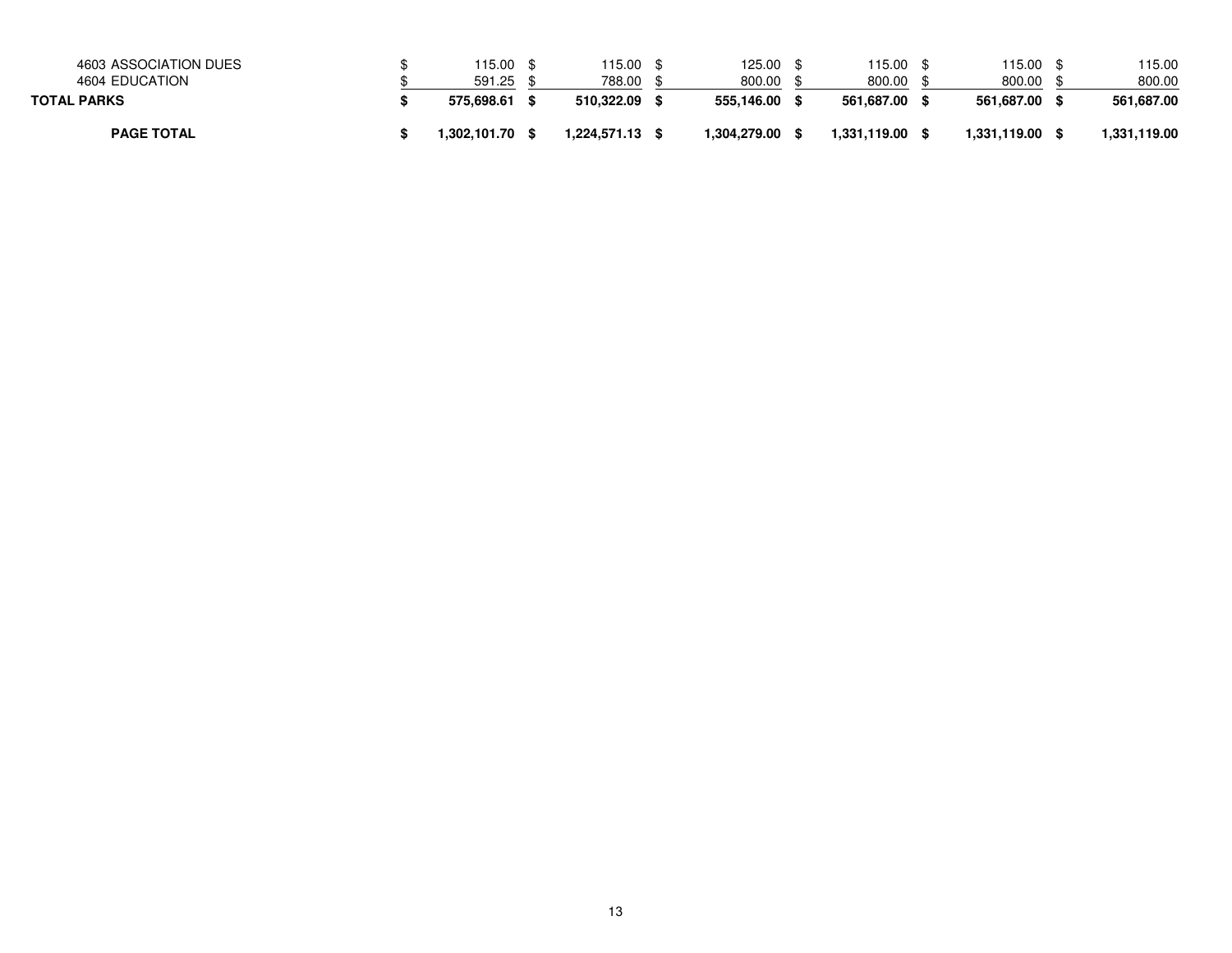|                               |               | <b>ACTUAL 2011</b> |     | <b>ACTUAL 2012</b> |     | <b>BUDGET 2013</b> |      | <b>DEPT 2014</b> |      | PROPOSED 2014 |     | <b>ADOPTED 2014</b> |
|-------------------------------|---------------|--------------------|-----|--------------------|-----|--------------------|------|------------------|------|---------------|-----|---------------------|
|                               |               |                    |     |                    |     |                    |      |                  |      |               |     |                     |
| A-7140 PLAYGROUNDS            |               |                    |     |                    |     |                    |      |                  |      |               |     |                     |
| 1000 SALARIES                 | \$            | 35,887.77 \$       |     | 38,252.51 \$       |     | 37,909.00 \$       |      | 38,667.00        | \$   | 38,667.00 \$  |     | 38,667.00           |
| 4000 EXPENSE                  | \$            | 494.56             | \$  | 410.10             | \$  | 705.00             | \$   | 705.00           | \$   | 705.00        | \$  | 705.00              |
| <b>TOTAL PLAYGROUNDS</b>      | \$            | 36,382.33 \$       |     | 38,662.61 \$       |     | 38,614.00 \$       |      | 39,372.00        | \$   | 39,372.00 \$  |     | 39,372.00           |
|                               |               |                    |     |                    |     |                    |      |                  |      |               |     |                     |
|                               |               |                    |     |                    |     |                    |      |                  |      |               |     |                     |
| A-7270 BAND CONCERTS          |               |                    |     |                    |     |                    |      |                  |      |               |     |                     |
| 4000 EXPENSE                  |               | 6,401.87           | \$  | 8,137.59           | \$  | 6,050.00           | \$   | 7,350.00         | \$   | 7,350.00      | \$  | 7,350.00            |
| <b>TOTAL BAND CONCERTS</b>    | \$            | 6,401.87 \$        |     | 8,137.59 \$        |     | $6,050.00$ \$      |      | 7,350.00         | \$   | 7,350.00 \$   |     | 7,350.00            |
|                               |               |                    |     |                    |     |                    |      |                  |      |               |     |                     |
| A-7510 HISTORIAN              |               |                    |     |                    |     |                    |      |                  |      |               |     |                     |
| 1000 SALARIES                 | \$            | $6,171.10$ \$      |     | 6,253.48 \$        |     | 6,389.00 \$        |      | 6,517.00         | - \$ | 6,517.00 \$   |     | 6,517.00            |
| 2000 CAPITAL OUTLAY           | \$            |                    | \$  |                    | \$  | 200.00             | \$   | 200.00           | \$   | 200.00 \$     |     | 200.00              |
| 4101 OFFICE SUPPLIES          | \$            | 223.50             | \$  | 5.11               | \$  | 200.00             | \$   | 200.00           | \$   | 200.00 \$     |     | 200.00              |
| 4141 SOFTWARE                 | \$            | 57.89              | \$  | 62.97              | -\$ |                    | \$   | $\sim$           | \$   | $\sim$        | \$  | $\sim$              |
| 4201 TELEPHONE                | \$            |                    | \$  |                    | \$  | 192.00             | \$   | 192.00           | \$   | 192.00        | \$  | 192.00              |
| 4600 MISCELLANEOUS            | \$            |                    | \$  | 76.21              | \$  | 75.00              | -\$  | 75.00            | \$   | 75.00 \$      |     | 75.00               |
| 4602 EXPENSE REIMBURSEMENT    | \$            |                    |     | 84.00              | \$  | 100.00             | \$   | 100.00           | \$   | 100.00        | \$  | 100.00              |
| 4603 ASSOCIATION DUES         | \$            | 40.00              | \$  | 100.00             | \$  | 125.00             | \$   | 125.00           | \$   | 125.00        | \$  | 125.00              |
| 4604 EDUCATION                | $\frac{1}{2}$ | $\sim$             |     | $\sim$             | \$  | 100.00             | \$   | 100.00           | \$   | 100.00        | \$  | 100.00              |
| <b>TOTAL HISTORIAN</b>        | \$            | 6,492.49           | -\$ | 6,581.77 \$        |     | 7,381.00 \$        |      | 7,509.00         | \$   | 7,509.00 \$   |     | 7,509.00            |
|                               |               |                    |     |                    |     |                    |      |                  |      |               |     |                     |
| A-7550 CELEBRATIONS           |               |                    |     |                    |     |                    |      |                  |      |               |     |                     |
| 4000 EXPENSE                  | \$            | 608.00 \$          |     | 900.00 \$          |     | $1,000.00$ \$      |      | $1,000.00$ \$    |      | 1,000.00 \$   |     | 1,000.00            |
| 4016 POSITIVELY PITTSFORD     | \$            | 14,366.58          | \$  | 16,740.79          | \$  | 16,050.00 \$       |      | 13,000.00        | \$   | 13,000.00 \$  |     | 13,000.00           |
| 4017 PITTSFORD CELEBRATES     | \$            | 22,527.14 \$       |     | 21,046.84          | \$  | 20,585.00          | -\$  | 22,500.00        | \$   | 22,500.00 \$  |     | 22,500.00           |
| 4019 MEMORIAL DAY PARADE      | \$            | 5,983.65 \$        |     | 7,134.89           | \$  | 6,250.00           | -\$  | 8,000.00         | -\$  | 8,000.00      | -\$ | 8,000.00            |
| 4020 HALLOWEEN PARTY          | \$            | $3,094.53$ \$      |     | 3,621.30           | \$  | 3,595.00           | - \$ | 3,595.00         | -\$  | 3,595.00      | \$  | 3,595.00            |
| 4021 CANDLE LIGHT NIGHT       | \$            | 772.10             | \$  | 762.58             | \$  | 1,300.00           | \$   | 1,300.00         | \$   | 1,300.00      | \$  | 1,300.00            |
| 4022 REGATTA                  | \$            | 1,062.50           | -\$ | 912.50             | \$  | 1,300.00           | -\$  | 1,600.00         | -\$  | 1,600.00 \$   |     | 1,600.00            |
| 4024 OUTDOOR MOVIE NIGHT      | \$            | 3,781.88           | \$  | 3,667.74           | \$  | 3,600.00           | \$   | 5,600.00         | \$   | 5,600.00      | \$  | 5,600.00            |
| <b>TOTAL CELEBRATIONS</b>     | \$            | 52,196.38 \$       |     | 54,786.64 \$       |     | 53,680.00 \$       |      | 56,595.00 \$     |      | 56,595.00 \$  |     | 56,595.00           |
|                               |               |                    |     |                    |     |                    |      |                  |      |               |     |                     |
| A-8090 ENVIRONMENTAL BD       |               |                    |     |                    |     |                    |      |                  |      |               |     |                     |
| 1000 SALARIES                 | \$            | 1,903.00           | -\$ | 1,927.78           | \$  | 1,971.00 \$        |      | 2,010.00 \$      |      | 2,010.00 \$   |     | 2,010.00            |
| 4000 EXPENSE                  | $\frac{1}{2}$ |                    | \$  |                    | \$  | 500.00             | \$   | 500.00           | \$   | 500.00        | \$  | 500.00              |
| <b>TOTAL ENVIRONMENTAL BD</b> | \$            | $1,903.00$ \$      |     | 1,927.78 \$        |     | 2,471.00 \$        |      | 2,510.00 \$      |      | $2,510.00$ \$ |     | 2,510.00            |
|                               |               |                    |     |                    |     |                    |      |                  |      |               |     |                     |
| <b>PAGE TOTAL</b>             | \$            | 103,376.07 \$      |     | 110,096.39 \$      |     | 108,196.00 \$      |      | 113,336.00 \$    |      | 113,336.00 \$ |     | 113,336.00          |
|                               |               |                    |     |                    |     |                    |      |                  |      |               |     |                     |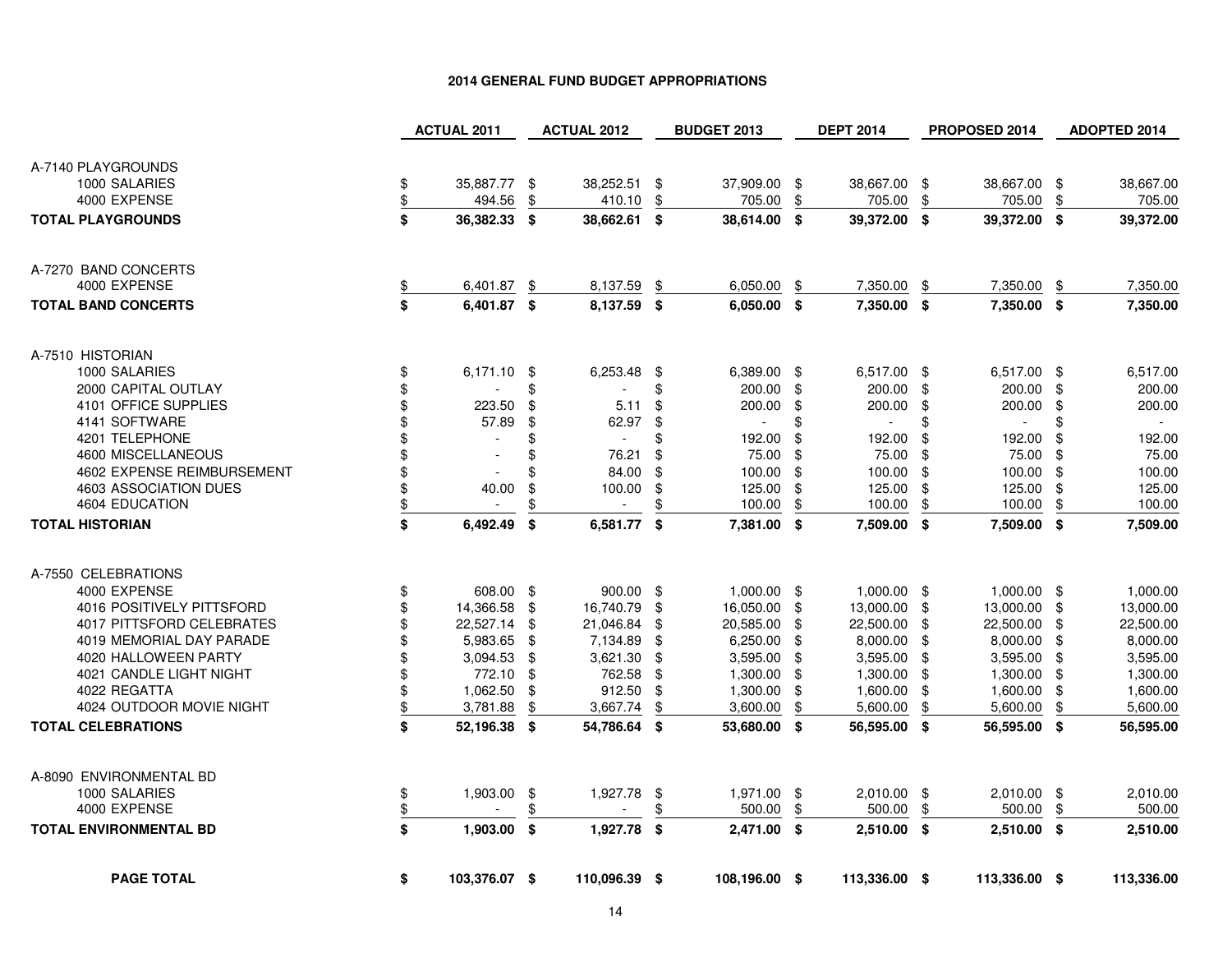|                          |                              | <b>ACTUAL 2011</b>             |            | <b>ACTUAL 2012</b> |      | <b>BUDGET 2013</b> |      | <b>DEPT 2014</b> |     | PROPOSED 2014   |     | ADOPTED 2014 |
|--------------------------|------------------------------|--------------------------------|------------|--------------------|------|--------------------|------|------------------|-----|-----------------|-----|--------------|
|                          |                              |                                |            |                    |      |                    |      |                  |     |                 |     |              |
| A-8160 YARD DEBRIS       |                              |                                |            |                    |      |                    |      |                  |     |                 |     |              |
|                          | 4106 PARTS                   | \$<br>9,700.25 \$              |            | 6,649.48 \$        |      | $6,000.00$ \$      |      | $6,000.00$ \$    |     | $6,000.00$ \$   |     | 6,000.00     |
|                          | 4108 DIESEL FUEL             | \$<br>40,259.56                | $\sqrt{3}$ | 31,000.00 \$       |      | 37,000.00 \$       |      | 35,000.00        | \$  | 35,000.00 \$    |     | 35,000.00    |
|                          | 4124 LEASES                  | \$                             |            |                    | \$   | 87,500.00 \$       |      | 85,178.00        | \$  | 85,178.00 \$    |     | 85,178.00    |
|                          | 4400 CONTRACTED SERVICES     | \$<br>391.00                   | \$         | 2,233.37           | \$   | 4,000.00           | \$   | 4,000.00         | \$  | 4,000.00        | \$  | 4,000.00     |
| <b>TOTAL YARD DEBRIS</b> |                              | \$<br>50,350.81                | \$         | 39,882.85          | - \$ | 134,500.00 \$      |      | 130,178.00 \$    |     | 130,178.00 \$   |     | 130,178.00   |
| A-8540 DRAINAGE          |                              |                                |            |                    |      |                    |      |                  |     |                 |     |              |
|                          | 1000 SALARIES                | \$<br>79,521.06 \$             |            | 43,744.24 \$       |      | 86,280.00 \$       |      | 87,942.00 \$     |     | 87,942.00 \$    |     | 87,942.00    |
|                          | 2005 CAP IMPROV - DRAINAGE   | \$<br>20,663.52 \$             |            | 27,010.11 \$       |      |                    | \$   | 30,000.00        | -\$ |                 | \$  |              |
|                          | 2026 SMALL MACHINERY         | \$<br>$\overline{\phantom{a}}$ | \$         | $\sim$             | \$   |                    | \$   | 16,000.00        | \$  |                 | \$  |              |
|                          | 4000 EXPENSE                 | \$<br>22,469.81                | \$         | 21,333.18          | \$   | 23,000.00          | \$   | 23,000.00        | -\$ | 23,000.00       | \$  | 23,000.00    |
|                          | 4107 UNLEADED GAS            | 400.00                         | \$         | 400.00             | \$   | 400.00             | \$   | 800.00           | \$  | 800.00          | \$  | 800.00       |
|                          | 4108 DIESEL FUEL             | \$<br>1,200.00                 | \$         | 1,200.00           | -\$  | 1,200.00           | - \$ | 2,400.00         | \$  | 2,400.00        | -\$ | 2,400.00     |
|                          | 4201 TELEPHONE               | \$<br>357.19 \$                |            |                    | \$   |                    | \$   |                  |     | $\blacksquare$  |     |              |
|                          | 4202 GAS & ELECTRIC          | \$<br>1,018.94 \$              |            | 976.61             | \$   | 1,500.00           | \$   | 1,750.00         | \$  | 1,750.00        | \$  | 1,750.00     |
|                          | 4400 CONTRACTED SERVICES     | \$<br>13,641.94                | \$         | 12,171.63          | \$   | 15,000.00          | \$   | 19,000.00        | \$  | 19,000.00       | \$  | 19,000.00    |
| <b>TOTAL DRAINAGE</b>    |                              | \$<br>139,272.46 \$            |            | 106,835.77 \$      |      | 127,380.00 \$      |      | 180,892.00 \$    |     | 134,892.00 \$   |     | 134,892.00   |
| A-9000 BENEFITS          |                              |                                |            |                    |      |                    |      |                  |     |                 |     |              |
| 9010.8000                | <b>STATE RETIREMENT</b>      | \$<br>334,124.51 \$            |            | 406,646.07 \$      |      | 521,823.00 \$      |      | 525,970.00 \$    |     | 526,985.00 \$   |     | 526,985.00   |
| 9030.8000                | <b>SOCIAL SECURITY</b>       | \$<br>211,627.67 \$            |            | 210,839.40         | \$   | 225,987.00 \$      |      | 232,351.00       | \$  | 232,734.00 \$   |     | 232,734.00   |
| 9040.8000                | WORKERS COMPENSATION         | \$<br>38,780.91                | \$         | 62,115.82          | - \$ | 68,900.00 \$       |      | 68,900.00        | -\$ | 68,900.00 \$    |     | 68,900.00    |
| 9040.8001                | <b>FIRST AID</b>             | 1,221.29                       | \$         | 618.01             | -\$  | $1,000.00$ \$      |      | 1,000.00         | -\$ | 1,000.00 \$     |     | 1,000.00     |
| 9045.8000                | LIFE INSURANCE               | \$<br>2,225.82 \$              |            | 2,344.09           | \$   | 3,965.00           | - \$ | 3,965.00         | \$  | 3,965.00 \$     |     | 3,965.00     |
| 9050.8000                | UNEMPLOYMENT INSURANCE       | \$<br>22,372.14                | \$         | 3,796.14           | \$   | 15,000.00 \$       |      | 15,000.00        | -\$ | 15,000.00 \$    |     | 15,000.00    |
| 9055.8000                | <b>DISABILITY INSURANCE</b>  | \$<br>9,026.93                 | \$         | 8,523.16           | \$   | 14,233.00          | \$   | 14,233.00        | \$  | 14,233.00       | \$  | 14,233.00    |
| 9060.8000                | <b>HOSPITALIZATION</b>       | \$<br>372,094.73               | \$         | 417,139.06         | \$   | 520,363.00         | \$   | 617,024.00       | -\$ | 617,024.00      | -\$ | 617,024.00   |
| 9060.8002                | <b>DENTAL INSURANCE</b>      | \$<br>38,246.06                | \$         | 40,216.95          | -\$  | 56,000.00          | -\$  | 56,000.00        | \$  | 56,000.00       | \$  | 56,000.00    |
| 9089.8000                | MISC. EMPLOYEE BENEFITS      | \$<br>3,647.50                 | \$         | 2,793.30           | \$   | 5,250.00           | \$   | 5,250.00         | \$  | 5,250.00        | \$  | 5,250.00     |
| <b>TOTAL BENEFITS</b>    |                              | \$<br>1,033,367.56 \$          |            | 1,155,032.00 \$    |      | 1,432,521.00 \$    |      | 1,539,693.00 \$  |     | 1,541,091.00 \$ |     | 1,541,091.00 |
| A-9900 TRANSFERS         |                              |                                |            |                    |      |                    |      |                  |     |                 |     |              |
| 9901.9000                | <b>INTERFUND TRANSFERS</b>   | \$<br>1,273,178.00 \$          |            | 1,060,432.00 \$    |      | 1,052,273.00 \$    |      | 1,047,612.00 \$  |     | 1,047,612.00 \$ |     | 1,047,612.00 |
| 9950.9000                | TRANSFER TO CAPITAL PROJECTS | \$<br>135,097.00 \$            |            | 56,481.00          | -\$  | 200,000.00 \$      |      | 200,000.00       | \$  | 200,000.00 \$   |     | 200,000.00   |
| 9961.9000                | <b>FUND CONTRIBUTIONS</b>    | \$                             |            |                    | \$   |                    | \$   |                  | \$  |                 |     |              |
| <b>TOTAL TRANSFERS</b>   |                              | \$<br>1,408,275.00 \$          |            | 1,116,913.00 \$    |      | 1,252,273.00 \$    |      | 1,247,612.00     | \$  | 1,247,612.00 \$ |     | 1,247,612.00 |
|                          | <b>PAGE TOTAL</b>            | \$<br>2,631,265.83 \$          |            | 2,418,663.62 \$    |      | 2,946,674.00 \$    |      | 3,098,375.00 \$  |     | 3,053,773.00 \$ |     | 3,053,773.00 |
|                          | <b>GENERAL FUND TOTAL</b>    | \$<br>7,306,552.66 \$          |            | 6,949,058.12 \$    |      | 8,010,889.00 \$    |      | 8,736,159.00 \$  |     | 8,185,001.00 \$ |     | 8,185,001.00 |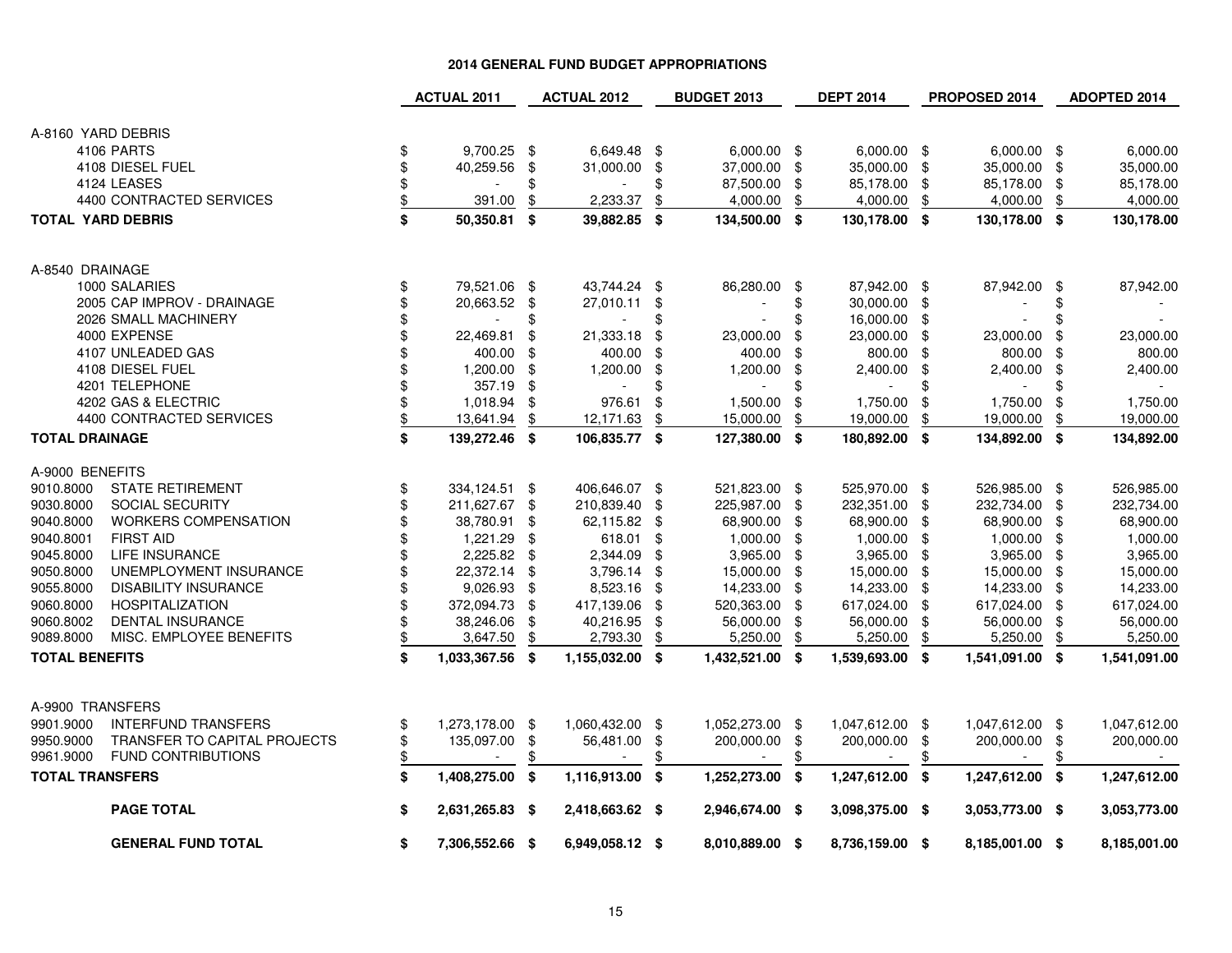### **2014 PART TOWN BUDGET - ESTIMATED REVENUES AND UNEXPENDED BALANCE**

|                                    | <b>ACTUAL 2011</b>    |      | <b>ACTUAL 2012</b> |      | <b>BUDGET 2013</b> |      | <b>DEPT 2014</b> |      | PROPOSED 2014   |      | ADOPTED 2014 |
|------------------------------------|-----------------------|------|--------------------|------|--------------------|------|------------------|------|-----------------|------|--------------|
|                                    |                       |      |                    |      |                    |      |                  |      |                 |      |              |
| 1001 REAL PROPERTY TAXES           |                       |      |                    |      |                    |      |                  |      |                 |      |              |
| 1120 SALES TAX                     | 1,080,806.47          |      | 893,254.50         | \$   | 520,438.00         | - \$ | 522,231.00 \$    |      | 506,976.00      | - \$ | 506,976.00   |
| 1560 SAFETY INSPECTION FEES        | 41,653.70             |      | 17,803.55          | -8   | 8,000.00           |      | 12,000.00        | -\$  | 12,000.00       | - \$ | 12,000.00    |
| <b>1570 DEMOLITION PERMITS</b>     | 380.00                |      | 2,125.00           |      | 500.00             |      | 500.00           |      | 500.00          |      | 500.00       |
| <b>1589 CODE ENFORCEMENT FEES</b>  | 700.00                | \$   | 550.00             | \$   | 1,000.00           | \$   | 1,000.00         | - \$ | 1,000.00        | \$   | 1,000.00     |
| 2110 ZONING FEES                   | 7,873.50              |      | 1,991.00           |      | 4,000.00           |      | 2,500.00         |      | 2,500.00        | -SS  | 2,500.00     |
| 2115 PLANNING BOARD FEES           | 41,975.99             | - \$ | 49,494.14          | -SS  | 20,000.00          |      | 25,000.00        | - \$ | 25,000.00       | - \$ | 25,000.00    |
| 2300 SERVICE - OTHER GOV'T.        | 6,500.00              |      | 7,800.00           |      | 7,800.00           |      | 7,800.00         |      | 7,800.00        | -SS  | 7,800.00     |
| 2401 INTEREST & EARNINGS           | 3,794.93              |      | 2,412.06           |      | 2,500.00           |      | 2,000.00         |      | 2,000.00        | - \$ | 2,000.00     |
| 2545 LICENSES, OTHER               | 4,575.00              | - \$ | 3,600.00           |      | 2,000.00           |      | 3,000.00         | - \$ | 3,000.00        | \$   | 3,000.00     |
| 2550 PERMITS - CERT. OF OCCUPANCY  | 3,484.00              |      | 5,447.50           | -SS  | 3,000.00           |      | 3,000.00         | - \$ | 3,000.00        | \$   | 3,000.00     |
| 2555 BUILDING & ALTERATION PERMITS | 76,034.00             |      | 103,189.15         | \$   | 65,000.00          |      | 65,000.00        | -\$  | 65,000.00       | - \$ | 65,000.00    |
| 2590 PERMITS                       | 3,595.00              | \$   | 2,590.00           | - \$ | 2,000.00           |      | 2,500.00         | - \$ | 2,500.00        | \$   | 2,500.00     |
| 2591 FIRE ALARM PERMITS            | 5,820.00              |      | 5,045.00           | \$   | 4,000.00           |      | 4,500.00         | \$   | 4,500.00        |      | 4,500.00     |
| 2655 MINOR SALES                   | 4.00                  |      | 7.00               |      |                    |      |                  |      |                 |      |              |
| 2665 SALE OF EQUIPMENT             |                       |      |                    |      |                    |      |                  |      |                 |      |              |
| 2680 INSURANCE RECOVERY            |                       |      |                    |      |                    |      |                  |      |                 |      |              |
| 2701 REFUND OF PRIOR YEAR EXP.     | 6,369.89              |      | 441.50             |      |                    |      |                  |      |                 |      |              |
| 2705 GIFTS & DONATIONS             |                       |      | 6,211.00           |      |                    |      |                  |      |                 |      |              |
| 2770 OTHER UNCLASSIFIED REVENUES   |                       |      |                    |      |                    |      |                  |      |                 |      |              |
| 3089 OTHER STATE AID               |                       |      |                    |      |                    |      |                  |      |                 |      |              |
| 3960 STATE AID: EMERGENCY          |                       |      |                    |      |                    |      |                  |      |                 |      |              |
| 4960 FEDERAL AID: EMERGENCY        |                       |      |                    |      |                    |      |                  |      |                 |      |              |
| 5031 INTERFUND TRANSFER            | 47,157.00             |      |                    |      |                    |      |                  |      |                 |      |              |
|                                    | 1,330,723.48          | - \$ | 1,101,961.40       | \$   | 640,238.00 \$      |      | 651,031.00 \$    |      | 635,776.00      | S.   | 635,776.00   |
| <b>5999 APPROP FD BALANCE</b>      |                       |      |                    | \$   | 410,136.00 \$      |      | 410,136.00 \$    |      | 413,235.00 \$   |      | 428,235.00   |
|                                    | \$<br>1,330,723.48 \$ |      | 1,101,961.40 \$    |      | 1,050,374.00 \$    |      | 1,061,167.00 \$  |      | 1,049,011.00 \$ |      | 1,064,011.00 |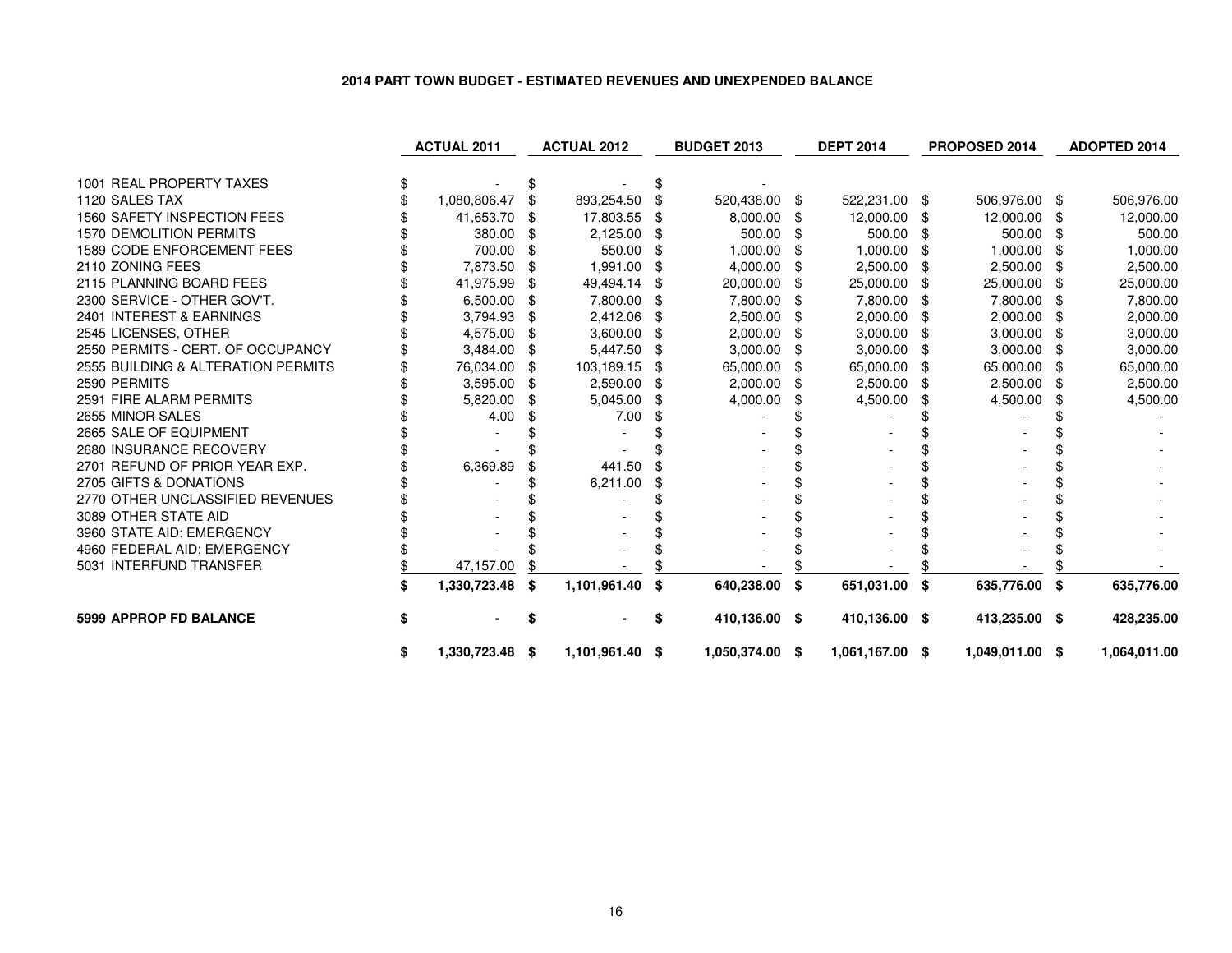# **2014 PART TOWN BUDGET APPROPRIATIONS**

|                                                         |          | <b>ACTUAL 2011</b>       |          | <b>ACTUAL 2012</b> |          | <b>BUDGET 2013</b>        |     | <b>DEPT 2014</b>       |          | PROPOSED 2014          |     | <b>ADOPTED 2014</b>    |
|---------------------------------------------------------|----------|--------------------------|----------|--------------------|----------|---------------------------|-----|------------------------|----------|------------------------|-----|------------------------|
| B-1900'S SPECIAL ITEMS                                  |          |                          |          |                    |          |                           |     |                        |          |                        |     |                        |
| COMPUTER/TECHNOLOGY REPLACEMENT                         |          |                          |          |                    |          |                           |     |                        |          |                        |     |                        |
| 1989.2001<br>1989-2003<br>FLEET REPLACEMENT - YD DEBRIS | \$<br>\$ |                          | \$<br>\$ |                    | \$<br>\$ | 1,345.00 \$               |     | 1,345.00 \$            |          | 1,345.00 \$            | -\$ | 1,345.00               |
| FLEET REPLACEMENT - GEN ADMIN<br>1989-2029              |          | 118,782.87<br>11,050.82  | \$       | 89,286.35          |          | 63,160.00 \$<br>21,230.00 | \$  | 63,792.00<br>21,442.00 | \$<br>\$ | 63,792.00<br>21,442.00 | \$  | 63,792.00<br>21,442.00 |
| CONTINGENCY<br>1990-4000                                |          |                          |          |                    |          | 20,000.00                 |     | 20,000.00              | \$       | 20,000.00              |     | 35,000.00              |
|                                                         |          |                          |          |                    |          |                           |     |                        |          |                        |     |                        |
| <b>TOTAL SPECIAL ITEMS</b>                              | \$       | 129,833.69               | -\$      | 89,286.35          | \$       | 105,735.00 \$             |     | 106,579.00 \$          |          | 106,579.00 \$          |     | 121,579.00             |
| B-3620 SAFETY INSPECTION                                |          |                          |          |                    |          |                           |     |                        |          |                        |     |                        |
| 1000 SALARIES                                           | \$       | 131,835.83               | -\$      | 123,941.48 \$      |          | 151,858.00 \$             |     | 153,330.00 \$          |          | 153,330.00 \$          |     | 153,330.00             |
| 2002 OFFICE EQUIPMENT                                   |          |                          | \$       |                    |          | 500.00 \$                 |     | 6,500.00               | \$       | 500.00 \$              |     | 500.00                 |
| 4000 EXPENSE                                            |          | 1,780.30                 | -\$      | 2,050.49           | \$       | 5,525.00                  | \$  | 6,780.00               | \$       | 5,525.00               | \$  | 5,525.00               |
| 4101 OFFICE SUPPLIES                                    |          | 283.79                   | -\$      | 368.18             | -\$      | 700.00                    | \$  | 1,100.00               | \$       | 1,100.00               | -\$ | 1,100.00               |
| 4105 VEHICLE MAINTENANCE                                |          | 354.17 \$                |          | 1,089.47 \$        |          | 2,100.00                  | \$  | 2,100.00               | \$       | 2,100.00               | -\$ | 2,100.00               |
| 4107 UNLEADED GAS                                       |          | 4,730.13                 | -\$      | 4,281.02           | \$       | 5,200.00                  | \$  | 5,200.00               | \$.      | 5,200.00               | \$  | 5,200.00               |
| 4137 SAFETY SUPPLIES                                    |          | 111.00                   | -\$      | 30.00              | -\$      | 220.00                    | \$  | 220.00                 | \$       | 220.00                 | \$  | 220.00                 |
| 4201 TELEPHONE                                          |          | 874.01                   | \$       | 987.48             |          | 1,440.00                  | \$  | 1,440.00               | \$       | 1,440.00               |     | 1,440.00               |
| 4602 EXPENSE REIMBURSEMENT                              |          | 36.04                    | - \$     | 158.00             | -\$      | 200.00                    | \$  | 200.00                 | \$       | 200.00                 | \$  | 200.00                 |
| 4603 ASSOCIATION DUES                                   |          | 345.00                   | -\$      | 540.00             | -\$      | 615.00                    | -\$ | 605.00                 | -\$      | 605.00                 | \$  | 605.00                 |
| 4604 EDUCATION                                          |          | 1,075.00                 | \$       | 2,306.85           | \$       | 1,825.00                  | \$  | 2,050.00               | S        | 2,050.00               | \$  | 2,050.00               |
| 4606 LEGAL ADS & NOTICES                                | \$       | 16.98                    |          | 108.66             |          | 200.00                    | \$  | 200.00                 |          | 200.00                 | \$  | 200.00                 |
| <b>TOTAL SAFETY INSPECTION</b>                          | \$       | 141,442.25 \$            |          | 135,861.63 \$      |          | 170,383.00 \$             |     | 179,725.00 \$          |          | 172,470.00 \$          |     | 172,470.00             |
| <b>B-4560 PHYSICIAN</b>                                 |          |                          |          |                    |          |                           |     |                        |          |                        |     |                        |
| 4000 EXPENSE                                            | \$       |                          |          |                    |          | 350.00                    | \$  | 350.00                 | \$       | 350.00                 | \$  | 350.00                 |
| <b>TOTAL PHYSICAL</b>                                   | \$       |                          | \$       |                    | \$       | 350.00 \$                 |     | 350.00                 | -\$      | 350.00 \$              |     | 350.00                 |
| B-8010 ZONING                                           |          |                          |          |                    |          |                           |     |                        |          |                        |     |                        |
| 1000 SALARIES                                           | \$       | 1,903.00                 | -\$      | 1,495.83 \$        |          | 1,971.00 \$               |     |                        | \$       |                        | \$  |                        |
| 4007 HPC EXPENSE                                        |          | $\overline{\phantom{a}}$ | \$       |                    | \$       | 500.00 \$                 |     | 500.00                 | \$       | 500.00                 | \$  | 500.00                 |
| 4008 ZBA EXPENSE                                        |          |                          |          | 474.41             | \$       | 500.00                    | \$  | 500.00                 | \$       | 500.00                 | \$  | 500.00                 |
| 4606 LEGAL                                              |          | 601.91                   | \$       | 474.36             |          | 1,000.00                  |     | 1,200.00               | \$       | 1,200.00               |     | 1,200.00               |
| <b>TOTAL ZONING</b>                                     | \$       | 2,504.91                 | \$       | 2,444.60 \$        |          | 3,971.00 \$               |     | $2,200.00$ \$          |          | $2,200.00$ \$          |     | 2,200.00               |
| <b>PAGE TOTAL</b>                                       | \$       | 273,780.85 \$            |          | 227,592.58 \$      |          | 280,439.00 \$             |     | 288,854.00 \$          |          | 281,599.00 \$          |     | 296,599.00             |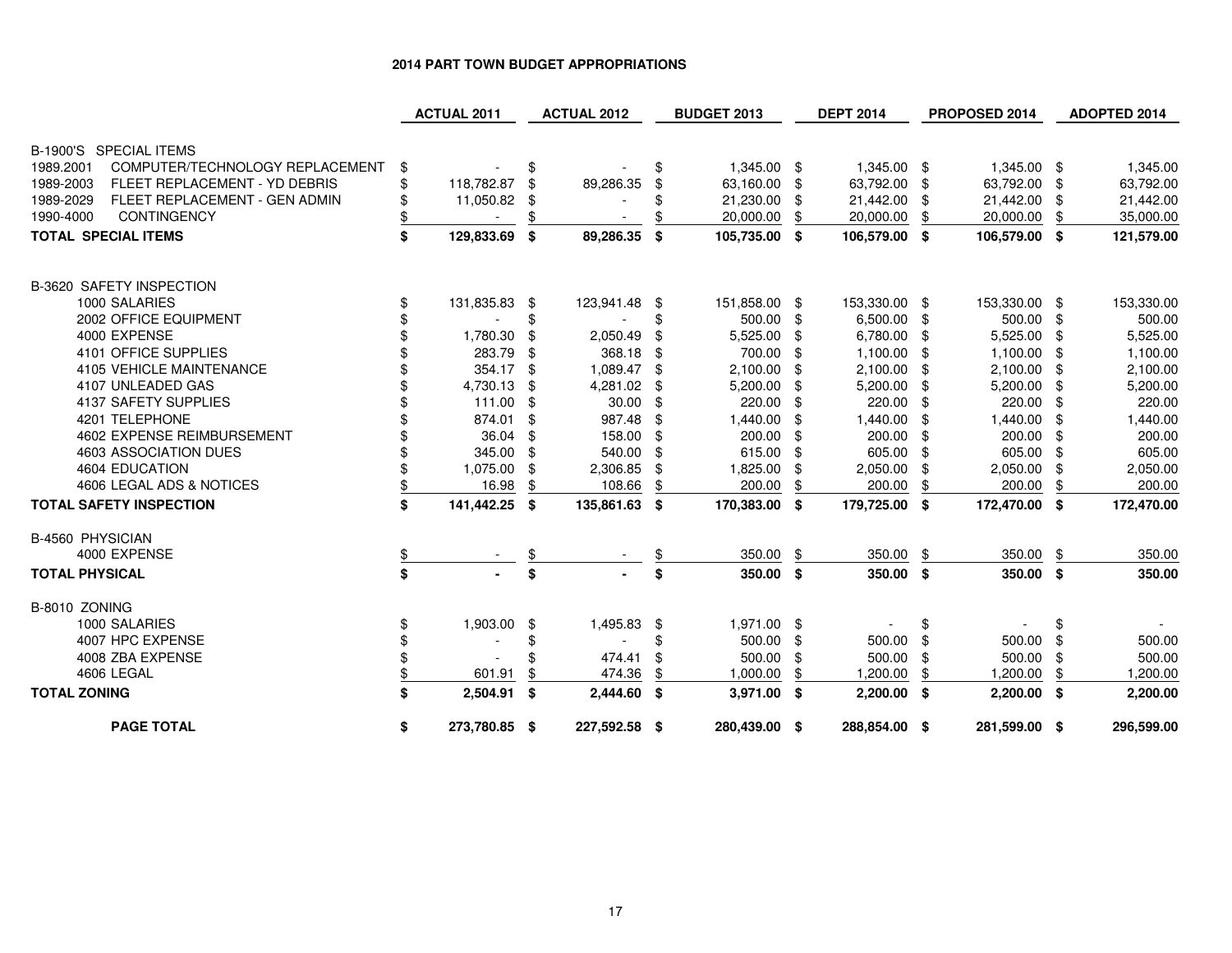#### **2014 PART TOWN BUDGET APPROPRIATIONS1**

|                                                                                  |                                                                                                            |                                                                                                                                                                                                                     |                                                                                                                                                                       |                                                                                                                                       |                                                                                                                                                     |                                                                                                                                                                                                           |                                                                 |                                                                                                                                                                                                                                                                                                                                                                    |                                                                                                               | <b>ADOPTED 2014</b>                                                                                                                                                                                                                                                                                              |
|----------------------------------------------------------------------------------|------------------------------------------------------------------------------------------------------------|---------------------------------------------------------------------------------------------------------------------------------------------------------------------------------------------------------------------|-----------------------------------------------------------------------------------------------------------------------------------------------------------------------|---------------------------------------------------------------------------------------------------------------------------------------|-----------------------------------------------------------------------------------------------------------------------------------------------------|-----------------------------------------------------------------------------------------------------------------------------------------------------------------------------------------------------------|-----------------------------------------------------------------|--------------------------------------------------------------------------------------------------------------------------------------------------------------------------------------------------------------------------------------------------------------------------------------------------------------------------------------------------------------------|---------------------------------------------------------------------------------------------------------------|------------------------------------------------------------------------------------------------------------------------------------------------------------------------------------------------------------------------------------------------------------------------------------------------------------------|
|                                                                                  |                                                                                                            |                                                                                                                                                                                                                     |                                                                                                                                                                       |                                                                                                                                       |                                                                                                                                                     |                                                                                                                                                                                                           |                                                                 |                                                                                                                                                                                                                                                                                                                                                                    |                                                                                                               |                                                                                                                                                                                                                                                                                                                  |
|                                                                                  |                                                                                                            |                                                                                                                                                                                                                     |                                                                                                                                                                       |                                                                                                                                       |                                                                                                                                                     |                                                                                                                                                                                                           |                                                                 |                                                                                                                                                                                                                                                                                                                                                                    |                                                                                                               |                                                                                                                                                                                                                                                                                                                  |
|                                                                                  |                                                                                                            |                                                                                                                                                                                                                     |                                                                                                                                                                       |                                                                                                                                       |                                                                                                                                                     |                                                                                                                                                                                                           |                                                                 |                                                                                                                                                                                                                                                                                                                                                                    |                                                                                                               | 240,070.00                                                                                                                                                                                                                                                                                                       |
|                                                                                  |                                                                                                            |                                                                                                                                                                                                                     |                                                                                                                                                                       |                                                                                                                                       |                                                                                                                                                     |                                                                                                                                                                                                           |                                                                 |                                                                                                                                                                                                                                                                                                                                                                    |                                                                                                               | 500.00                                                                                                                                                                                                                                                                                                           |
|                                                                                  |                                                                                                            |                                                                                                                                                                                                                     |                                                                                                                                                                       |                                                                                                                                       |                                                                                                                                                     |                                                                                                                                                                                                           |                                                                 |                                                                                                                                                                                                                                                                                                                                                                    |                                                                                                               | 1,800.00                                                                                                                                                                                                                                                                                                         |
|                                                                                  |                                                                                                            |                                                                                                                                                                                                                     |                                                                                                                                                                       |                                                                                                                                       |                                                                                                                                                     |                                                                                                                                                                                                           |                                                                 |                                                                                                                                                                                                                                                                                                                                                                    |                                                                                                               | 1,550.00                                                                                                                                                                                                                                                                                                         |
| $\sim$                                                                           |                                                                                                            | $\overline{\phantom{a}}$                                                                                                                                                                                            |                                                                                                                                                                       |                                                                                                                                       |                                                                                                                                                     |                                                                                                                                                                                                           |                                                                 |                                                                                                                                                                                                                                                                                                                                                                    |                                                                                                               | 500.00                                                                                                                                                                                                                                                                                                           |
|                                                                                  |                                                                                                            |                                                                                                                                                                                                                     |                                                                                                                                                                       |                                                                                                                                       | \$                                                                                                                                                  |                                                                                                                                                                                                           |                                                                 |                                                                                                                                                                                                                                                                                                                                                                    |                                                                                                               | 1,500.00                                                                                                                                                                                                                                                                                                         |
|                                                                                  |                                                                                                            |                                                                                                                                                                                                                     |                                                                                                                                                                       |                                                                                                                                       |                                                                                                                                                     |                                                                                                                                                                                                           |                                                                 |                                                                                                                                                                                                                                                                                                                                                                    |                                                                                                               | 180.00                                                                                                                                                                                                                                                                                                           |
|                                                                                  | \$                                                                                                         |                                                                                                                                                                                                                     | \$                                                                                                                                                                    |                                                                                                                                       | \$                                                                                                                                                  |                                                                                                                                                                                                           | \$                                                              |                                                                                                                                                                                                                                                                                                                                                                    | \$                                                                                                            | 480.00                                                                                                                                                                                                                                                                                                           |
|                                                                                  |                                                                                                            |                                                                                                                                                                                                                     |                                                                                                                                                                       |                                                                                                                                       | \$                                                                                                                                                  |                                                                                                                                                                                                           | \$                                                              |                                                                                                                                                                                                                                                                                                                                                                    |                                                                                                               | 25,000.00                                                                                                                                                                                                                                                                                                        |
|                                                                                  | \$                                                                                                         | 4,216.09                                                                                                                                                                                                            | \$                                                                                                                                                                    |                                                                                                                                       | \$                                                                                                                                                  |                                                                                                                                                                                                           |                                                                 |                                                                                                                                                                                                                                                                                                                                                                    |                                                                                                               | 6,000.00                                                                                                                                                                                                                                                                                                         |
|                                                                                  |                                                                                                            |                                                                                                                                                                                                                     | \$                                                                                                                                                                    |                                                                                                                                       | -\$                                                                                                                                                 |                                                                                                                                                                                                           |                                                                 |                                                                                                                                                                                                                                                                                                                                                                    |                                                                                                               | 750.00                                                                                                                                                                                                                                                                                                           |
| \$                                                                               | \$                                                                                                         |                                                                                                                                                                                                                     | \$                                                                                                                                                                    |                                                                                                                                       | \$                                                                                                                                                  |                                                                                                                                                                                                           | \$                                                              |                                                                                                                                                                                                                                                                                                                                                                    | \$                                                                                                            | 800.00                                                                                                                                                                                                                                                                                                           |
| \$<br>476.13                                                                     | \$                                                                                                         |                                                                                                                                                                                                                     | \$                                                                                                                                                                    |                                                                                                                                       | \$                                                                                                                                                  |                                                                                                                                                                                                           | \$                                                              |                                                                                                                                                                                                                                                                                                                                                                    | \$                                                                                                            | 840.00                                                                                                                                                                                                                                                                                                           |
| \$                                                                               |                                                                                                            |                                                                                                                                                                                                                     |                                                                                                                                                                       |                                                                                                                                       |                                                                                                                                                     |                                                                                                                                                                                                           |                                                                 |                                                                                                                                                                                                                                                                                                                                                                    |                                                                                                               | 279,970.00                                                                                                                                                                                                                                                                                                       |
|                                                                                  |                                                                                                            |                                                                                                                                                                                                                     |                                                                                                                                                                       |                                                                                                                                       |                                                                                                                                                     |                                                                                                                                                                                                           |                                                                 |                                                                                                                                                                                                                                                                                                                                                                    |                                                                                                               |                                                                                                                                                                                                                                                                                                                  |
|                                                                                  |                                                                                                            |                                                                                                                                                                                                                     |                                                                                                                                                                       |                                                                                                                                       |                                                                                                                                                     |                                                                                                                                                                                                           |                                                                 |                                                                                                                                                                                                                                                                                                                                                                    |                                                                                                               |                                                                                                                                                                                                                                                                                                                  |
|                                                                                  |                                                                                                            |                                                                                                                                                                                                                     |                                                                                                                                                                       |                                                                                                                                       |                                                                                                                                                     |                                                                                                                                                                                                           |                                                                 |                                                                                                                                                                                                                                                                                                                                                                    |                                                                                                               | 2,800.00                                                                                                                                                                                                                                                                                                         |
|                                                                                  |                                                                                                            |                                                                                                                                                                                                                     |                                                                                                                                                                       |                                                                                                                                       |                                                                                                                                                     |                                                                                                                                                                                                           |                                                                 |                                                                                                                                                                                                                                                                                                                                                                    |                                                                                                               | 260,000.00                                                                                                                                                                                                                                                                                                       |
|                                                                                  |                                                                                                            |                                                                                                                                                                                                                     |                                                                                                                                                                       |                                                                                                                                       |                                                                                                                                                     |                                                                                                                                                                                                           |                                                                 |                                                                                                                                                                                                                                                                                                                                                                    |                                                                                                               |                                                                                                                                                                                                                                                                                                                  |
|                                                                                  |                                                                                                            |                                                                                                                                                                                                                     |                                                                                                                                                                       |                                                                                                                                       |                                                                                                                                                     |                                                                                                                                                                                                           |                                                                 |                                                                                                                                                                                                                                                                                                                                                                    |                                                                                                               | 262,800.00                                                                                                                                                                                                                                                                                                       |
|                                                                                  |                                                                                                            |                                                                                                                                                                                                                     |                                                                                                                                                                       |                                                                                                                                       |                                                                                                                                                     |                                                                                                                                                                                                           |                                                                 |                                                                                                                                                                                                                                                                                                                                                                    |                                                                                                               |                                                                                                                                                                                                                                                                                                                  |
|                                                                                  |                                                                                                            |                                                                                                                                                                                                                     |                                                                                                                                                                       |                                                                                                                                       |                                                                                                                                                     |                                                                                                                                                                                                           |                                                                 |                                                                                                                                                                                                                                                                                                                                                                    |                                                                                                               |                                                                                                                                                                                                                                                                                                                  |
| \$                                                                               |                                                                                                            |                                                                                                                                                                                                                     |                                                                                                                                                                       |                                                                                                                                       |                                                                                                                                                     |                                                                                                                                                                                                           |                                                                 |                                                                                                                                                                                                                                                                                                                                                                    |                                                                                                               | 78,000.00                                                                                                                                                                                                                                                                                                        |
| \$                                                                               | \$                                                                                                         |                                                                                                                                                                                                                     | \$                                                                                                                                                                    |                                                                                                                                       |                                                                                                                                                     |                                                                                                                                                                                                           |                                                                 |                                                                                                                                                                                                                                                                                                                                                                    |                                                                                                               | 31,215.00                                                                                                                                                                                                                                                                                                        |
| \$<br>6,500.00                                                                   | \$                                                                                                         |                                                                                                                                                                                                                     | \$                                                                                                                                                                    |                                                                                                                                       | -\$                                                                                                                                                 |                                                                                                                                                                                                           |                                                                 |                                                                                                                                                                                                                                                                                                                                                                    |                                                                                                               | 10,000.00                                                                                                                                                                                                                                                                                                        |
|                                                                                  | \$                                                                                                         |                                                                                                                                                                                                                     |                                                                                                                                                                       |                                                                                                                                       |                                                                                                                                                     |                                                                                                                                                                                                           |                                                                 |                                                                                                                                                                                                                                                                                                                                                                    |                                                                                                               | 300.00                                                                                                                                                                                                                                                                                                           |
| \$<br>434.16                                                                     | \$                                                                                                         | 442.38                                                                                                                                                                                                              | \$                                                                                                                                                                    |                                                                                                                                       |                                                                                                                                                     |                                                                                                                                                                                                           |                                                                 |                                                                                                                                                                                                                                                                                                                                                                    |                                                                                                               | 570.00                                                                                                                                                                                                                                                                                                           |
| \$                                                                               | \$                                                                                                         | $\blacksquare$                                                                                                                                                                                                      | ß.                                                                                                                                                                    |                                                                                                                                       |                                                                                                                                                     |                                                                                                                                                                                                           |                                                                 |                                                                                                                                                                                                                                                                                                                                                                    |                                                                                                               |                                                                                                                                                                                                                                                                                                                  |
| \$<br>1,764.37                                                                   | \$                                                                                                         | 1,639.49                                                                                                                                                                                                            | \$                                                                                                                                                                    |                                                                                                                                       |                                                                                                                                                     |                                                                                                                                                                                                           |                                                                 |                                                                                                                                                                                                                                                                                                                                                                    |                                                                                                               | 2,112.00                                                                                                                                                                                                                                                                                                         |
| \$                                                                               | \$                                                                                                         | 59,197.57                                                                                                                                                                                                           | \$                                                                                                                                                                    | 97,267.00                                                                                                                             | \$                                                                                                                                                  |                                                                                                                                                                                                           |                                                                 |                                                                                                                                                                                                                                                                                                                                                                    | -\$                                                                                                           | 92,285.00                                                                                                                                                                                                                                                                                                        |
| \$<br>9,672.03                                                                   | \$                                                                                                         | 9,464.67                                                                                                                                                                                                            | \$                                                                                                                                                                    | 10,000.00                                                                                                                             | \$                                                                                                                                                  |                                                                                                                                                                                                           | -\$                                                             |                                                                                                                                                                                                                                                                                                                                                                    | \$                                                                                                            | 10,000.00                                                                                                                                                                                                                                                                                                        |
| \$                                                                               | \$                                                                                                         |                                                                                                                                                                                                                     |                                                                                                                                                                       | 160.00                                                                                                                                | \$                                                                                                                                                  | 160.00                                                                                                                                                                                                    | \$                                                              | 160.00                                                                                                                                                                                                                                                                                                                                                             | \$                                                                                                            | 160.00                                                                                                                                                                                                                                                                                                           |
| \$                                                                               |                                                                                                            |                                                                                                                                                                                                                     |                                                                                                                                                                       |                                                                                                                                       |                                                                                                                                                     |                                                                                                                                                                                                           |                                                                 |                                                                                                                                                                                                                                                                                                                                                                    |                                                                                                               | 224,642.00                                                                                                                                                                                                                                                                                                       |
|                                                                                  |                                                                                                            |                                                                                                                                                                                                                     |                                                                                                                                                                       |                                                                                                                                       |                                                                                                                                                     |                                                                                                                                                                                                           |                                                                 |                                                                                                                                                                                                                                                                                                                                                                    |                                                                                                               |                                                                                                                                                                                                                                                                                                                  |
|                                                                                  |                                                                                                            |                                                                                                                                                                                                                     |                                                                                                                                                                       |                                                                                                                                       |                                                                                                                                                     |                                                                                                                                                                                                           |                                                                 |                                                                                                                                                                                                                                                                                                                                                                    |                                                                                                               |                                                                                                                                                                                                                                                                                                                  |
| \$                                                                               | \$                                                                                                         |                                                                                                                                                                                                                     | \$                                                                                                                                                                    |                                                                                                                                       | \$                                                                                                                                                  |                                                                                                                                                                                                           | \$                                                              |                                                                                                                                                                                                                                                                                                                                                                    | \$                                                                                                            |                                                                                                                                                                                                                                                                                                                  |
| \$<br>175,000.00                                                                 | \$                                                                                                         | 1,897.00                                                                                                                                                                                                            | \$                                                                                                                                                                    |                                                                                                                                       | \$                                                                                                                                                  |                                                                                                                                                                                                           |                                                                 |                                                                                                                                                                                                                                                                                                                                                                    | \$                                                                                                            |                                                                                                                                                                                                                                                                                                                  |
| \$                                                                               |                                                                                                            | 1,897.00                                                                                                                                                                                                            | \$                                                                                                                                                                    |                                                                                                                                       | \$                                                                                                                                                  |                                                                                                                                                                                                           | \$                                                              |                                                                                                                                                                                                                                                                                                                                                                    | \$                                                                                                            |                                                                                                                                                                                                                                                                                                                  |
| \$<br>\$<br>\$<br>\$<br>\$<br>\$<br>\$<br>\$<br>\$<br>\$<br>\$<br>\$<br>\$<br>\$ | <b>ACTUAL 2011</b><br>350.95<br>822.71<br>574.67<br>339.65<br>35,549.39<br>62,864.34<br>7.25<br>214,697.00 | 250,367.68 \$<br>282.15<br>\$<br>\$<br>\$<br>\$<br>\$<br>16.00<br>\$<br>\$<br>\$<br>351,650.92 \$<br>2,631.50 \$<br>\$<br>217,328.50 \$<br>51,862.46 \$<br>28,799.95<br>55,744.62<br>154,777.59 \$<br>175,000.00 \$ | <b>ACTUAL 2012</b><br>251,768.83<br>2,020.43<br>883.48<br>910.22<br>32.01<br>373.39<br>69,249.89<br>164.94<br>170.00<br>393.44<br>240,722.07<br>28,230.67<br>8,820.00 | -\$<br>\$<br>\$<br>\$<br>\$<br>\$<br>\$<br>\$<br>330,182.72 \$<br>1,949.00 \$<br>\$<br>242,671.07 \$<br>69,009.84 \$<br>176,804.62 \$ | 2,500.00<br>3,000.00<br>1,400.00<br>500.00<br>1,500.00<br>180.00<br>480.00<br>25,000.00<br>6,000.00<br>750.00<br>1,800.00<br>1,440.00<br>250,000.00 | 242,294.00 \$<br>\$<br>\$<br>\$<br>\$<br>\$<br>286,844.00 \$<br>2,500.00 \$<br>\$<br>252,500.00 \$<br>79,066.00 \$<br>31,116.00 \$<br>10,000.00<br>300.00 \$<br>570.00 \$<br>2,112.00 \$<br>230,591.00 \$ | 180.00<br>480.00<br>25,000.00<br>800.00<br>840.00<br>260,000.00 | <b>BUDGET 2013</b><br><b>DEPT 2014</b><br>240,070.00 \$<br>8,500.00 \$<br>1,800.00 \$<br>1,550.00 \$<br>500.00 \$<br>1,500.00 \$<br>\$<br>$6,000.00$ \$<br>750.00 \$<br>287,970.00 \$<br>2,800.00 \$<br>\$<br>262,800.00 \$<br>78,000.00 \$<br>31,215.00 \$<br>10,000.00 \$<br>300.00 \$<br>570.00 \$<br>2,112.00 \$<br>92,285.00 \$<br>10,000.00<br>224,642.00 \$ | 1,800.00<br>1,550.00<br>500.00<br>1,500.00<br>480.00<br>25,000.00<br>750.00<br>800.00<br>840.00<br>260,000.00 | PROPOSED 2014<br>240,070.00 \$<br>500.00<br>-\$<br>-\$<br>-\$<br>\$<br>\$<br>180.00 \$<br>\$<br>$6,000.00$ \$<br>\$<br>279,970.00 \$<br>2,800.00 \$<br>\$<br>262,800.00 \$<br>78,000.00 \$<br>31,215.00 \$<br>10,000.00 \$<br>300.00 \$<br>570.00 \$<br>$2,112.00$ \$<br>92,285.00<br>10,000.00<br>224,642.00 \$ |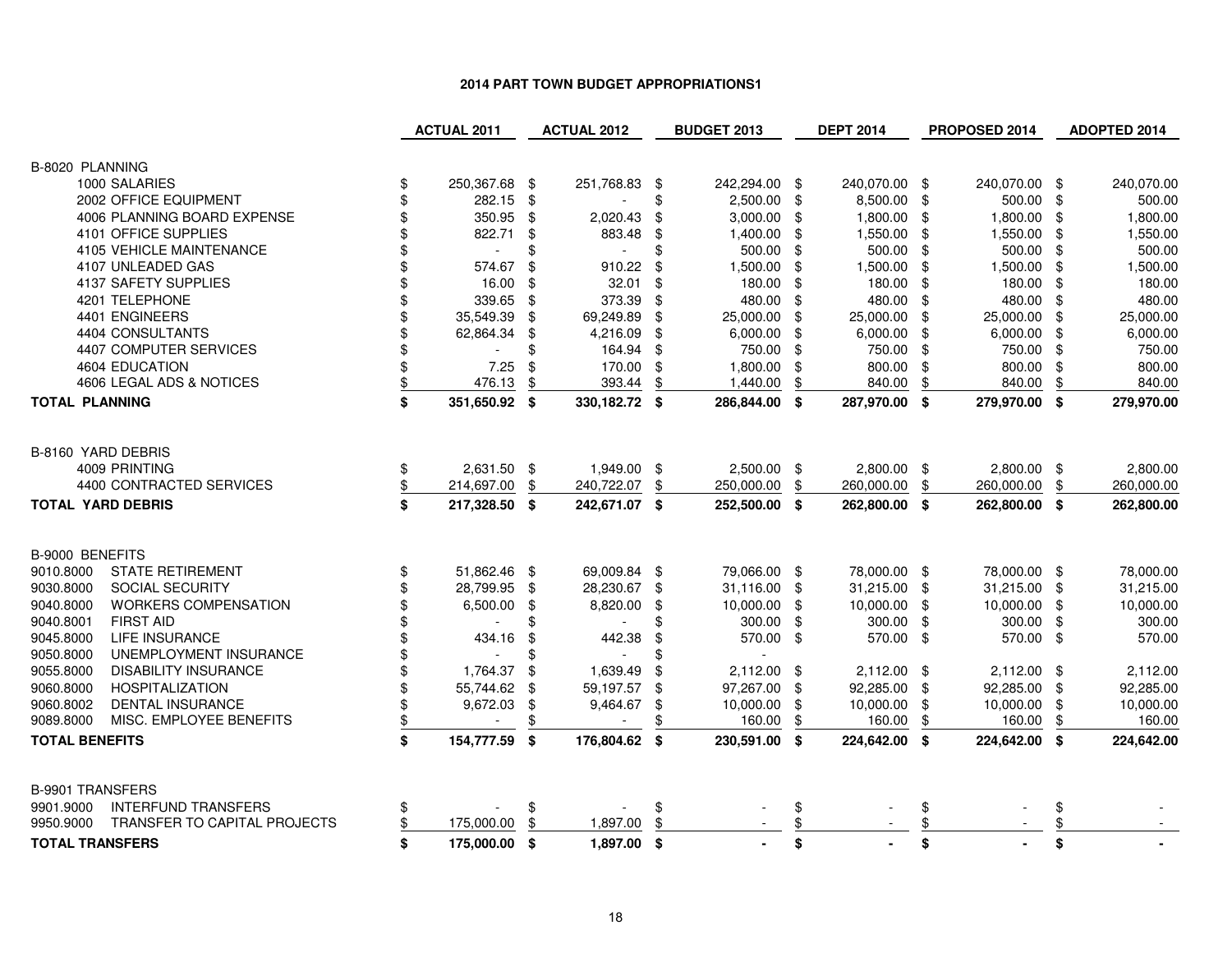| <b>PAGE TOTAL</b>             | 898.757.01     | 751.555.41 | 769.935.00   | 775.412.00   | 767.412.00   | 767,412.00    |
|-------------------------------|----------------|------------|--------------|--------------|--------------|---------------|
| <b>TOTAL PART TOWN BUDGET</b> | 1.172.537.86 \ | 979.147.99 | 1,050,374.00 | 1,064,266.00 | 1,049,011.00 | 064.011.00. ا |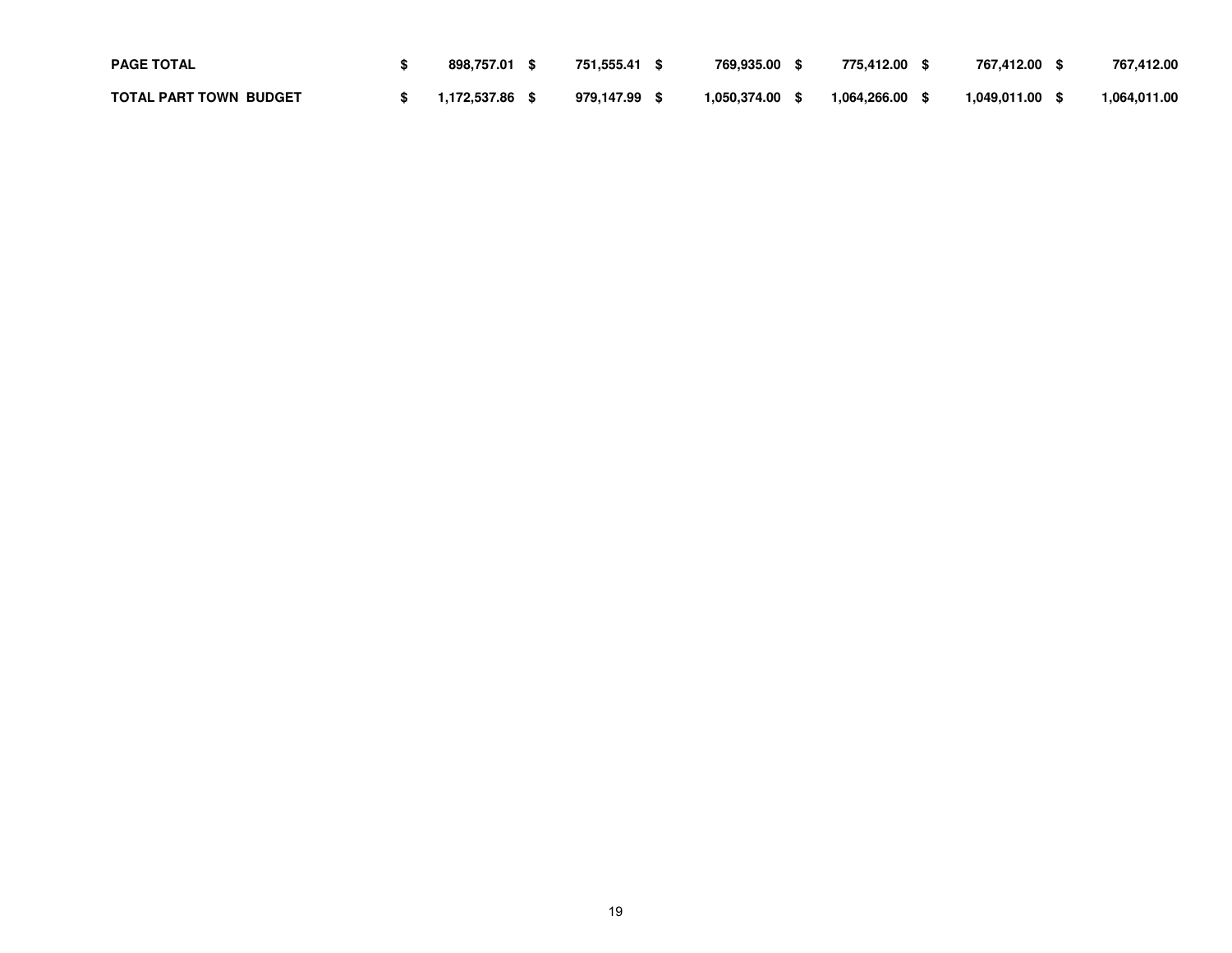#### **2014 LIBRARY FUND - ESTIMATED REVENUES AND UNEXPENDED BALANCE**

|                                  |    | <b>ACTUAL 2011</b> |      | <b>ACTUAL 2012</b> |      | <b>BUDGET 2013</b> |      | <b>DEPT 2014</b> |      | PROPOSED 2014 |      | <b>ADOPTED 2014</b> |
|----------------------------------|----|--------------------|------|--------------------|------|--------------------|------|------------------|------|---------------|------|---------------------|
| 1001 REAL PROPERTY TAXES         |    | 972,865.00 \$      |      | 1,052,288.00 \$    |      | 1,089,379.00 \$    |      |                  |      |               |      |                     |
| 2080 COPIER FEES                 |    | 1,787.04 \$        |      | 1,484.57           |      | 1,200.00 \$        |      | 1,200.00         |      | 1,200.00      |      | 1,200.00            |
| 2081 COLLECTION FEES             |    | 3,200.96           |      | 2,876.20           | - \$ | $3,000.00$ \$      |      | 3,000.00         | - \$ | $3,000.00$ \$ |      | 3,000.00            |
| 2082 LIBRARY FINES               |    | 86,612.80          |      | 92,212.27          | -SS  | 87,500.00          | - 35 | 87,500.00        | - \$ | 87,500.00 \$  |      | 87,500.00           |
| 2083 PRINTING REVENUE            |    | 4,553.93 \$        |      | 4,574.18           | - \$ | $5,000.00$ \$      |      | 5,000.00         | - \$ | $5,000.00$ \$ |      | 5,000.00            |
| 2401 INTEREST & EARNINGS         |    | 2,144.17           |      | 1,706.51           |      | 2,500.00           | -95  | 1,515.00         | - \$ | 1,515.00      | - \$ | 1,515.00            |
| 2665 SALE OF EQUIPMENT           |    |                    |      |                    |      |                    |      |                  |      |               |      |                     |
| 2701 REFUND OF PRIOR YEAR EXP.   |    |                    |      |                    |      |                    |      |                  |      |               |      |                     |
| <b>2705 GIFTS</b>                |    |                    |      |                    |      |                    |      |                  |      |               |      |                     |
| 2760 SYSTEM GRANTS               |    | 13,881.00          |      | 7,589.00           |      |                    |      |                  |      |               |      |                     |
| 2770 OTHER UNCLASSIFIED REVENUES |    | 15,777.00          |      |                    |      |                    |      |                  |      |               |      |                     |
| 3089 OTHER STATE AID             |    |                    |      |                    |      |                    |      |                  |      |               |      |                     |
| 5031 INTERFUND TRANSFER          |    |                    |      |                    |      |                    |      |                  |      |               |      |                     |
| <b>TOTAL REVENUE</b>             | \$ | 1,100,821.90       | - \$ | 1,162,730.73       | \$   | 1,188,579.00 \$    |      | 98,215.00 \$     |      | 98,215.00 \$  |      | 98,215.00           |
| <b>5999 APPROP FD BALANCE</b>    | S  |                    |      |                    | S    | 45,000.00 \$       |      | 45,000.00 \$     |      | 45,000.00 \$  |      | 45,000.00           |
|                                  | \$ | 1,100,821.90 \$    |      | 1,162,730.73       | - \$ | 1,233,579.00 \$    |      | 143,215.00 \$    |      | 143,215.00 \$ |      | 143,215.00          |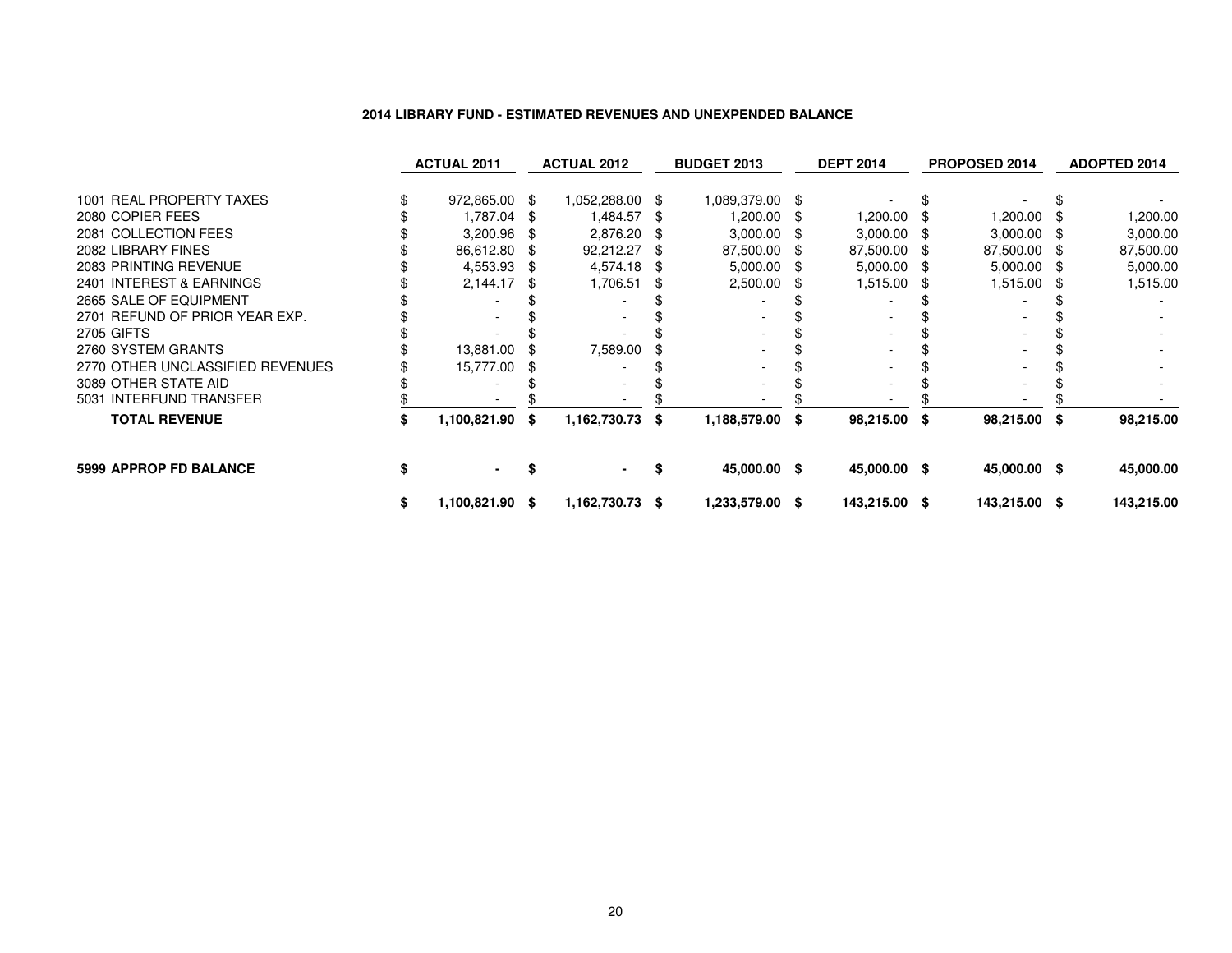#### **2014 LIBRARY BUDGET APPROPRIATIONS**

|                                          |               | <b>ACTUAL 2011</b>       |     | <b>ACTUAL 2012</b>       |                          | <b>BUDGET 2013</b> |     | <b>DEPT 2014</b> |      | PROPOSED 2014   |      | ADOPTED 2014 |
|------------------------------------------|---------------|--------------------------|-----|--------------------------|--------------------------|--------------------|-----|------------------|------|-----------------|------|--------------|
|                                          |               |                          |     |                          |                          |                    |     |                  |      |                 |      |              |
| L-4560 PHYSICIAN                         |               |                          |     |                          |                          |                    |     |                  |      |                 |      |              |
| 4000 EXPENSE                             | $\frac{2}{3}$ |                          |     |                          | $\overline{\mathcal{F}}$ | 500.00             | \$  | 500.00           | \$   | 500.00          | \$   | 500.00       |
| <b>TOTAL PHYSICIAN</b>                   | \$            |                          | \$  |                          | \$                       | 500.00 \$          |     | 500.00 \$        |      | 500.00 \$       |      | 500.00       |
| L-7410 LIBRARY                           |               |                          |     |                          |                          |                    |     |                  |      |                 |      |              |
| 1001 PROFESSIONALS                       | \$            | 406,331.85 \$            |     | 410,648.18 \$            |                          | 413,282.00 \$      |     | 419,158.00 \$    |      | 419,158.00 \$   |      | 419,158.00   |
| 1002 CLERICAL                            | \$            | 143,145.19 \$            |     | 146,322.63               | \$                       | 150,320.00         | \$  | 155,617.00       | \$   | 155,617.00 \$   |      | 155,617.00   |
| 1003 PAGES                               | \$            | 32,101.29 \$             |     | 34,351.76                | \$                       | 33,226.00          | \$  | 33,873.00        | -\$  | 33,873.00 \$    |      | 33,873.00    |
| 1004 LIBRARY AIDES                       | \$            | 99,407.94 \$             |     | 99,576.97                | \$                       | 126,919.00         | \$  | 129,510.00       | -\$  | 129,510.00 \$   |      | 129,510.00   |
| 2002 OFFICE EQUIPMENT                    | \$            | 1,066.46                 | -\$ | 904.15                   | \$                       | 910.00             | \$  | 910.00           | \$   | 910.00 \$       |      | 910.00       |
| 4000 EXPENSE                             | \$            | 1,575.79 \$              |     | 1,506.02                 | \$                       | 1,350.00 \$        |     | 1,350.00         | -\$  | 1,350.00 \$     |      | 1,350.00     |
| <b>4001 EQUIPMENT RENTAL</b>             | \$            | 847.63 \$                |     | 785.07                   | \$                       | 5,000.00           | \$  | 5,000.00         | \$   | 5,000.00        | -\$  | 5,000.00     |
| 4101 OFFICE SUPPLIES                     | \$            | 14,008.02 \$             |     | 12,851.66                | \$                       | 13,727.00          | \$  | 13,727.00        | \$   | 13,727.00 \$    |      | 13,727.00    |
| 4126 BOOKS                               | \$            | 105,637.49 \$            |     | 108,863.29               | \$                       | 108,943.00         | \$  | 108,943.00       | \$   | 108,943.00      | -\$  | 108,943.00   |
| 4128 MAGAZINES                           | \$            | 8,262.80                 | \$  | 8,323.94                 | \$                       | 8,485.00           | \$  | 14,008.00        | \$   | 14,008.00       | \$   | 14,008.00    |
| 4130 AUDIO VISUAL                        | \$            | 30,582.21                | \$  | 29,077.54                | \$                       | 28,935.00          | \$  | 28,935.00        | \$   | 28,935.00       | - \$ | 28,935.00    |
| 4133 EQUIPMENT MAINTENANCE               | \$            | 811.77 \$                |     | 763.75                   | \$                       | 222.00             | \$  | 222.00           | \$   | 222.00          | - \$ | 222.00       |
| 4134 DATABASE                            | \$            | 450.00                   | \$  | $\overline{\phantom{a}}$ | \$                       | 600.00             | \$  | 600.00           | \$   | 600.00          | -\$  | 600.00       |
| 4201 TELEPHONE                           | \$            | 2,506.33 \$              |     | 2,655.90                 | \$                       | 3,888.00           | \$  | 3,888.00         | \$   | 3,888.00 \$     |      | 3,888.00     |
| 4400 CONTRACTUAL SERVICES                | \$            | 1,241.16 \$              |     | 1,241.16                 | \$                       | 1,580.00           | \$  | 1,580.00         | \$   | 1,580.00 \$     |      | 1,580.00     |
| 4407 COMPUTER SERVICES                   | \$            | 31,016.00                | -\$ | 44,352.00                | \$                       | 44,363.00          | \$  | 44,740.00        | \$   | 44,740.00       | -\$  | 44,740.00    |
| 4409 MAINTENANCE CONTRACTS               | \$            | 2,426.33                 | -\$ | 1,750.25                 | \$                       | 2,500.00           | \$  | 2,500.00         | \$   | 2,500.00        | - \$ | 2,500.00     |
| 4601 POSTAGE                             | \$            | 839.94 \$                |     | 600.49                   | \$                       | 2,000.00           | -\$ | 2,000.00         | \$   | 2,000.00 \$     |      | 2,000.00     |
| 4602 EXPENSE REIMBURSEMENT               | \$            | 669.21 \$                |     | 1,730.36                 | \$                       | 1,380.00           | \$  | 2,380.00         | \$   | 2,380.00 \$     |      | 2,380.00     |
| 4603 ASSOCIATION DUES                    | \$            | 425.00                   | \$  | 310.00                   | \$                       | 320.00             | \$  | 320.00           | \$   | 320.00 \$       |      | 320.00       |
| 4604 EDUCATION                           | \$            | 708.00                   | \$  | 25.00                    | \$                       | 1,000.00           | \$  | 1,000.00         | \$   | 1,000.00        | \$   | 1,000.00     |
| <b>TOTAL LIBRARY</b>                     | \$            | 884,060.41 \$            |     | 906,640.12 \$            |                          | 948,950.00 \$      |     | 970,261.00 \$    |      | 970,261.00 \$   |      | 970,261.00   |
| L-9000 BENEFITS                          |               |                          |     |                          |                          |                    |     |                  |      |                 |      |              |
| <b>STATE RETIREMENT</b><br>9010.8000     | \$            | 70,971.11 \$             |     | 96,520.00 \$             |                          | 109,746.00 \$      |     | 121,860.00 \$    |      | 121,860.00 \$   |      | 121,860.00   |
| 9030.8000<br>SOCIAL SECURITY             | \$            | 50,709.80 \$             |     | 51,358.39                | \$                       | 56,037.00 \$       |     | 57,146.00        | - \$ | 57,146.00       | -\$  | 57,146.00    |
| <b>WORKERS COMPENSATION</b><br>9040.8000 | \$            | 4,000.00                 | -\$ | 4,900.00                 | \$                       | 5,500.00           | \$  | 5,500.00         | \$   | 5,500.00 \$     |      | 5,500.00     |
| 9045.8000<br>LIFE INSURANCE              | \$            | 434.16                   | \$  | 458.46                   | \$                       | 550.00             | \$  | 550.00           | \$   | 550.00 \$       |      | 550.00       |
| 9050.8000<br><b>UNEMPLOYMENT</b>         | \$            | $\overline{\phantom{a}}$ | \$  | $\blacksquare$           | \$                       | 500.00             | \$  | 500.00           | \$   | 500.00          | -\$  | 500.00       |
| 9055.8000<br><b>DISABILITY INSURANCE</b> | \$            | 2,691.42                 | -\$ | 2,261.61                 | \$                       | 2,175.00           | \$  | 2,175.00         | \$   | 2,175.00 \$     |      | 2,175.00     |
| <b>HOSPITALIZATION</b><br>9060.8000      | \$            | 73,931.66 \$             |     | 88,751.05                | \$                       | 102,186.00         | -\$ | 115,339.00       | \$   | 115,339.00 \$   |      | 115,339.00   |
| 9060.8002<br><b>DENTAL INSURANCE</b>     | \$            | 5,712.95                 | \$  | 6,959.45                 | \$                       | 7,000.00           | \$  | 7,000.00         | \$   | 7,000.00        | -\$  | 7,000.00     |
| 9089.8000<br>MISC. EMPLOYEE BENEFITS     | \$            | 500.00                   | \$  | 385.00                   | \$                       | 435.00             | \$  | 435.00           | \$   | 435.00          | \$   | 435.00       |
| <b>TOTAL BENEFITS</b>                    | \$            | 208,951.10 \$            |     | 251,593.96 \$            |                          | 284,129.00 \$      |     | 310,505.00 \$    |      | 310,505.00 \$   |      | 310,505.00   |
|                                          |               |                          |     |                          |                          |                    |     |                  |      |                 |      |              |
| <b>TOTAL LIBRARY APPROPRIATIONS</b>      | \$            | 1,093,011.51 \$          |     | 1,158,234.08 \$          |                          | 1,233,579.00 \$    |     | 1,281,266.00 \$  |      | 1,281,266.00 \$ |      | 1,281,266.00 |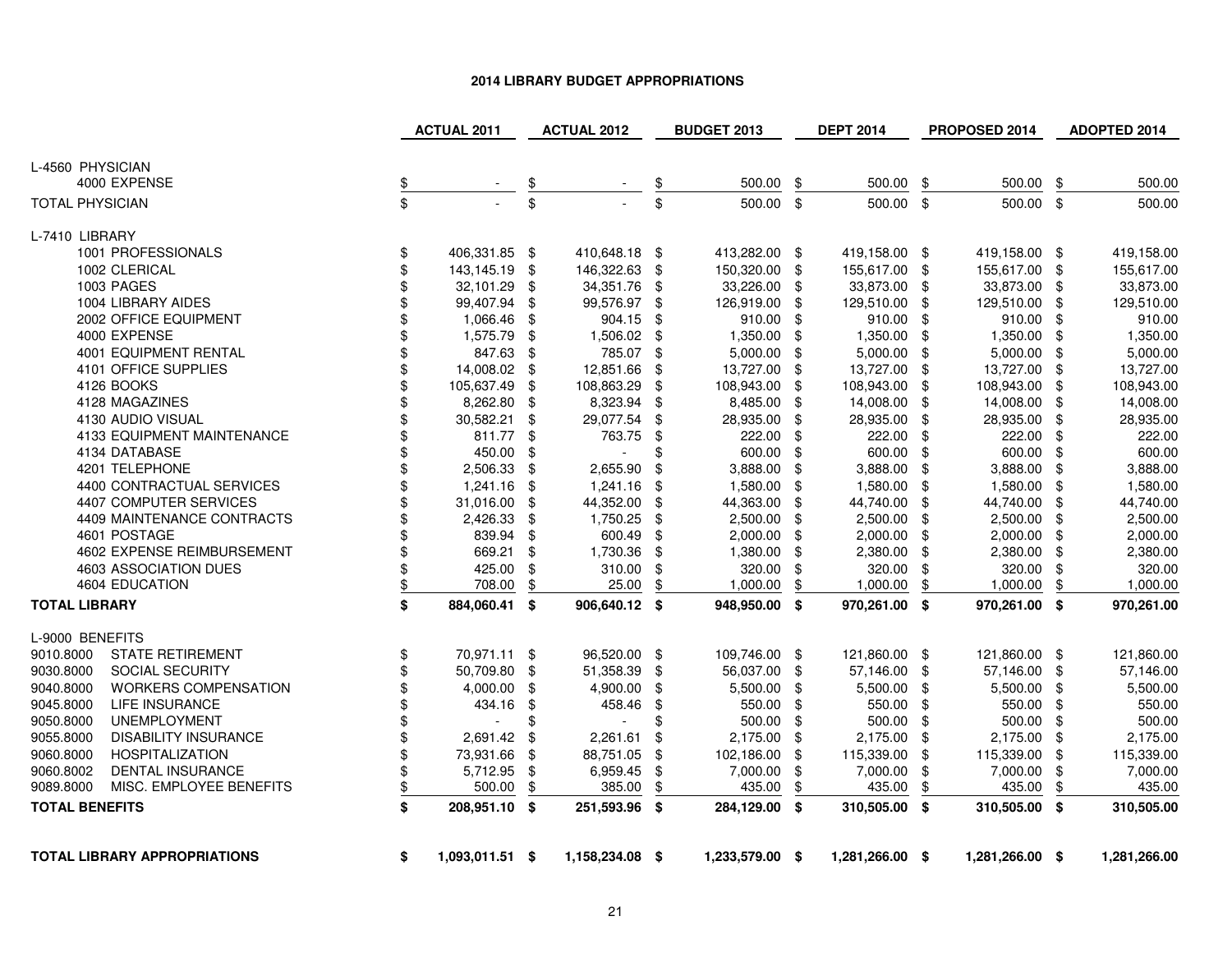#### **2014 TOWNWIDE HIGHWAY - ESTIMATED REVENUES AND UNEXPENDED BALANCE**

|                                | <b>ACTUAL 2011</b> | <b>ACTUAL 2012</b> |      | <b>BUDGET 2013</b> | <b>DEPT 2014</b> |      | <b>PROPOSED 2014</b> | <b>ADOPTED 2014</b> |
|--------------------------------|--------------------|--------------------|------|--------------------|------------------|------|----------------------|---------------------|
| 1001 REAL PROPERTY TAXES       | 1,568,098.00 \$    | 1,626,183.00 \$    |      | 1,645,298.00 \$    |                  |      |                      |                     |
| 2300 SERVICE - OTHER GOV'T.    | 488,448.39         | 362,282.37         | -SS  | 396,335.00 \$      | 396,335.00       |      | 396,335.00           | 396,335.00          |
| 2401 INTEREST & EARNINGS       | $9,871.14$ \$      | 6,582.94           | \$   | 8,000.00 \$        | 5,000.00         | - \$ | $5,000.00$ \$        | 5,000.00            |
| 2416 EQUIPMENT RENTAL          | 15,602.81          | 43,064.52          | - \$ | 5,000.00           | 8,000.00         | - SS | 8,000.00             | 8,000.00            |
| 2650 SALE OF SCRAP             | 1,904.60           | 5,649.25           |      |                    |                  |      |                      |                     |
| 2665 SALE OF EQUIPMENT         |                    |                    |      |                    |                  |      |                      |                     |
| 2680 INSURANCE RECOVERY        | 103.75             | 310.00             |      |                    |                  |      |                      |                     |
| 2701 REFUND OF PRIOR YEAR EXP. |                    |                    |      |                    |                  |      |                      |                     |
| 2770 OTHER UNCLASSIFIED        |                    |                    |      |                    |                  |      |                      |                     |
| 2801 INTERFUND REVENUE         | 484,976.00         |                    |      |                    |                  |      |                      |                     |
| 3089 OTHER STATE AID           |                    |                    |      |                    |                  |      |                      |                     |
| 3960 STATE AID: EMERGENCY      |                    |                    |      |                    |                  |      |                      |                     |
| 4960 FED AID: EMERGENCY        |                    |                    |      |                    |                  |      |                      |                     |
| 5031 INTERFUND TRANSFERS       |                    | 92,370.00          |      |                    |                  |      |                      |                     |
|                                | 2,569,004.69       | 2,136,442.08       | \$   | 2,054,633.00 \$    | 409,335.00 \$    |      | 409,335.00 \$        | 409,335.00          |
| <b>5999 APPROP FD BALANCE</b>  |                    |                    |      | 320,000.00 \$      | 320,000.00 \$    |      | 320,000.00 \$        | 320,000.00          |
|                                | 2,569,004.69 \$    | 2,136,442.08 \$    |      | 2,374,633.00 \$    | 729,335.00 \$    |      | 729,335.00 \$        | 729,335.00          |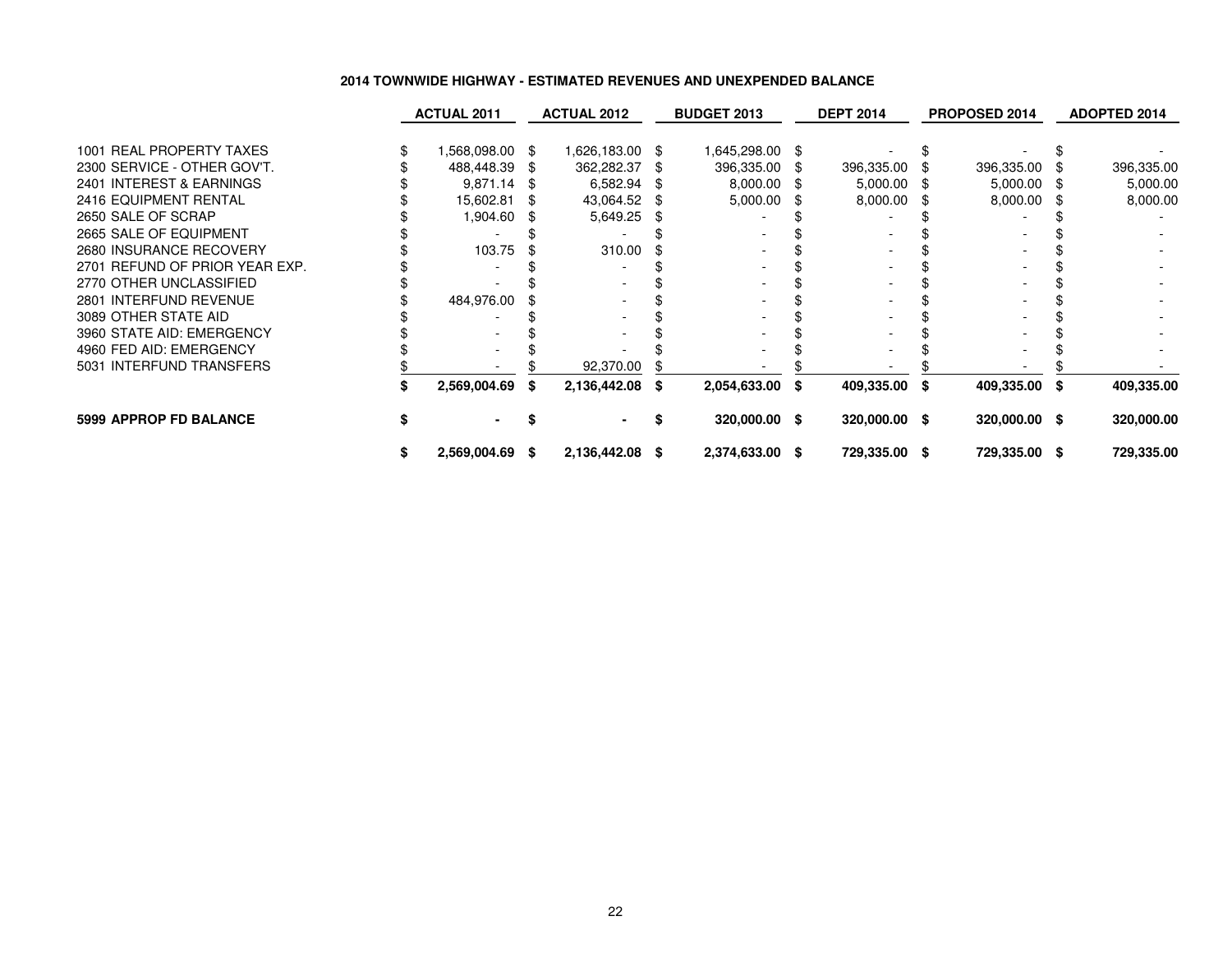### **2014 TOWNWIDE HIGHWAY FUND APPROPRIATIONS**

|                                               |                  | <b>ACTUAL 2011</b> |      | <b>ACTUAL 2012</b> |     | <b>BUDGET 2013</b> |      | <b>DEPT 2014</b> |      | PROPOSED 2014 |      | <b>ADOPTED 2014</b> |
|-----------------------------------------------|------------------|--------------------|------|--------------------|-----|--------------------|------|------------------|------|---------------|------|---------------------|
| DA-1900'S SPECIAL ITEMS                       |                  |                    |      |                    |     |                    |      |                  |      |               |      |                     |
| <b>HIGHWAY FLEET REPLACEMENT</b><br>1989.2003 | \$               | 285,309.08         | \$   | 872,021.49 \$      |     | 296,189.00         | \$   | 299,150.00       | \$   | 299,150.00    | -\$  | 299,150.00          |
| <b>TOTAL SPECIAL ITEMS</b>                    | \$               | 285,309.08 \$      |      | 872,021.49 \$      |     | 296,189.00 \$      |      | 299,150.00 \$    |      | 299,150.00 \$ |      | 299,150.00          |
| DA-4560 PHYSICIAN                             |                  |                    |      |                    |     |                    |      |                  |      |               |      |                     |
| 4000 EXPENSE                                  | \$               |                    | \$   |                    |     | 500.00 \$          |      | 500.00 \$        |      | 500.00 \$     |      | 500.00              |
| 4413 CDL TESTING                              | $\underline{\$}$ | 874.50             | \$   | 1,490.00           | \$  | 1,500.00           | \$   | 1,500.00         | \$   | 1,500.00      | \$   | 1,500.00            |
| <b>TOTAL PHYSICIAN</b>                        | \$               | 874.50 \$          |      | 1,490.00 \$        |     | $2,000.00$ \$      |      | $2,000.00$ \$    |      | $2,000.00$ \$ |      | 2,000.00            |
| DA-5130 MACHINERY                             |                  |                    |      |                    |     |                    |      |                  |      |               |      |                     |
| 1000 SALARIES                                 | \$               | 172,396.81 \$      |      | 149,960.56 \$      |     | 184,195.00 \$      |      | 187,638.00 \$    |      | 187,638.00 \$ |      | 187,638.00          |
| 2002 OFFICE EQUIPMENT                         | \$               | 99.99              | -\$  | 494.10 \$          |     | 500.00 \$          |      | 500.00           | -\$  | 500.00 \$     |      | 500.00              |
| 2026 SMALL MACHINERY                          |                  | 4,425.91           | -\$  | 10,087.35          | \$  | 15,000.00          | -\$  | 29,000.00        | \$   | 15,000.00     | - \$ | 15,000.00           |
| 4103 TOOLS                                    |                  | 5,543.00 \$        |      | 6,450.00           | \$  | $6,000.00$ \$      |      | 6,000.00         | - \$ | $6,000.00$ \$ |      | 6,000.00            |
| 4106 PARTS                                    |                  | 91,376.09          | - \$ | 81,564.98          | \$  | 80,000.00 \$       |      | 84,000.00        | -\$  | 84,000.00 \$  |      | 84,000.00           |
| 4110 UNIFORMS                                 |                  | 2,000.00 \$        |      | 1,997.60 \$        |     | $2,000.00$ \$      |      | 2,000.00         | -\$  | 2,000.00 \$   |      | 2,000.00            |
| 4111 MATERIALS                                |                  | 5,061.18 \$        |      | 5,500.12 \$        |     | 7,500.00 \$        |      | 7,500.00         | -\$  | 7,500.00 \$   |      | 7,500.00            |
| 4112 BODY WORK                                |                  |                    | \$   | 3,472.29           | -\$ | 4,500.00 \$        |      | 2,000.00         | -\$  | 2,000.00 \$   |      | 2,000.00            |
| <b>4113 TIRES</b>                             |                  | 11,328.64          | \$   | 13,808.22          | \$  | 19,500.00 \$       |      | 18,200.00        | \$   | 18,200.00     | - \$ | 18,200.00           |
| 4114 RADIO                                    |                  | 1,768.23           | - \$ | 1,191.50           | -\$ | 1,500.00 \$        |      | 1,500.00         | \$   | 1,500.00 \$   |      | 1,500.00            |
| 4137 SAFETY SUPPLIES                          |                  | 920.04             | -\$  | 967.52 \$          |     | 1,000.00           | - \$ | 1,000.00         |      | 1,000.00 \$   |      | 1,000.00            |
| 4400 CONTRACTED SERVICES                      | \$               | 15,923.62          | \$   | 21,431.04          | \$  | 19,000.00          | \$   | 12,500.00        | \$   | 12,500.00     | \$   | 12,500.00           |
| <b>TOTAL MACHINERY</b>                        | \$               | 310,843.51 \$      |      | 296,925.28 \$      |     | 340,695.00 \$      |      | 351,838.00 \$    |      | 337,838.00 \$ |      | 337,838.00          |
| DA-5140 BRUSH & WEEDS                         |                  |                    |      |                    |     |                    |      |                  |      |               |      |                     |
| 1000 SALARIES                                 | \$               | 7,010.11           | \$   | 3,925.36           | \$  | 8,832.00           | \$   | 9,008.00         | \$   | 9,008.00      | - \$ | 9,008.00            |
| <b>TOTAL BRUSH &amp; WEEDS</b>                | \$               | 7,010.11 \$        |      | 3,925.36 \$        |     | 8,832.00 \$        |      | $9,008.00$ \$    |      | $9,008.00$ \$ |      | 9,008.00            |
| <b>PAGE TOTAL</b>                             | \$               | 604,037.20 \$      |      | 1,174,362.13 \$    |     | 647,716.00 \$      |      | 661,996.00 \$    |      | 647,996.00 \$ |      | 647,996.00          |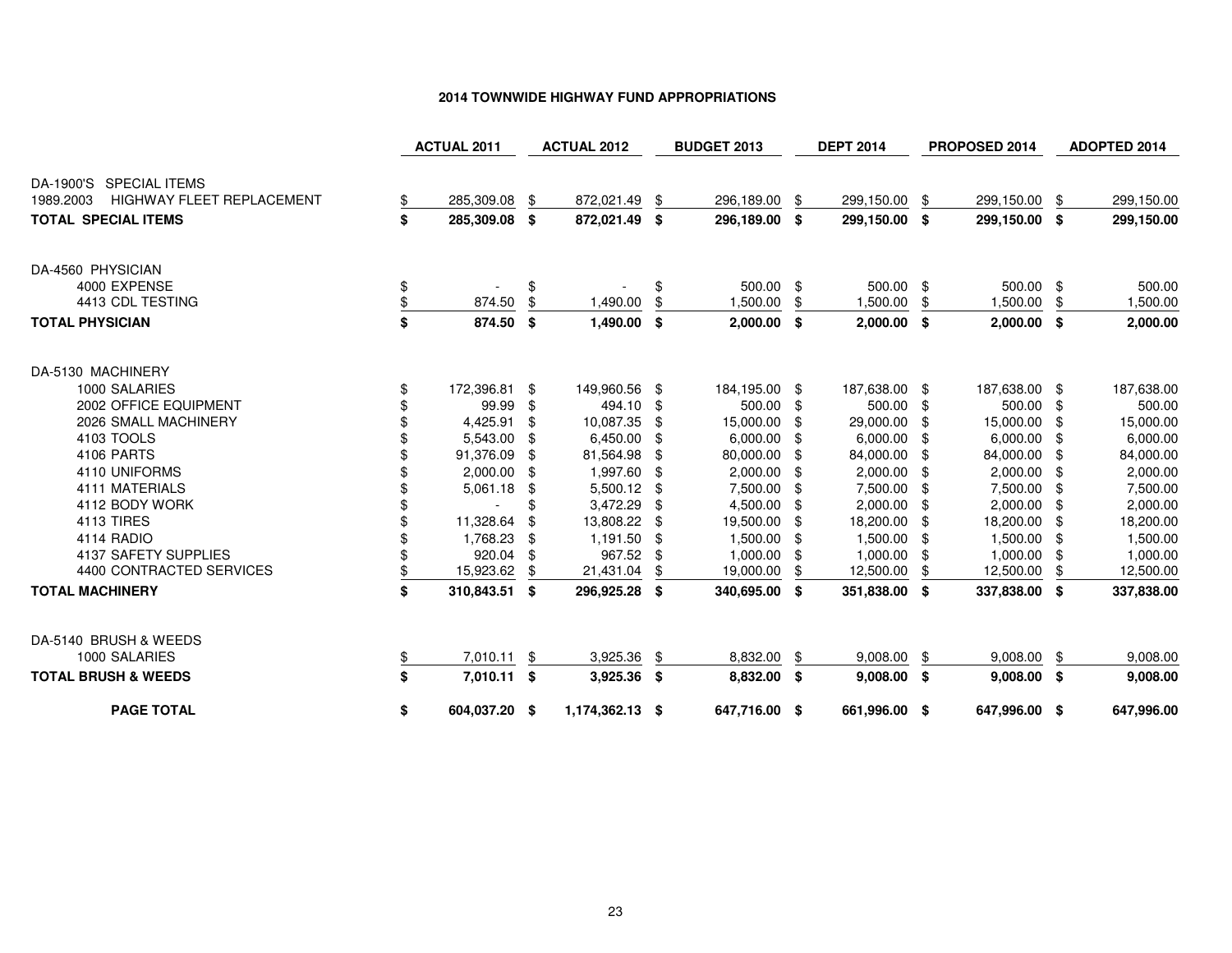#### **2014 TOWNWIDE HIGHWAY FUND APPROPRIATIONS**

|                                                                   | <b>ACTUAL 2011</b>      |          | <b>ACTUAL 2012</b>      |          | <b>BUDGET 2013</b>      |            | <b>DEPT 2014</b>        |              | PROPOSED 2014           |           | <b>ADOPTED 2014</b>     |
|-------------------------------------------------------------------|-------------------------|----------|-------------------------|----------|-------------------------|------------|-------------------------|--------------|-------------------------|-----------|-------------------------|
| DA-5142 SNOW REMOVAL                                              |                         |          |                         |          |                         |            |                         |              |                         |           |                         |
| 1000 SALARIES                                                     | \$<br>569,895.26 \$     |          | 642,541.66 \$           |          | 749,659.00 \$           |            | 766,668.00 \$           |              | 766,668.00 \$           |           | 766,668.00              |
| 4107 UNLEADED GAS                                                 | 15,076.30               | \$       | 11,190.39               | \$       | 15,750.00               | -\$        | 15,750.00 \$            |              | 15,750.00               | -\$       | 15,750.00               |
| 4108 DIESEL FUEL                                                  | 87,939.03               | \$       | 85,625.55               | \$       | 67,500.00 \$            |            | 71,000.00 \$            |              | 71,000.00               | \$        | 71,000.00               |
| 4111 MATERIALS                                                    | 9,072.00                | \$       | 7,805.30                | \$       | 10,500.00               | - \$       | 10,500.00 \$            |              | 10,500.00               | -\$       | 10,500.00               |
| 4115 LUBES/ANTI FREEZE                                            | 5,515.25                | \$       | 5,500.00                | \$       | 5,500.00                | - \$       | 5,500.00 \$             |              | 5,500.00                | -\$       | 5,500.00                |
| 4119 SALT                                                         | 248,779.40              | \$       | 151,097.54              | \$       | 243,000.00              |            | 243,000.00              |              | 243,000.00              | \$        | 243,000.00              |
| 4120 SAND                                                         | 940.00                  | \$       | 462.85                  | \$       | 500.00                  |            | 500.00                  |              | 500.00                  | \$        | 500.00                  |
| 4400 CONTRACTED SERVICES                                          | 377.50                  | \$       | 18,606.88               | \$       | 8,000.00                | \$         | 8,000.00                | \$           | 8,000.00                | \$        | 8,000.00                |
| <b>TOTAL SNOW REMOVAL</b>                                         | \$<br>937,594.74 \$     |          | 922,830.17 \$           |          | 1,100,409.00 \$         |            | 1,120,918.00 \$         |              | 1,120,918.00 \$         |           | 1,120,918.00            |
|                                                                   |                         |          |                         |          |                         |            |                         |              |                         |           |                         |
| DA-9000 BENEFITS                                                  |                         |          |                         |          |                         |            |                         |              |                         |           |                         |
| <b>STATE RETIREMENT</b><br>9010.8000                              | \$<br>160,727.13 \$     |          | 165,005.42 \$           |          | 197,936.00 \$           |            | 199,383.00 \$           |              | 199,383.00 \$           |           | 199,383.00              |
| 9030.8000<br><b>SOCIAL SECURITY</b>                               | 54,026.20               | \$       | 55,038.26               | -\$      | 71,971.00 \$            |            | 74,329.00 \$            |              | 74,329.00               | \$        | 74,329.00               |
| 9040.8000<br><b>WORKERS COMPENSATION</b>                          | 56,500.00               | \$       | 60,691.40               | \$       | 67,220.00               | - \$       | 67,220.00 \$            |              | 67,220.00               | -\$       | 67,220.00               |
| 9040.8001<br><b>FIRST AID</b>                                     | 171.17                  | \$       | 240.40                  | \$       | 1,000.00                |            | $1,000.00$ \$           |              | 1,000.00                | -\$       | 1,000.00                |
| 9045.8000<br><b>LIFE INSURANCE</b><br><b>DISABILITY INSURANCE</b> | 834.43                  |          | 883.61                  | \$       | 1,020.00                |            | 1,020.00                |              | 1,020.00                | \$        | 1,020.00                |
| 9055.8000<br><b>HOSPITALIZATION</b>                               | 3,291.50                | \$       | 3,202.12                | \$<br>ß. | 4,500.00                | - \$       | 4,500.00 \$             |              | 4,500.00                | -\$       | 4,500.00                |
| 9060.8000<br>9060.8002<br><b>DENTAL INSURANCE</b>                 | 188,633.80<br>15,218.43 | \$<br>\$ | 202,783.98<br>18,484.91 | \$       | 259,811.00<br>22,670.00 | \$<br>- \$ | 276,559.00<br>22,670.00 | - \$<br>- \$ | 276,559.00<br>22,670.00 | \$<br>-\$ | 276,559.00<br>22,670.00 |
| 9089.8000<br>MISC. EMPLOYEE BENEFITS                              | 378.83                  | \$       | 94.60                   |          | 380.00                  |            | 380.00                  | \$           | 380.00                  | \$        | 380.00                  |
|                                                                   |                         |          |                         |          |                         |            |                         |              |                         |           |                         |
| <b>TOTAL BENEFITS</b>                                             | \$<br>479,781.49        | - \$     | 506,424.70 \$           |          | 626,508.00 \$           |            | 647,061.00 \$           |              | 647,061.00 \$           |           | 647,061.00              |
| <b>TRANSFERS</b>                                                  |                         |          |                         |          |                         |            |                         |              |                         |           |                         |
| 9950.9000 TRANSFER TO CAPITAL                                     |                         |          | 866.00                  | \$       |                         | \$         |                         |              |                         |           |                         |
| <b>TOTAL TRANSFERS</b>                                            | \$                      | \$       | 866.00 \$               |          | $\blacksquare$          | \$         |                         | \$           |                         | \$        |                         |
| <b>PAGE TOTAL</b>                                                 | \$<br>1,417,376.23 \$   |          | 1,430,120.87 \$         |          | 1,726,917.00 \$         |            | 1,767,979.00 \$         |              | 1,767,979.00 \$         |           | 1,767,979.00            |
| <b>TOTAL WHOLE TOWN HIGHWAY FUND</b>                              | \$<br>2,021,413.43 \$   |          | 2,604,483.00 \$         |          | 2,374,633.00 \$         |            | 2,429,975.00 \$         |              | 2,415,975.00 \$         |           | 2,415,975.00            |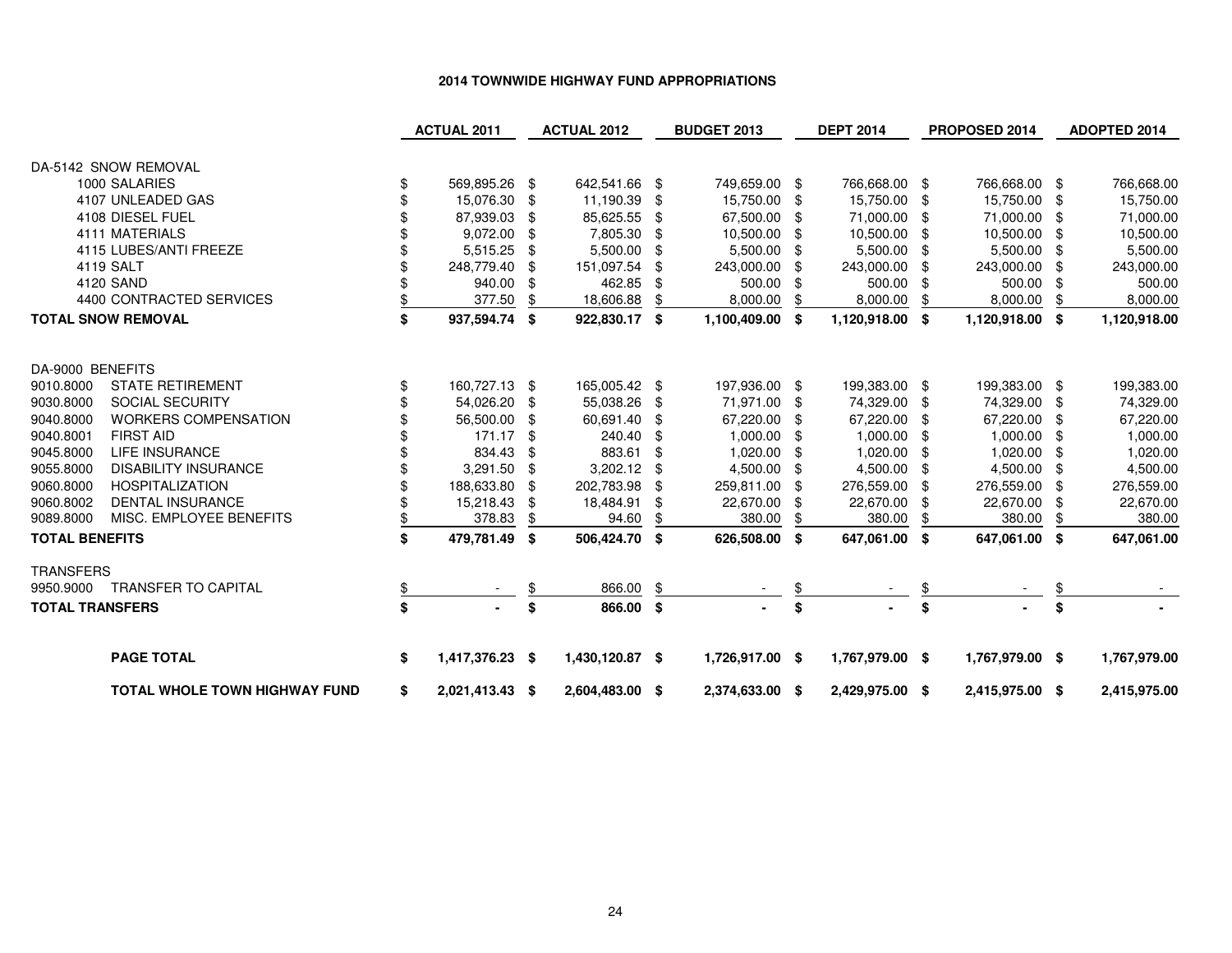|                                  | <b>ACTUAL 2011</b> |                 | <b>ACTUAL 2012</b> |                   |     | <b>BUDGET 2013</b> |     | <b>DEPT 2014</b> |     | PROPOSED 2014   | <b>ADOPTED 2014</b> |              |  |
|----------------------------------|--------------------|-----------------|--------------------|-------------------|-----|--------------------|-----|------------------|-----|-----------------|---------------------|--------------|--|
| 1001 REAL PROPERTY TAXES         |                    | 1,292,334.00 \$ |                    | 1,140,300.00 \$   |     | 1,071,903.00 \$    |     |                  |     |                 |                     |              |  |
| 1120 SALES TAX                   |                    | 1,282,562.86 \$ |                    | 1,586,254.49      | -SS | 986,662.00         | \$. | 986,662.00       |     | 1,226,567.00 \$ |                     | 1,226,567.00 |  |
| 2300 SERVICE - OTHER GOV'T.      |                    | 18,008.44 \$    |                    | 49,553.35         |     | 5,000.00           |     | 8,500.00 \$      |     | 8,500.00 \$     |                     | 8,500.00     |  |
| 2401 INTEREST & EARNINGS         |                    | 7,511.54 \$     |                    | 5,323.90          |     | 6,550.00           |     | 4,400.00         |     | 4,400.00 \$     |                     | 4,400.00     |  |
| 2680 INSURANCE RECOVERY          |                    |                 |                    |                   |     |                    |     |                  |     |                 |                     |              |  |
| 2701 REFUND PRIOR YEAR'S EXPENSE |                    | 254.56          |                    |                   |     |                    |     |                  |     |                 |                     |              |  |
| 2770 OTHER UNCLASSIFIED          |                    |                 |                    |                   |     |                    |     |                  |     |                 |                     |              |  |
| 2801 INTERFUND REVENUE           |                    |                 |                    |                   |     |                    |     |                  |     |                 |                     |              |  |
| 3501 CHIPS PROGRAM               |                    | 134,882.53      |                    | 135,022.23        |     |                    |     |                  |     |                 |                     |              |  |
| 3960 STATE AID: EMERGENCY        |                    |                 |                    |                   |     |                    |     |                  |     |                 |                     |              |  |
| 4960 FED AID: EMERGENCY          |                    |                 |                    |                   |     |                    |     |                  |     |                 |                     |              |  |
| 5031 INTERFUND TRANSFER          |                    | 150,000.00      |                    | 253,500.00        |     |                    |     |                  |     |                 |                     |              |  |
| <b>TOTAL REVENUES</b>            |                    | 2,885,553.93 \$ |                    | 3,169,953.97 \$   |     | 2,070,115.00 \$    |     | 999,562.00       | -SG | 1,239,467.00 \$ |                     | 1,239,467.00 |  |
| <b>5999 APPROP FD BALANCE</b>    |                    | $\sim$          |                    |                   | S   | 550,000.00 \$      |     | 550,000.00 \$    |     | 550,000.00 \$   |                     | 550,000.00   |  |
|                                  | \$                 | 2,885,553.93 \$ |                    | $3,169,953.97$ \$ |     | 2,620,115.00 \$    |     | 1,549,562.00 \$  |     | 1,789,467.00 \$ |                     | 1,789,467.00 |  |

### **2014 HIGHWAY REPAIRS & IMPROVEMENTS - ESTIMATED REVENUES AND UNEXPENDED BALANCE**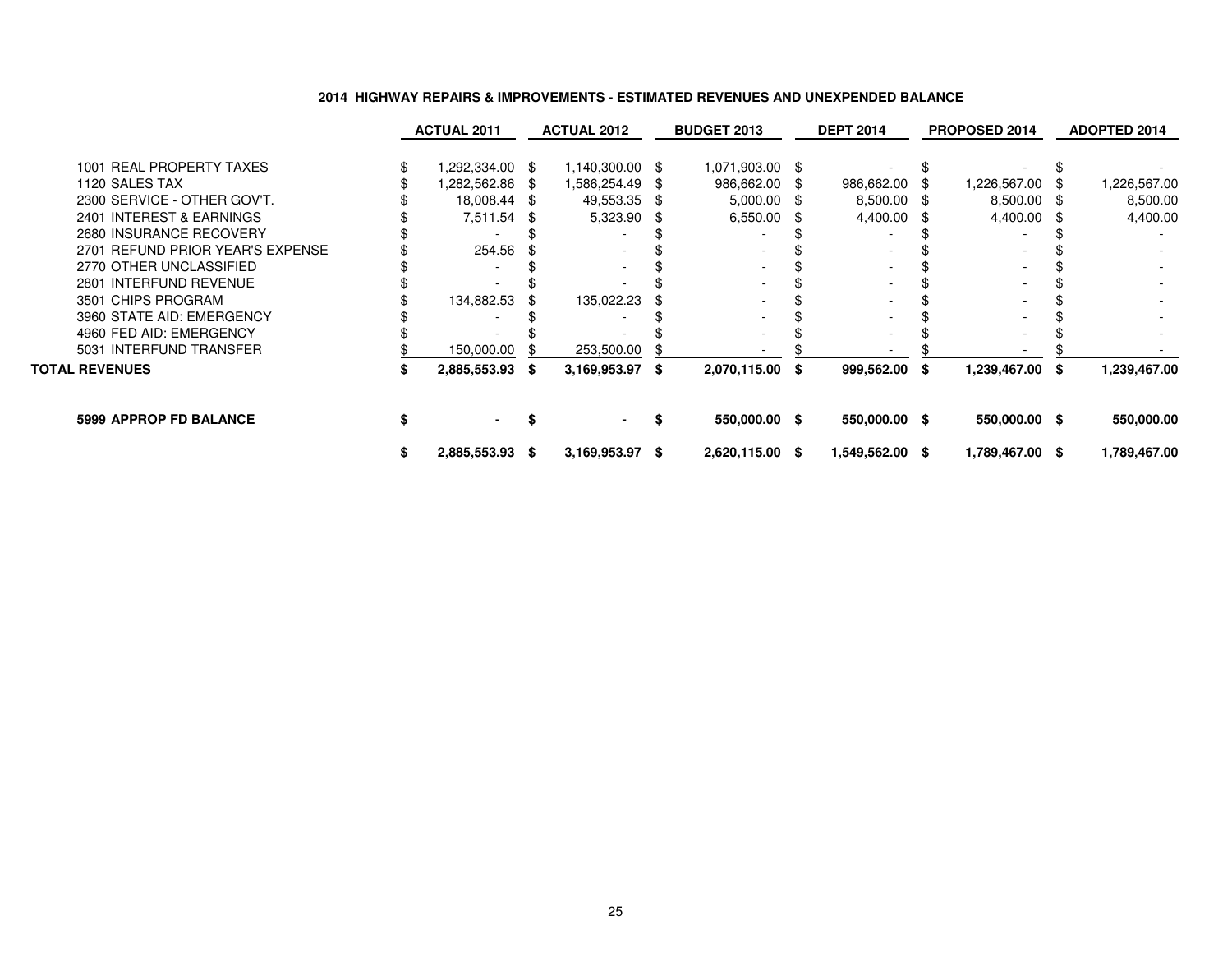| 2014 HIGHWAY REPAIRS AND IMPROVEMENT FUND APPROPRIATIONS |  |  |  |
|----------------------------------------------------------|--|--|--|
|----------------------------------------------------------|--|--|--|

|                              |                               | <b>ACTUAL 2011</b> |                 | <b>ACTUAL 2012</b> |               | <b>BUDGET 2013</b> |                 | <b>DEPT 2014</b> |               | PROPOSED 2014 |                 |               | ADOPTED 2014 |  |
|------------------------------|-------------------------------|--------------------|-----------------|--------------------|---------------|--------------------|-----------------|------------------|---------------|---------------|-----------------|---------------|--------------|--|
|                              |                               |                    |                 |                    |               |                    |                 |                  |               |               |                 |               |              |  |
| DB-4560 PHYSICIAN            |                               |                    |                 |                    |               |                    |                 |                  |               |               |                 |               |              |  |
| 4000 EXPENSE                 |                               | \$                 | 430.00 \$       |                    | 320.00 \$     |                    | 500.00 \$       |                  | 500.00 \$     |               | 500.00 \$       |               | 500.00       |  |
|                              | 4413 CDL TESTING              | $\frac{1}{2}$      | 919.50          | \$                 | 595.00        | \$                 | 1,730.00        | \$               | 1,730.00      | \$            | 1,730.00        | \$            | 1,730.00     |  |
| <b>TOTAL PHYSICIAN</b>       |                               | \$                 | 1,349.50 \$     |                    | 915.00 \$     |                    | $2,230.00$ \$   |                  | $2,230.00$ \$ |               | $2,230.00$ \$   |               | 2,230.00     |  |
| DB-5110 GENERAL REPAIRS      |                               |                    |                 |                    |               |                    |                 |                  |               |               |                 |               |              |  |
| 1000 SALARIES                |                               | \$                 | 749,865.36 \$   |                    | 720,609.42 \$ |                    | 661,855.00 \$   |                  | 675,265.00 \$ |               | 675,265.00 \$   |               | 675,265.00   |  |
|                              | 1006 SALARIES - YD. DEBRIS    | \$                 | 450,200.67 \$   |                    | 508,545.51 \$ |                    | 592,613.00 \$   |                  | 607,217.00    | -\$           | 607,217.00      | -\$           | 607,217.00   |  |
|                              | 1009 SEASONAL LABORERS        | \$                 | 16,882.29       | \$                 | 17,438.47     | - \$               | 17,489.00 \$    |                  | 34,292.00     | - \$          | 34,292.00       | \$            | 34,292.00    |  |
| 4000 EXPENSE                 |                               | \$                 | 22,320.74 \$    |                    | 29,430.17     | \$                 | 29,500.00 \$    |                  | 32,500.00     | \$            | 32,500.00       | \$            | 32,500.00    |  |
| 4103 TOOLS                   |                               | \$                 | 2,624.26        | \$                 | 2,318.86      | \$                 | 2,324.00 \$     |                  | 2,484.00      | -\$           | 2,484.00        | \$            | 2,484.00     |  |
|                              | 4107 UNLEADED GAS             | \$                 | 24,000.00       | \$                 | 14,350.51     | \$                 | 18,000.00 \$    |                  | 18,000.00     | -\$           | 18,000.00       | \$            | 18,000.00    |  |
|                              | 4108 DIESEL FUEL              | \$                 | 71,964.09 \$    |                    | 82,024.91     | \$                 | 77,250.00 \$    |                  | 77,250.00     | -\$           | 77,250.00       | \$            | 77,250.00    |  |
| 4110 UNIFORMS                |                               | \$                 | 1,467.21        | \$                 | $1,000.00$ \$ |                    | $1,000.00$ \$   |                  | 1,000.00      | -\$           | 1,000.00        | \$            | 1,000.00     |  |
|                              | 4115 LUBES/ANTI FREEZE        |                    | $5,100.00$ \$   |                    | 5,000.00      | \$                 | 5,000.00 \$     |                  | 5,000.00      | \$            | 5,000.00        | \$            | 5,000.00     |  |
|                              | 4123 HIGHWAY DRAINAGE         | \$                 | 9,607.06 \$     |                    | 10,755.83     | \$                 | 12,500.00 \$    |                  | 12,500.00     | -\$           | 12,500.00       | \$            | 12,500.00    |  |
|                              | 4137 SAFETY SUPPLIES          | \$                 | $3,750.00$ \$   |                    | 1,227.71      | \$                 | 1,250.00 \$     |                  | 1,250.00      | -\$           | 1,250.00        | \$            | 1,250.00     |  |
|                              | 4143 SURFACE TREATING         | \$                 | 77,758.06 \$    |                    | 6,703.37      | $\sqrt[6]{2}$      | 58,610.00 \$    |                  | 149,733.00    | \$            | 149,733.00      | \$            | 149,733.00   |  |
| 4145 GUTTERS                 |                               | \$                 | 425,199.52 \$   |                    | 468,986.17    | -\$                | 311,390.00      | - \$             | 142,598.00    | -\$           | 142,598.00      | \$            | 142,598.00   |  |
|                              | 4146 PATCHING & CRACK FILLING | \$                 | 5,500.00        | \$                 | 10,380.37     | \$                 | 20,000.00       | \$               | 97,669.00     | \$            | 97,669.00       | \$            | 97,669.00    |  |
| <b>TOTAL GENERAL REPAIRS</b> |                               | \$                 | 1,866,239.26 \$ |                    | 1,878,771.30  | \$                 | 1,808,781.00 \$ |                  | 1,856,758.00  | -\$           | 1,856,758.00 \$ |               | 1,856,758.00 |  |
|                              |                               |                    |                 |                    |               |                    |                 |                  |               |               |                 |               |              |  |
| DB-5112 IMPROVEMENTS         |                               |                    |                 |                    |               |                    |                 |                  |               |               |                 |               |              |  |
|                              | 2009 CAP IMP. - SIDEWALKS     | \$                 | 24,244.35 \$    |                    | 24,003.73 \$  |                    | 25,000.00 \$    |                  | 25,000.00 \$  |               | 25,000.00 \$    |               | 25,000.00    |  |
|                              | 2010 CAP IMP. - CHIPS         | $\frac{1}{2}$      | 134,882.00      | \$                 | 135,022.00    | \$                 |                 | \$               |               | \$            |                 | $\frac{1}{2}$ |              |  |
| <b>TOTAL IMPROVEMENTS</b>    |                               | \$                 | 159,126.35 \$   |                    | 159,025.73 \$ |                    | 25,000.00 \$    |                  | 25,000.00     | \$            | 25,000.00 \$    |               | 25,000.00    |  |
| DB-9000 BENEFITS             |                               |                    |                 |                    |               |                    |                 |                  |               |               |                 |               |              |  |
| 9010.8000                    | <b>STATE RETIREMENT</b>       | \$                 | 182,452.51 \$   |                    | 189,608.47 \$ |                    | 210,152.00 \$   |                  | 210,544.00 \$ |               | 210,544.00 \$   |               | 210,544.00   |  |
| 9030.8000                    | SOCIAL SECURITY               | \$                 | 91,927.42 \$    |                    | 92,510.61     | \$                 | 97,326.00 \$    |                  | 101,598.00 \$ |               | 101,598.00      | \$            | 101,598.00   |  |
| 9040.8000                    | <b>WORKERS COMPENSATION</b>   | \$                 | 88,281.21 \$    |                    | 144,168.78    | \$                 | 161,820.00 \$   |                  | 161,820.00 \$ |               | 161,820.00      | \$            | 161,820.00   |  |
| 9040.8001                    | <b>FIRST AID</b>              |                    | 310.13 \$       |                    | 844.98        | \$                 | 1,000.00 \$     |                  | 1,000.00      | \$            | 1,000.00        | \$            | 1,000.00     |  |
| 9045.8000                    | LIFE INSURANCE                | \$                 | $914.31$ \$     |                    | 970.81        | \$                 | $1,000.00$ \$   |                  | 1,000.00      | - \$          | 1,000.00        | \$            | 1,000.00     |  |
| 9050.8000                    | UNEMPLOYMENT INSURANCE        | \$                 | 4,125.00 \$     |                    |               | \$                 | $3,500.00$ \$   |                  | 3,500.00      | -\$           | 3,500.00        | \$            | 3,500.00     |  |
| 9055.8000                    | <b>DISABILITY INSURANCE</b>   | \$                 | 3,554.92 \$     |                    | 3,413.19      | \$                 | 5,720.00 \$     |                  | 5,720.00      | \$            | 5,720.00        | \$            | 5,720.00     |  |
| 9060.8000                    | <b>HOSPITALIZATION</b>        | \$                 | 220,620.48      | -\$                | 235,475.72    | \$                 | 273,756.00 \$   |                  | 289,636.00    | -\$           | 289,636.00      | \$            | 289,636.00   |  |
| 9060.8002                    | DENTAL INSURANCE              | \$                 | 17,113.71       | \$                 | 18,755.09     | \$                 | 29,330.00 \$    |                  | 29,330.00     | \$            | 29,330.00       | \$            | 29,330.00    |  |
| 9089.8000                    | MISC. EMPLOYEE BENEFITS       | \$                 | 458.90          | \$                 | 125.40        | \$                 | 500.00          | \$               | 500.00        | \$            | 500.00          | \$            | 500.00       |  |
| <b>TOTAL BENEFITS</b>        |                               | \$                 | 609,758.59 \$   |                    | 685,873.05 \$ |                    | 784,104.00 \$   |                  | 804,648.00 \$ |               | 804,648.00 \$   |               | 804,648.00   |  |

DB-9900 TRANSFERS